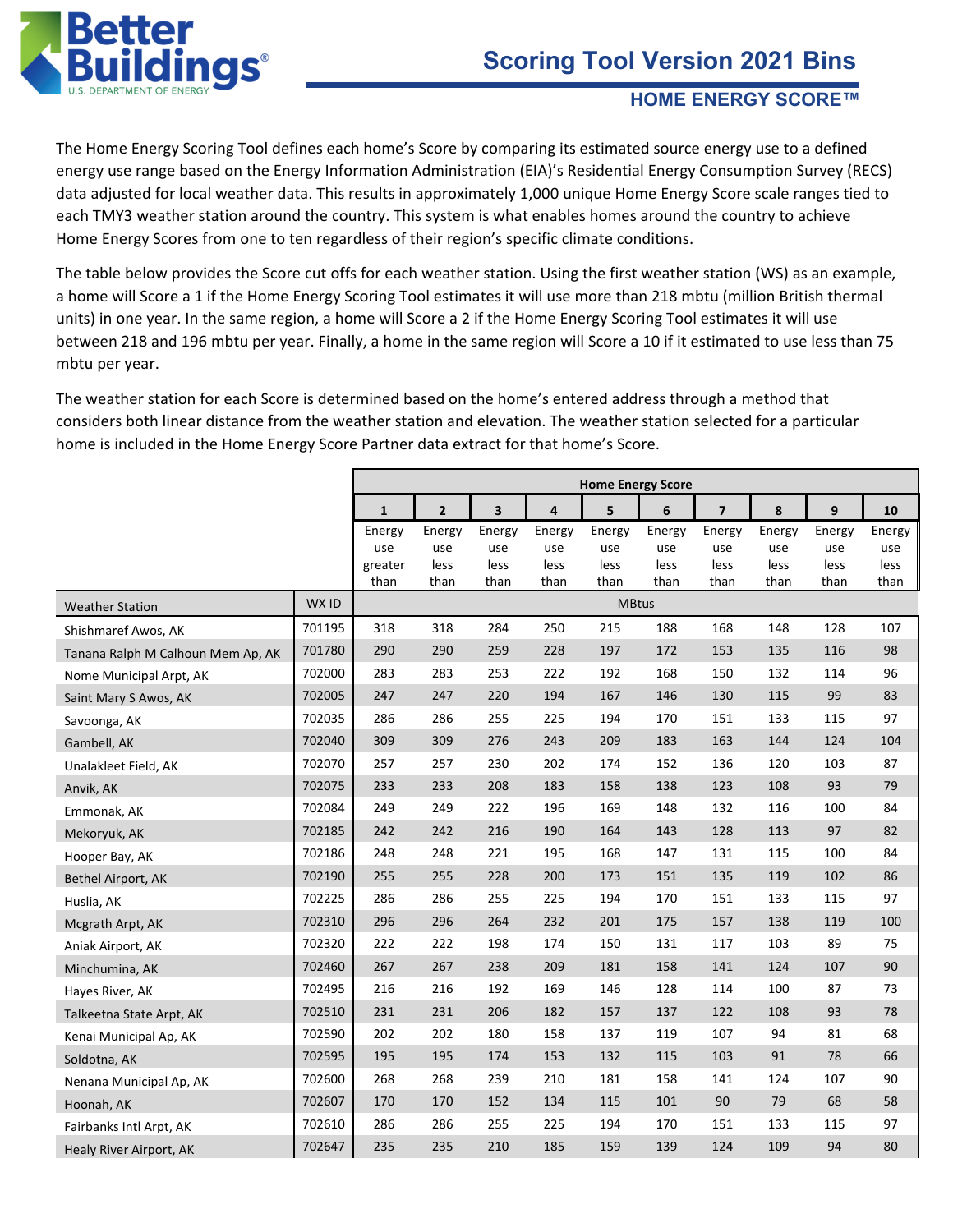

| Fairbanks Eielson A, AK        | 702650 | 259 | 259    | 231 | 204    | 176 | 154    | 137 | 121 | 104 | 88     |
|--------------------------------|--------|-----|--------|-----|--------|-----|--------|-----|-----|-----|--------|
| Big Delta Allen Aaf, AK        | 702670 | 280 | 280    | 250 | 220    | 190 | 166    | 148 | 130 | 112 | 95     |
| Gulkana Intermediate Field, AK | 702710 | 292 | 292    | 260 | 229    | 198 | 173    | 154 | 136 | 117 | 99     |
| Anchorage Elmendorf, AK        | 702720 | 192 | 192    | 171 | 151    | 130 | 114    | 101 | 89  | 77  | 65     |
| Lake Hood Seaplane, AK         | 702725 | 180 | 180    | 161 | 141    | 122 | 107    | 95  | 84  | 72  | 61     |
| Anchorage Intl Ap, AK          | 702730 | 217 | 217    | 193 | 170    | 147 | 128    | 115 | 101 | 87  | 73     |
| Anchorage Merrill Field, AK    | 702735 | 194 | 194    | 174 | 153    | 132 | 115    | 103 | 90  | 78  | 66     |
| Palmer Municipal, AK           | 702740 | 181 | 181    | 162 | 142    | 123 | 107    | 96  | 84  | 73  | 61     |
| Birchwood, AK                  | 702746 | 185 | 185    | 165 | 145    | 126 | 110    | 98  | 86  | 74  | 63     |
| Valdez Pioneer Fiel, AK        | 702756 | 183 | 183    | 164 | 144    | 124 | 109    | 97  | 85  | 74  | 62     |
| Whittier, AK                   | 702757 | 199 | 199    | 178 | 157    | 135 | 118    | 105 | 93  | 80  | 67     |
| Seward, AK                     | 702770 | 190 | 190    | 170 | 149    | 129 | 113    | 101 | 88  | 76  | 64     |
| Northway Airport, AK           | 702910 | 329 | 329    | 294 | 258    | 223 | 195    | 174 | 153 | 132 | 111    |
| Cordova, AK                    | 702960 | 186 | 186    | 166 | 146    | 126 | 110    | 98  | 87  | 75  | 63     |
| St Paul Island Arpt, AK        | 703080 | 236 | 236    | 211 | 185    | 160 | 140    | 125 | 110 | 95  | 80     |
| Cold Bay Arpt, AK              | 703160 | 209 | 209    | 186 | 164    | 141 | 124    | 110 | 97  | 84  | 71     |
| Sand Point, AK                 | 703165 | 189 | 189    | 169 | 148    | 128 | 112    | 100 | 88  | 76  | 64     |
| Dillingham Amos, AK            | 703210 | 211 | 211    | 189 | 166    | 143 | 125    | 112 | 98  | 85  | 71     |
| King Salmon Arpt, AK           | 703260 | 230 | 230    | 205 | 180    | 156 | 136    | 121 | 107 | 92  | 78     |
| Port Heiden, AK                | 703330 | 216 | 216    | 193 | 170    | 147 | 128    | 114 | 101 | 87  | 73     |
| Iliamna Arpt, AK               | 703400 | 204 | 204    | 182 | 160    | 138 | 121    | 108 | 95  | 82  | 69     |
| Sleetmute, AK                  | 703407 | 229 | 229    | 204 | 180    | 155 | 135    | 121 | 106 | 92  | 77     |
| Homer Arpt, AK                 | 703410 | 196 | 196    | 175 | 154    | 133 | 116    | 104 | 91  | 79  | 66     |
| Kodiak Airport, AK             | 703500 | 170 | 170    | 152 | 134    | 115 | 101    | 90  | 79  | 68  | 58     |
| Togiac Village Awos, AK        | 703606 | 207 | 207    | 184 | 162    | 140 | 122    | 109 | 96  | 83  | 70     |
| Yakutat State Arpt, AK         | 703610 | 180 | 180    | 160 | 141    | 122 | 106    | 95  | 84  | 72  | 61     |
| Skagway Airport, AK            | 703620 | 176 | 176    | 157 | 138    | 119 | 104    | 93  | 82  | 71  | 59     |
| Gustavus, AK                   | 703670 | 162 | 162    | 145 | 127    | 110 | 96     | 86  | 75  | 65  | 55     |
| Sitka Japonski Ap, AK          | 703710 | 149 | 149    | 133 | 117    | 101 | 88     | 79  | 69  | 60  | 50     |
| Juneau IntL Arpt, AK           | 703810 | 173 | 173    | 154 | 136    | 117 | 102    | 91  | 80  | 69  | 58     |
| Kake Seaplane Base, AK         | 703855 | 162 | 162    | 145 | 127    | 110 | 96     | 86  | 76  | 65  | 55     |
| Petersburg, AK                 | 703860 | 165 | 165    | 147 | 130    | 112 | 98     | 87  | 77  | 66  | 56     |
| Wrangell, AK                   | 703870 | 153 | 153    | 137 | 120    | 104 | 91     | 81  | 71  | 62  | 52     |
| Hydaburg Seaplane, AK          | 703884 | 155 | 155    | 139 | 122    | 105 | 92     | 82  | 72  | 62  | 52     |
| Ketchikan Intl Ap, AK          | 703950 | 160 | 160    | 142 | 125    | 108 | 94     | 84  | 74  | 64  | 54     |
| Annette Island Ap, AK          | 703980 | 129 | 129    | 115 | 101    | 87  | $76\,$ | 68  | 60  | 52  | 44     |
| Adak NAS, AK                   | 704540 | 195 | 195    | 174 | 153    | 132 | 116    | 103 | 91  | 78  | 66     |
| Dutch Harbor, AK               | 704890 | 193 | 193    | 172 | 152    | 131 | 114    | 102 | 90  | 78  | 65     |
| Mobile Regional Ap, AL         | 722230 | 85  | 85     | 76  | 67     | 58  | 50     | 45  | 40  | 34  | 29     |
| Mobile Downtown Ap, AL         | 722235 | 84  | 84     | 75  | 66     | 57  | 50     | 44  | 39  | 34  | 28     |
| Montgomery Dannelly Field, AL  | 722260 | 88  | 88     | 78  | 69     | 59  | 52     | 46  | 41  | 35  | 30     |
| Maxwell Afb, AL                | 722265 | 95  | 95     | 85  | 74     | 64  | 56     | 50  | 44  | 38  | 32     |
| Troy Af, AL                    | 722267 | 88  | 88     | 79  | 69     | 60  | 52     | 47  | 41  | 35  | 30     |
| Dothan Municipal Ap, AL        | 722268 | 87  | 87     | 77  | 68     | 59  | 51     | 46  | 40  | 35  | 29     |
| Cairns Field Fort Rucker, AL   | 722269 | 93  | 93     | 83  | 73     | 63  | 55     | 49  | 43  | 37  | 31     |
| Birmingham Municipal Ap, AL    | 722280 | 90  | $90\,$ | 80  | $71\,$ | 61  | 53     | 48  | 42  | 36  | $30\,$ |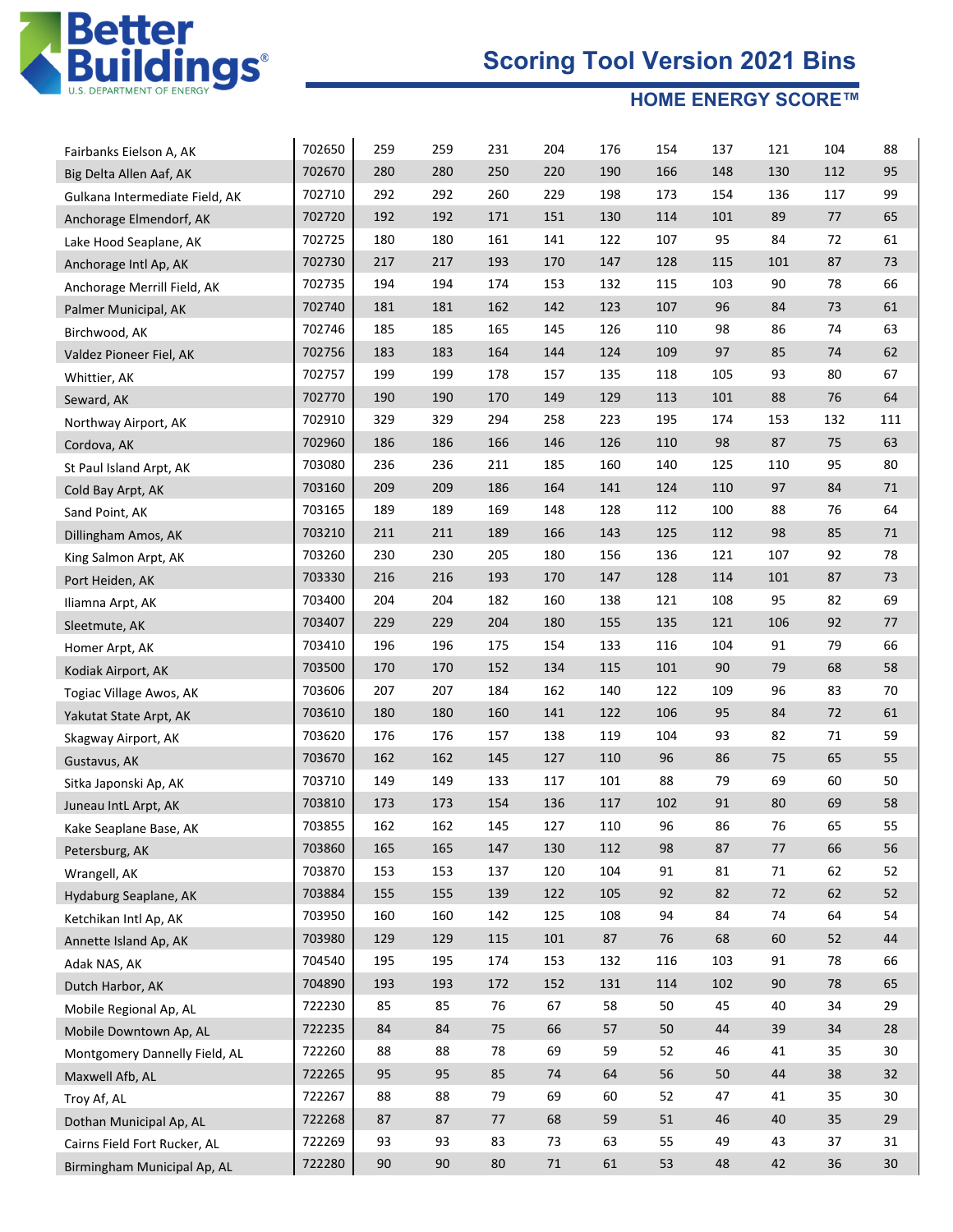

| Auburn Opelika Apt, AL            | 722284 | 92  | 92  | 82     | 72     | 62 | 54     | 49 | 43     | 37 | 31 |
|-----------------------------------|--------|-----|-----|--------|--------|----|--------|----|--------|----|----|
| Gadsen Muni Awos, AL              | 722285 | 92  | 92  | 82     | 72     | 63 | 55     | 49 | 43     | 37 | 31 |
| Tuscaloosa Municipal Ap, AL       | 722286 | 92  | 92  | 82     | 72     | 62 | 55     | 49 | 43     | 37 | 31 |
| Anniston Metropolitan Ap, AL      | 722287 | 91  | 91  | 82     | 72     | 62 | 54     | 48 | 43     | 37 | 31 |
| Huntsville Intl Jones Field, AL   | 723230 | 104 | 104 | 92     | 81     | 70 | 61     | 55 | 48     | 42 | 35 |
| Muscle Shoals Regional Ap, AL     | 723235 | 97  | 97  | 87     | 76     | 66 | 57     | 51 | 45     | 39 | 33 |
| Little Rock Adams Field, AR       | 723403 | 107 | 107 | 95     | 84     | 72 | 63     | 56 | 50     | 43 | 36 |
| Little Rock Afb, AR               | 723405 | 112 | 112 | 100    | 88     | 76 | 67     | 59 | 52     | 45 | 38 |
| Walnut Ridge Awos, AR             | 723406 | 111 | 111 | 99     | 87     | 75 | 65     | 58 | 51     | 44 | 37 |
| Jonesboro Muni, AR                | 723407 | 126 | 126 | 113    | 99     | 86 | 75     | 67 | 59     | 51 | 43 |
| Memorial Fld, AR                  | 723415 | 101 | 101 | 90     | 80     | 69 | 60     | 54 | 47     | 41 | 34 |
| <b>Stuttgart Awos, AR</b>         | 723416 | 96  | 96  | 86     | 76     | 65 | 57     | 51 | 45     | 39 | 33 |
| Pine Bluff Faa Ap, AR             | 723417 | 112 | 112 | 100    | 88     | 76 | 66     | 59 | 52     | 45 | 38 |
| Texarkana Webb Field, AR          | 723418 | 97  | 97  | 86     | 76     | 66 | 57     | 51 | 45     | 39 | 33 |
| El Dorado Goodwin Field, AR       | 723419 | 101 | 101 | 90     | 79     | 68 | 60     | 53 | 47     | 40 | 34 |
| Springdale Muni, AR               | 723434 | 118 | 118 | 105    | 92     | 80 | 70     | 62 | 55     | 47 | 40 |
| Fort Smith Regional Ap, AR        | 723440 | 114 | 114 | 102    | 89     | 77 | 67     | 60 | 53     | 46 | 38 |
| Siloam Spring Awos, AR            | 723443 | 111 | 111 | 99     | 87     | 75 | 66     | 59 | 52     | 44 | 37 |
| Bentonville Awos, AR              | 723444 | 115 | 115 | 103    | 90     | 78 | 68     | 61 | 54     | 46 | 39 |
| Fayetteville Drake Field, AR      | 723445 | 111 | 111 | 99     | 87     | 76 | 66     | 59 | 52     | 45 | 38 |
| Harrison Faa Ap, AR               | 723446 | 114 | 114 | 102    | 90     | 77 | 68     | 60 | 53     | 46 | 39 |
| Flippin Awos, AR                  | 723447 | 107 | 107 | 96     | 84     | 73 | 64     | 57 | 50     | 43 | 36 |
| Batesville Awos, AR               | 723448 | 108 | 108 | 96     | 85     | 73 | 64     | 57 | 50     | 43 | 37 |
| Rogers Awos, AR                   | 723449 | 118 | 118 | 106    | 93     | 80 | 70     | 63 | 55     | 47 | 40 |
| Yuma Mcas, AZ                     | 699604 | 93  | 93  | 83     | 73     | 63 | 55     | 49 | 43     | 37 | 31 |
| Douglas Bisbee Douglas Intl A, AZ | 722735 | 79  | 79  | 71     | 62     | 54 | 47     | 42 | 37     | 32 | 27 |
| Tucson International Ap, AZ       | 722740 | 81  | 81  | 73     | 64     | 55 | 48     | 43 | 38     | 33 | 27 |
| Davis Monthan Afb, AZ             | 722745 | 78  | 78  | 69     | 61     | 53 | 46     | 41 | 36     | 31 | 26 |
| Safford Amos, AZ                  | 722747 | 81  | 81  | 72     | 64     | 55 | 48     | 43 | 38     | 32 | 27 |
| Casa Granda Awos, AZ              | 722748 | 82  | 82  | 73     | 64     | 55 | 48     | 43 | 38     | 33 | 28 |
| Phoenix Sky Harbor Intl Ap, AZ    | 722780 | 91  | 91  | 82     | 72     | 62 | 54     | 48 | 43     | 37 | 31 |
| Deer Valley Phoenix, AZ           | 722784 | 83  | 83  | 74     | 65     | 56 | 49     | 44 | 38     | 33 | 28 |
| Luke Afb, AZ                      | 722785 | 90  | 90  | 80     | 71     | 61 | 53     | 48 | 42     | 36 | 30 |
| Scottsdale Muni, AZ               | 722789 | 83  | 83  | $74\,$ | 65     | 56 | 49     | 44 | 39     | 33 | 28 |
| Yuma Intl Arpt, AZ                | 722800 | 92  | 92  | 82     | 73     | 63 | 55     | 49 | 43     | 37 | 31 |
| Kingman Amos, AZ                  | 723700 | 87  | 87  | 78     | 69     | 59 | 52     | 46 | 41     | 35 | 30 |
| Page Muni Amos, AZ                | 723710 | 89  | 89  | 79     | 70     | 60 | 52     | 47 | 41     | 36 | 30 |
| Prescott Love Field, AZ           | 723723 | 93  | 93  | 83     | $73\,$ | 63 | 55     | 49 | 43     | 37 | 32 |
| Winslow Municipal Ap, AZ          | 723740 | 99  | 99  | 89     | 78     | 67 | 59     | 52 | 46     | 40 | 34 |
| Show Low Municipal, AZ            | 723747 | 93  | 93  | 83     | $73\,$ | 63 | 55     | 49 | 43     | 37 | 32 |
| Flagstaff Pulliam Arpt, AZ        | 723755 | 118 | 118 | 106    | 93     | 80 | 70     | 63 | 55     | 47 | 40 |
| Grand Canyon Natl P, AZ           | 723783 | 118 | 118 | 105    | 93     | 80 | 70     | 62 | 55     | 47 | 40 |
| Twentynine Palms, CA              | 690150 | 81  | 81  | 72     | 64     | 55 | 48     | 43 | 38     | 32 | 27 |
| March Afb, CA                     | 722860 | 77  | 77  | 68     | 60     | 52 | 45     | 41 | 36     | 31 | 26 |
| Palm Springs Intl, CA             | 722868 | 90  | 90  | 80     | 71     | 61 | 53     | 48 | 42     | 36 | 30 |
| Riverside Muni, CA                | 722869 | 68  | 68  | 60     | 53     | 46 | $40\,$ | 36 | $31\,$ | 27 | 23 |
|                                   |        |     |     |        |        |    |        |    |        |    |    |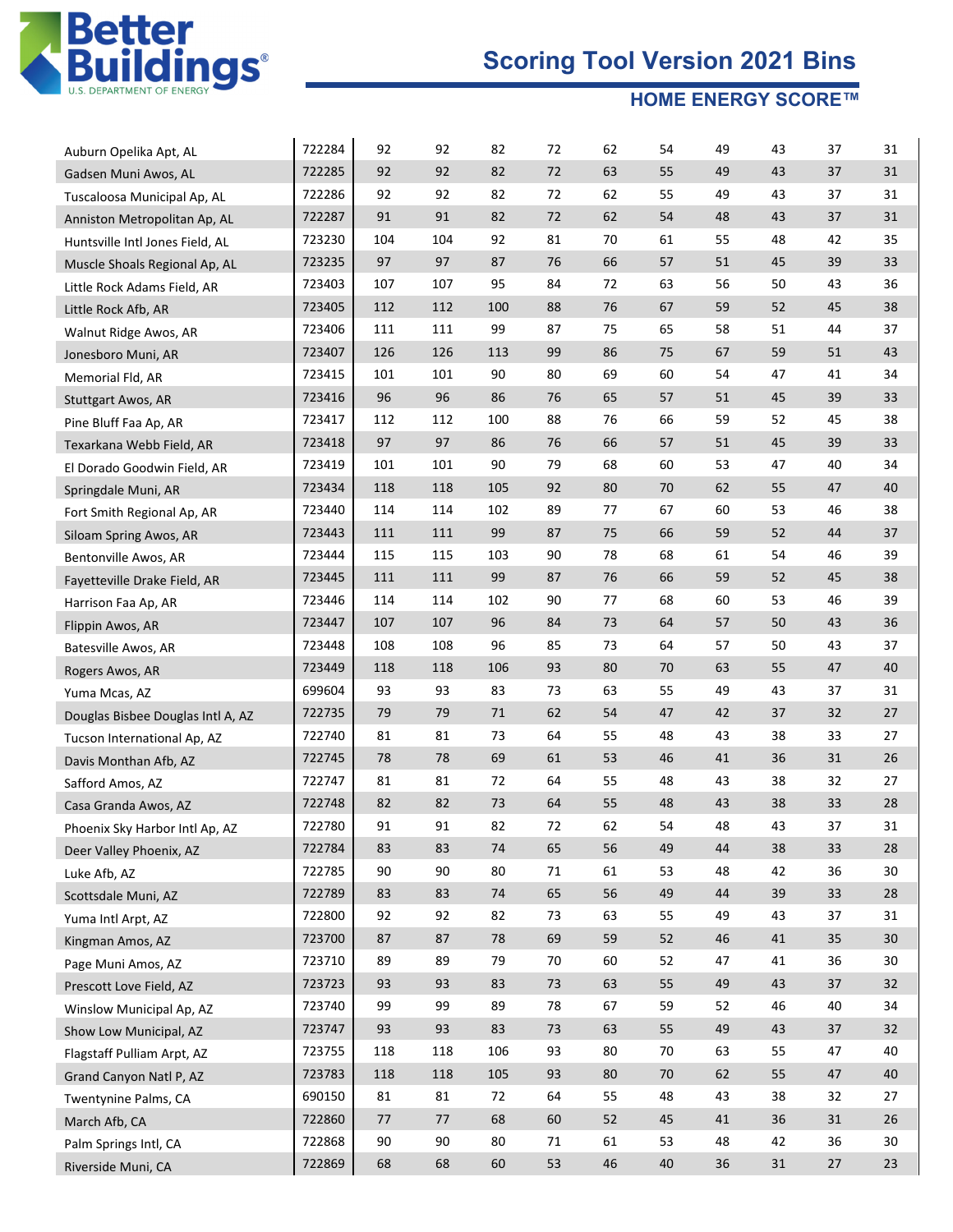

|                                                            | 722880 | 68 | 68     | 61 | 54 | 46 | 40 | 36 | 32     | 27     | 23 |
|------------------------------------------------------------|--------|----|--------|----|----|----|----|----|--------|--------|----|
| Burbank Glendale Passadena Ap, CA<br>Santa Monica Muni, CA | 722885 | 70 | 70     | 62 | 55 | 47 | 41 | 37 | 32     | 28     | 24 |
| Van Nuys Airport, CA                                       | 722886 | 69 | 69     | 61 | 54 | 46 | 41 | 36 | 32     | 28     | 23 |
| Lompoc Awos, CA                                            | 722895 | 69 | 69     | 62 | 54 | 47 | 41 | 36 | 32     | 28     | 23 |
| San Luis Co Rgnl, CA                                       | 722897 | 65 | 65     | 58 | 51 | 44 | 39 | 35 | 30     | 26     | 22 |
| Chino Airport, CA                                          | 722899 | 66 | 66     | 59 | 52 | 45 | 39 | 35 | 31     | 27     | 22 |
| San Diego Lindbergh Field, CA                              | 722900 | 75 | 75     | 67 | 59 | 51 | 45 | 40 | 35     | 30     | 25 |
| San Diego Montgomer, CA                                    | 722903 | 71 | 71     | 63 | 56 | 48 | 42 | 37 | 33     | 28     | 24 |
| Chula Vista Brown Field Naas, CA                           | 722904 | 67 | 67     | 60 | 53 | 45 | 40 | 35 | 31     | 27     | 23 |
| San Diego North Island Nas, CA                             | 722906 | 71 | 71     | 64 | 56 | 48 | 42 | 38 | 33     | 29     | 24 |
| Camp Pendleton Mcas, CA                                    | 722926 | 73 | 73     | 65 | 57 | 49 | 43 | 38 | 34     | 29     | 25 |
| Carlsbad Palomar, CA                                       | 722927 | 65 | 65     | 58 | 51 | 44 | 38 | 34 | 30     | 26     | 22 |
| San Diego Miramar Nas, CA                                  | 722930 | 73 | 73     | 65 | 57 | 49 | 43 | 38 | 34     | 29     | 25 |
| Los Angeles Intl Arpt, CA                                  | 722950 | 70 | 70     | 63 | 55 | 48 | 42 | 37 | 33     | 28     | 24 |
|                                                            | 722956 | 70 | 70     | 62 | 55 | 47 | 41 | 37 | 32     | 28     | 24 |
| Jack Northrop Fld H, CA                                    | 722970 | 78 | 78     | 70 | 61 | 53 | 46 | 41 | 36     | 31     | 26 |
| Long Beach Daugherty Fld, CA                               | 722976 | 79 | 79     | 70 | 62 | 54 | 47 | 42 | 37     | 32     | 27 |
| Fullerton Municipal, CA                                    |        | 78 | 78     | 70 | 61 |    |    | 41 | 36     |        | 26 |
| Santa Ana John Wayne Ap, CA                                | 722977 |    |        |    |    | 53 | 46 |    |        | 31     |    |
| Needles Airport, CA                                        | 723805 | 87 | 87     | 78 | 68 | 59 | 52 | 46 | 40     | 35     | 29 |
| Edwards Afb, CA                                            | 723810 | 83 | 83     | 74 | 65 | 57 | 49 | 44 | 39     | 33     | 28 |
| Daggett Barstow Daggett Ap, CA                             | 723815 | 85 | 85     | 75 | 66 | 57 | 50 | 45 | 39     | 34     | 29 |
| Lancaster Gen Wm Fox Field, CA                             | 723816 | 79 | 79     | 71 | 62 | 54 | 47 | 42 | 37     | 32     | 27 |
| Palmdale Airport, CA                                       | 723820 | 80 | 80     | 71 | 62 | 54 | 47 | 42 | 37     | 32     | 27 |
| Sandberg, CA                                               | 723830 | 75 | 75     | 67 | 59 | 51 | 44 | 40 | 35     | 30     | 25 |
| Bakersfield Meadows Field, CA                              | 723840 | 81 | 81     | 73 | 64 | 55 | 48 | 43 | 38     | 33     | 27 |
| Fresno Yosemite Intl Ap, CA                                | 723890 | 85 | 85     | 76 | 67 | 58 | 51 | 45 | 40     | 34     | 29 |
| Porterville Awos, CA                                       | 723895 | 78 | 78     | 70 | 62 | 53 | 46 | 42 | 37     | 32     | 27 |
| Visalia Muni Awos, CA                                      | 723896 | 92 | 92     | 82 | 72 | 62 | 54 | 49 | 43     | 37     | 31 |
| Point Mugu Nf, CA                                          | 723910 | 61 | 61     | 54 | 48 | 41 | 36 | 32 | 28     | 24     | 20 |
| Santa Barbara Municipal Ap, CA                             | 723925 | 67 | 67     | 59 | 52 | 45 | 39 | 35 | 31     | 27     | 23 |
| Camarillo Awos, CA                                         | 723926 | 67 | 67     | 60 | 53 | 45 | 40 | 35 | 31     | 27     | 23 |
| Oxnard Airport, CA                                         | 723927 | 62 | 62     | 56 | 49 | 42 | 37 | 33 | 29     | $25\,$ | 21 |
| Santa Maria Public Arpt, CA                                | 723940 | 65 | 65     | 58 | 51 | 44 | 38 | 34 | 30     | 26     | 22 |
| Paso Robles Municipal Arpt, CA                             | 723965 | 69 | 69     | 61 | 54 | 47 | 41 | 36 | 32     | 28     | 23 |
| Bishop Airport, CA                                         | 724800 | 92 | 92     | 82 | 72 | 62 | 55 | 49 | 43     | 37     | 31 |
| Merced Macready Fld, CA                                    | 724815 | 80 | 80     | 71 | 62 | 54 | 47 | 42 | 37     | 32     | 27 |
| Sacramento Executive Arpt, CA                              | 724830 | 79 | 79     | 70 | 62 | 53 | 47 | 42 | 37     | 32     | 27 |
| Beale Afb, CA                                              | 724837 | 86 | 86     | 77 | 68 | 59 | 51 | 46 | 40     | 35     | 29 |
| Yuba Co, CA                                                | 724838 | 86 | 86     | 77 | 68 | 59 | 51 | 46 | 40     | 35     | 29 |
| Sacramento Metropolitan Ap, CA                             | 724839 | 83 | 83     | 74 | 65 | 56 | 49 | 44 | 38     | 33     | 28 |
| Monterey Naf, CA                                           | 724915 | 64 | 64     | 57 | 50 | 43 | 38 | 34 | 30     | 26     | 22 |
| Salinas Municipal Ap, CA                                   | 724917 | 67 | 67     | 60 | 53 | 46 | 40 | 36 | 31     | 27     | 23 |
| Stockton Metropolitan Arpt, CA                             | 724920 | 80 | $80\,$ | 72 | 63 | 54 | 48 | 42 | 37     | 32     | 27 |
| Modesto City County Ap, CA                                 | 724926 | 79 | 79     | 70 | 62 | 53 | 47 | 42 | 37     | 32     | 27 |
| Livermore Municipal, CA                                    | 724927 | 72 | 72     | 64 | 57 | 49 | 43 | 38 | 34     | 29     | 24 |
|                                                            | 724930 | 68 | 68     | 60 | 53 | 46 | 40 | 36 | $31\,$ | $27\,$ | 23 |
| Oakland Metropolitan Arpt, CA                              |        |    |        |    |    |    |    |    |        |        |    |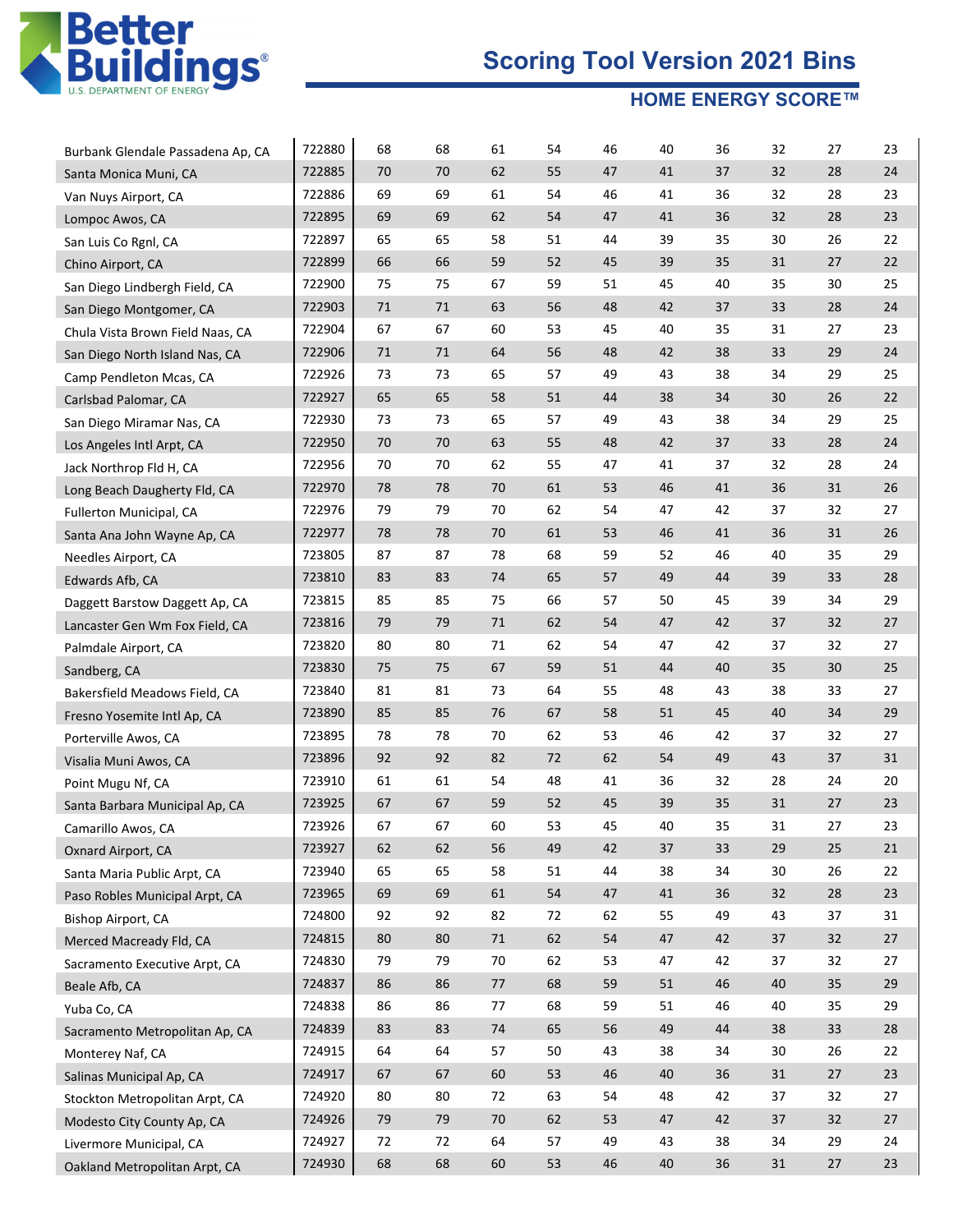

| Hayward Air Term, CA              | 724935 | 72  | 72  | 64  | 57  | 49  | 43  | 38 | 33 | 29     | 24 |
|-----------------------------------|--------|-----|-----|-----|-----|-----|-----|----|----|--------|----|
| Concord Concord Buchanan Fiel, CA | 724936 | 72  | 72  | 64  | 56  | 49  | 43  | 38 | 33 | 29     | 24 |
| San Francisco Intl Ap, CA         | 724940 | 63  | 63  | 56  | 50  | 43  | 37  | 33 | 29 | 25     | 21 |
| San Jose Intl Ap, CA              | 724945 | 75  | 75  | 67  | 59  | 51  | 44  | 40 | 35 | 30     | 25 |
| Napa Co Airport, CA               | 724955 | 67  | 67  | 60  | 53  | 45  | 40  | 35 | 31 | 27     | 23 |
| Santa Rosa Awos, CA               | 724957 | 68  | 68  | 61  | 53  | 46  | 40  | 36 | 32 | 27     | 23 |
| Blue Canyon Ap, CA                | 725845 | 101 | 101 | 90  | 79  | 68  | 60  | 53 | 47 | 40     | 34 |
| Truckee Tahoe, CA                 | 725846 | 143 | 143 | 127 | 112 | 97  | 85  | 75 | 66 | 57     | 48 |
| South Lake Tahoe, CA              | 725847 | 132 | 132 | 118 | 104 | 89  | 78  | 70 | 61 | 53     | 45 |
| Ukiah Municipal Ap, CA            | 725905 | 79  | 79  | 71  | 62  | 54  | 47  | 42 | 37 | 32     | 27 |
| Red Bluff Municipal Arpt, CA      | 725910 | 87  | 87  | 78  | 68  | 59  | 52  | 46 | 40 | 35     | 29 |
| Redding Municipal Arpt, CA        | 725920 | 85  | 85  | 76  | 67  | 58  | 50  | 45 | 40 | 34     | 29 |
| Arcata Airport, CA                | 725945 | 72  | 72  | 64  | 56  | 49  | 43  | 38 | 33 | 29     | 24 |
| Crescent City Faa Ai, CA          | 725946 | 72  | 72  | 64  | 57  | 49  | 43  | 38 | 34 | 29     | 24 |
| Montague Siskiyou County Ap, CA   | 725955 | 101 | 101 | 90  | 79  | 68  | 60  | 53 | 47 | 41     | 34 |
| Alturas, CA                       | 725958 | 118 | 118 | 105 | 93  | 80  | 70  | 62 | 55 | 47     | 40 |
| Mountain View Moffett Fld Nas, CA | 745090 | 76  | 76  | 68  | 60  | 51  | 45  | 40 | 35 | 30     | 26 |
| Travis Field Afb, CA              | 745160 | 78  | 78  | 70  | 62  | 53  | 46  | 41 | 36 | 31     | 26 |
| China Lake Naf, CA                | 746120 | 85  | 85  | 76  | 67  | 58  | 51  | 45 | 40 | 34     | 29 |
| Lemoore Reeves Nas, CA            | 747020 | 84  | 84  | 75  | 66  | 57  | 50  | 44 | 39 | 34     | 28 |
| Imperial, CA                      | 747185 | 88  | 88  | 79  | 69  | 60  | 52  | 47 | 41 | 35     | 30 |
| Palm Springs Thermal Ap, CA       | 747187 | 89  | 89  | 80  | 70  | 61  | 53  | 47 | 42 | 36     | 30 |
| Blythe Riverside Co Arpt, CA      | 747188 | 90  | 90  | 81  | 71  | 61  | 54  | 48 | 42 | 36     | 31 |
| Alamosa Muni AP, CO               | 724620 | 149 | 149 | 133 | 117 | 101 | 88  | 79 | 69 | 60     | 50 |
| Durango La Plata Co, CO           | 724625 | 129 | 129 | 115 | 101 | 88  | 77  | 68 | 60 | 52     | 44 |
| La Junta Municipal Ap, CO         | 724635 | 124 | 124 | 111 | 97  | 84  | 73  | 65 | 58 | $50\,$ | 42 |
| Lamar Municipal, CO               | 724636 | 131 | 131 | 117 | 103 | 89  | 77  | 69 | 61 | 52     | 44 |
| Pueblo Memorial Ap, CO            | 724640 | 118 | 118 | 105 | 93  | 80  | 70  | 62 | 55 | 47     | 40 |
| Trinidad Las Animas County Ap, CO | 724645 | 112 | 112 | 100 | 88  | 76  | 66  | 59 | 52 | 45     | 38 |
| Colorado Springs Muni Ap, CO      | 724660 | 119 | 119 | 106 | 93  | 81  | 70  | 63 | 55 | 48     | 40 |
| Limon, CO                         | 724665 | 134 | 134 | 119 | 105 | 91  | 79  | 71 | 62 | 54     | 45 |
| Denver Centennial Golden Nr, CO   | 724666 | 119 | 119 | 106 | 93  | 81  | 70  | 63 | 55 | 48     | 40 |
| Leadville Lake Co, CO             | 724673 | 177 | 177 | 158 | 139 | 120 | 105 | 94 | 82 | 71     | 60 |
| Eagle County Ap, CO               | 724675 | 148 | 148 | 132 | 116 | 100 | 87  | 78 | 69 | 59     | 50 |
| Aspen Pitkin Co Sar, CO           | 724676 | 144 | 144 | 128 | 113 | 97  | 85  | 76 | 67 | 58     | 49 |
| Gunnison Co Awos, CO              | 724677 | 165 | 165 | 147 | 129 | 112 | 98  | 87 | 77 | 66     | 56 |
| Aurora Buckley Field Angb, CO     | 724695 | 125 | 125 | 112 | 98  | 85  | 74  | 66 | 58 | 50     | 42 |
| Akron-Washington County AP, CO    | 724698 | 131 | 131 | 117 | 103 | 89  | 78  | 69 | 61 | 53     | 44 |
| Broomfield Jeffco Boulder S, CO   | 724699 | 119 | 119 | 106 | 93  | 80  | 70  | 63 | 55 | 48     | 40 |
| Grand Junction Walker Field, CO   | 724760 | 116 | 116 | 103 | 91  | 78  | 68  | 61 | 54 | $46\,$ | 39 |
| Montrose Co Arpt, CO              | 724765 | 123 | 123 | 110 | 96  | 83  | 73  | 65 | 57 | 49     | 41 |
| Cortez Montezuma Co, CO           | 724767 | 115 | 115 | 103 | 91  | 78  | 68  | 61 | 54 | 46     | 39 |
| Greeley Weld Awos, CO             | 724768 | 135 | 135 | 121 | 106 | 92  | 80  | 71 | 63 | 54     | 46 |
| Fort Collins Awos, CO             | 724769 | 139 | 139 | 124 | 109 | 94  | 82  | 73 | 65 | 56     | 47 |
| Denver Intl Ap, CO                | 725650 | 122 | 122 | 109 | 96  | 83  | 73  | 65 | 57 | 49     | 41 |
| Craig Moffat, CO                  | 725700 | 169 | 169 | 151 | 133 | 115 | 100 | 89 | 79 | 68     | 57 |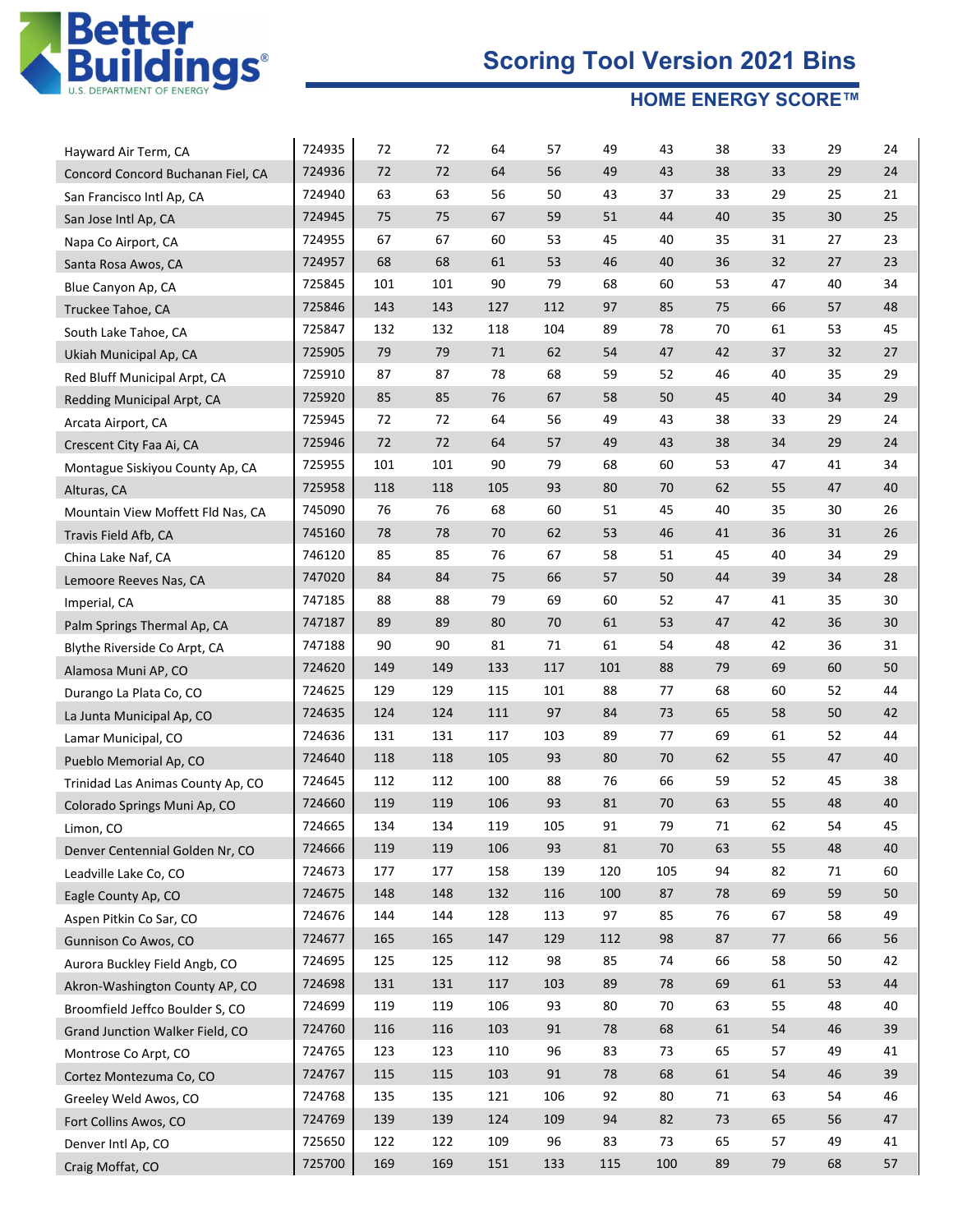

| Hayden Yampa Awos, CO             | 725715 | 156 | 156 | 140    | 123    | 106 | 93 | 83 | 73     | 63 | 53     |
|-----------------------------------|--------|-----|-----|--------|--------|-----|----|----|--------|----|--------|
| Rifle Garfield Rgnl, CO           | 725717 | 127 | 127 | 114    | 100    | 86  | 75 | 67 | 59     | 51 | 43     |
| Oxford Awos, CT                   | 725029 | 138 | 138 | 123    | 109    | 94  | 82 | 73 | 64     | 56 | 47     |
| Bridgeport Sikorsky Memorial, CT  | 725040 | 129 | 129 | 116    | 102    | 88  | 77 | 68 | 60     | 52 | 44     |
| New Haven Tweed Airport, CT       | 725045 | 126 | 126 | 113    | 99     | 85  | 75 | 67 | 59     | 51 | 43     |
| Groton New London Ap, CT          | 725046 | 125 | 125 | 112    | 98     | 85  | 74 | 66 | 58     | 50 | 42     |
| Hartford Bradley Intl Ap, CT      | 725080 | 133 | 133 | 119    | 105    | 90  | 79 | 70 | 62     | 54 | 45     |
| Danbury Municipal, CT             | 725086 | 130 | 130 | 116    | 102    | 88  | 77 | 69 | 61     | 52 | 44     |
| Hartford Brainard Fd, CT          | 725087 | 127 | 127 | 113    | 100    | 86  | 75 | 67 | 59     | 51 | 43     |
| Dover Afb, DE                     | 724088 | 127 | 127 | 114    | 100    | 86  | 75 | 67 | 59     | 51 | 43     |
| Wilmington New Castle Cnty Ap, DE | 724089 | 130 | 130 | 116    | 102    | 88  | 77 | 69 | 61     | 52 | 44     |
| Key West Intl Arpt, FL            | 722010 | 107 | 107 | 96     | 84     | 73  | 64 | 57 | 50     | 43 | 36     |
| Key West Nas, FL                  | 722015 | 106 | 106 | 95     | 83     | 72  | 63 | 56 | 49     | 43 | 36     |
| Marathon Airport, FL              | 722016 | 107 | 107 | 95     | 84     | 72  | 63 | 56 | 50     | 43 | 36     |
| Miami Intl Ap, FL                 | 722020 | 100 | 100 | 89     | 79     | 68  | 59 | 53 | 47     | 40 | 34     |
| Miami Opa Locka, FL               | 722024 | 97  | 97  | 87     | 76     | 66  | 57 | 51 | 45     | 39 | 33     |
| Fort Lauderdale Hollywood Int, FL | 722025 | 101 | 101 | 91     | 80     | 69  | 60 | 54 | 47     | 41 | 34     |
| Homestead Afb, FL                 | 722026 | 99  | 99  | 89     | 78     | 67  | 59 | 52 | 46     | 40 | 34     |
| Miami Kendall Tamia, FL           | 722029 | 94  | 94  | 84     | 74     | 64  | 56 | 50 | 44     | 38 | 32     |
| West Palm Beach Intl Arpt, FL     | 722030 | 97  | 97  | 87     | 76     | 66  | 58 | 51 | 45     | 39 | 33     |
| Naples Municipal, FL              | 722038 | 95  | 95  | 85     | 74     | 64  | 56 | 50 | 44     | 38 | 32     |
| Fort Lauderdale, FL               | 722039 | 95  | 95  | 85     | 75     | 65  | 57 | 50 | 44     | 38 | 32     |
| Melbourne Regional Ap, FL         | 722040 | 93  | 93  | 83     | 73     | 63  | 55 | 49 | 43     | 37 | 31     |
| Vero Beach Municipal Arpt, FL     | 722045 | 91  | 91  | 81     | 72     | 62  | 54 | 48 | 42     | 37 | 31     |
| Orlando Intl Arpt, FL             | 722050 | 87  | 87  | 77     | 68     | 59  | 51 | 46 | 40     | 35 | 29     |
| Orlando Executive Ap, FL          | 722053 | 89  | 89  | 79     | 70     | 60  | 53 | 47 | 41     | 36 | 30     |
| Ocala Muni Awos, FL               | 722055 | 88  | 88  | 79     | 69     | 60  | 52 | 47 | 41     | 35 | 30     |
| Daytona Beach Intl Ap, FL         | 722056 | 85  | 85  | 76     | 67     | 58  | 50 | 45 | 40     | 34 | 29     |
| Orlando Sanford Airport, FL       | 722057 | 88  | 88  | 79     | 69     | 60  | 52 | 47 | 41     | 36 | 30     |
| Jacksonville Intl Arpt, FL        | 722060 | 84  | 84  | 75     | 66     | 57  | 50 | 45 | 39     | 34 | 29     |
| Jacksonville Nas, FL              | 722065 | 87  | 87  | 78     | 68     | 59  | 52 | 46 | 41     | 35 | 29     |
| Mayport Ns, FL                    | 722066 | 82  | 82  | 73     | 64     | 56  | 49 | 43 | 38     | 33 | 28     |
| Jacksonville Craig, FL            | 722068 | 82  | 82  | 73     | 64     | 55  | 48 | 43 | 38     | 33 | 28     |
| St Lucie Co Intl, FL              | 722103 | 83  | 83  | 74     | 65     | 56  | 49 | 44 | 39     | 33 | 28     |
| St Petersburg Albert Whitted, FL  | 722104 | 94  | 94  | 84     | 74     | 64  | 56 | 50 | 44     | 38 | 32     |
| Fort Myers Page Field, FL         | 722106 | 100 | 100 | 89     | 79     | 68  | 59 | 53 | 47     | 40 | 34     |
| Southwest Florida I, FL           | 722108 | 93  | 93  | 83     | 73     | 63  | 55 | 49 | 43     | 37 | 31     |
| Tampa International Ap, FL        | 722110 | 91  | 91  | 81     | 72     | 62  | 54 | 48 | 42     | 37 | 31     |
| Sarasota Bradenton, FL            | 722115 | 90  | 90  | 80     | 70     | 61  | 53 | 47 | 42     | 36 | 30     |
| St Petersburg Clear, FL           | 722116 | 93  | 93  | 83     | $73\,$ | 63  | 55 | 49 | 43     | 37 | 31     |
| Lakeland Linder Rgn, FL           | 722119 | 91  | 91  | 81     | 72     | 62  | 54 | 48 | 42     | 37 | 31     |
| Tallahassee Regional Ap Isis, FL  | 722140 | 85  | 85  | 75     | 66     | 57  | 50 | 45 | 39     | 34 | 29     |
| Gainesville Regional Ap, FL       | 722146 | 85  | 85  | 76     | 67     | 57  | 50 | 45 | 39     | 34 | 29     |
| Valparaiso Elgin Afb, FL          | 722210 | 87  | 87  | 78     | 69     | 59  | 52 | 46 | $41\,$ | 35 | $30\,$ |
| Crestview Bob Sikes Ap, FL        | 722215 | 84  | 84  | 75     | 66     | 57  | 50 | 44 | 39     | 34 | 28     |
| Pensacola Regional Ap, FL         | 722223 | 83  | 83  | $74\,$ | 65     | 56  | 49 | 44 | 39     | 33 | 28     |
|                                   |        |     |     |        |        |     |    |    |        |    |        |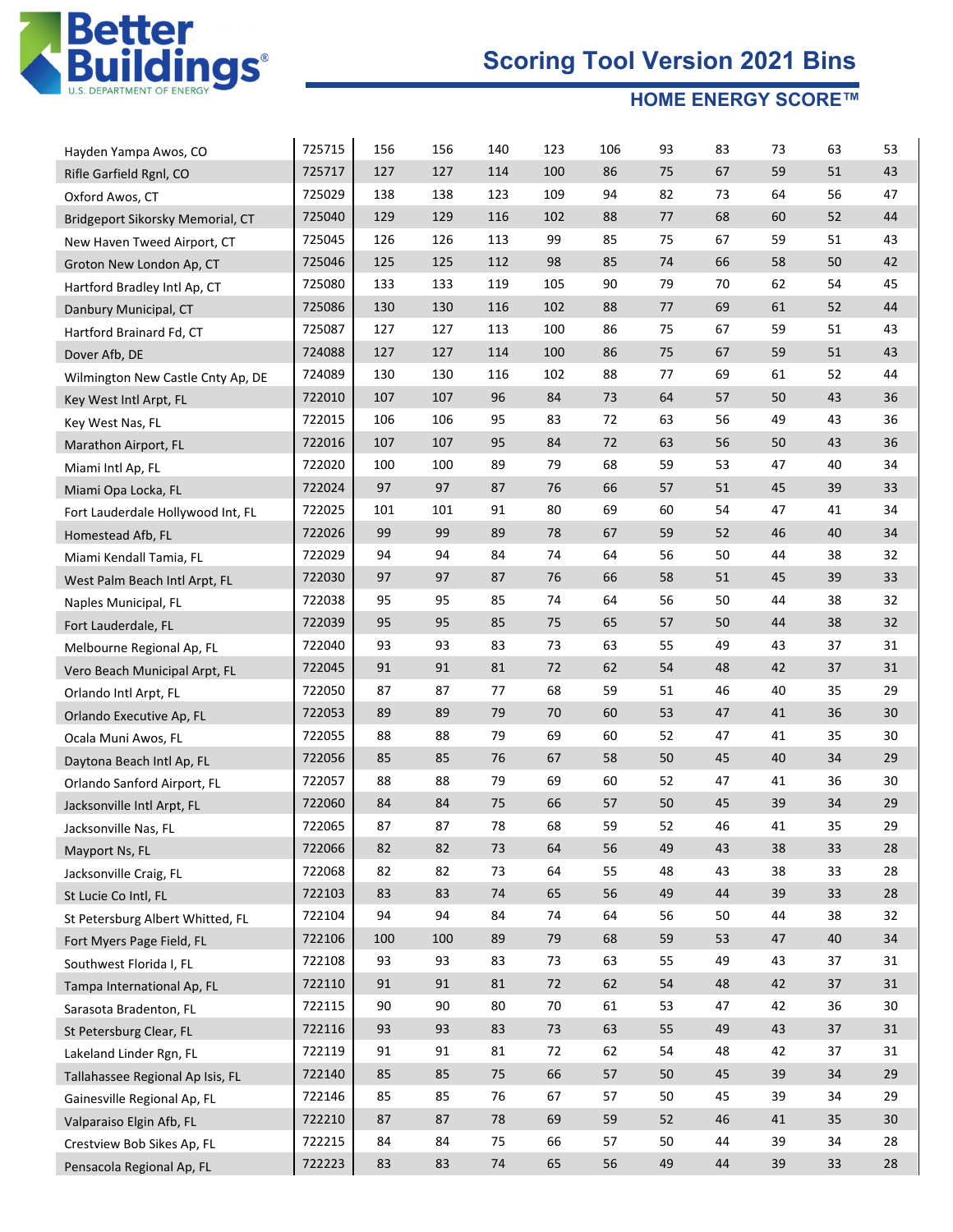

|                                                            | 722225 | 86  | 86  | 77  | 67     | 58  | 51  | 45 | 40 | 35 | 29 |
|------------------------------------------------------------|--------|-----|-----|-----|--------|-----|-----|----|----|----|----|
| Pensacola Forest Sherman Nas, FL<br>Whiting Field Naas, FL | 722226 | 87  | 87  | 77  | 68     | 59  | 51  | 46 | 40 | 35 | 29 |
| Panama City Bay Co, FL                                     | 722245 | 86  | 86  | 77  | 68     | 58  | 51  | 46 | 40 | 35 | 29 |
| Tyndall Afb, FL                                            | 747750 | 86  | 86  | 77  | 68     | 58  | 51  | 46 | 40 | 35 | 29 |
| Valparaiso Hurlburt, FL                                    | 747770 | 91  | 91  | 81  | 72     | 62  | 54  | 48 | 42 | 37 | 31 |
| Macdill Afb, FL                                            | 747880 | 91  | 91  | 81  | 72     | 62  | 54  | 48 | 42 | 37 | 31 |
| Nasa Shuttle Fclty, FL                                     | 747946 | 87  | 87  | 78  | 68     | 59  | 52  | 46 | 41 | 35 | 29 |
| Savannah Intl Ap, GA                                       | 722070 | 89  | 89  | 79  | 70     | 60  | 53  | 47 | 41 | 36 | 30 |
| Alma Bacon County Ap, GA                                   | 722135 | 91  | 91  | 81  | 71     | 62  | 54  | 48 | 42 | 36 | 31 |
| Brunswick Golden Is, GA                                    | 722136 | 88  | 88  | 79  | 69     | 60  | 52  | 47 | 41 | 36 | 30 |
| Brunswick Malcolm Mckinnon Ap, GA                          | 722137 | 83  | 83  | 74  | 65     | 56  | 49  | 44 | 39 | 33 | 28 |
| Albany Dougherty County Ap, GA                             | 722160 | 83  | 83  | 74  | 65     | 56  | 49  | 44 | 39 | 33 | 28 |
| Valdosta Wb Airport, GA                                    | 722166 | 85  | 85  | 76  | 67     | 58  | 51  | 45 | 40 | 34 | 29 |
| Macon Middle Ga Regional Ap, GA                            | 722170 | 91  | 91  | 81  | 71     | 62  | 54  | 48 | 42 | 36 | 31 |
| Warner Robins Afb, GA                                      | 722175 | 103 | 103 | 92  | 81     | 70  | 61  | 54 | 48 | 41 | 35 |
| Augusta Bush Field, GA                                     | 722180 | 89  | 89  | 79  | 70     | 60  | 53  | 47 | 41 | 36 | 30 |
| Atlanta Hartsfield Intl Ap, GA                             | 722190 | 96  | 96  | 85  | 75     | 65  | 57  | 51 | 44 | 38 | 32 |
| Fulton Co Arpt Brow, GA                                    | 722195 | 95  | 95  | 84  | 74     | 64  | 56  | 50 | 44 | 38 | 32 |
| Dekalb Peachtree, GA                                       | 722196 | 102 | 102 | 91  | 80     | 69  | 60  | 54 | 47 | 41 | 34 |
| Fort Benning Lawson, GA                                    | 722250 | 99  | 99  | 89  | 78     | 67  | 59  | 53 | 46 | 40 | 34 |
| Columbus Metropolitan Arpt, GA                             | 722255 | 89  | 89  | 80  | 70     | 61  | 53  | 47 | 42 | 36 | 30 |
| Marietta Dobbins Afb, GA                                   | 722270 | 109 | 109 | 97  | 86     | 74  | 65  | 58 | 51 | 44 | 37 |
| Athens Ben Epps Ap, GA                                     | 723110 | 90  | 90  | 81  | 71     | 61  | 54  | 48 | 42 | 36 | 31 |
| Rome R B Russell Ap, GA                                    | 723200 | 99  | 99  | 88  | 78     | 67  | 59  | 52 | 46 | 40 | 34 |
| Hunter Aaf, GA                                             | 747804 | 93  | 93  | 83  | 73     | 63  | 55  | 49 | 43 | 37 | 31 |
| Moody Afb Valdosta, GA                                     | 747810 | 87  | 87  | 78  | 68     | 59  | 51  | 46 | 40 | 35 | 29 |
| Lihue Airport, HI                                          | 911650 | 99  | 99  | 89  | 78     | 67  | 59  | 52 | 46 | 40 | 34 |
| Kaneohe Bay Mcas, HI                                       | 911760 | 100 | 100 | 89  | 78     | 68  | 59  | 53 | 46 | 40 | 34 |
| Barbers Point Nas, HI                                      | 911780 | 104 | 104 | 93  | 81     | 70  | 61  | 55 | 48 | 42 | 35 |
| Honolulu Intl Arpt, HI                                     | 911820 | 103 | 103 | 92  | 81     | 70  | 61  | 55 | 48 | 42 | 35 |
| Molokai Amos, HI                                           | 911860 | 101 | 101 | 90  | 79     | 69  | 60  | 53 | 47 | 41 | 34 |
| Kahului Airport, HI                                        | 911900 | 103 | 103 | 92  | 81     | 70  | 61  | 54 | 48 | 41 | 35 |
| Kapalua, HI                                                | 911904 | 101 | 101 | 90  | 79     | 68  | 60  | 53 | 47 | 40 | 34 |
| Lanai, HI                                                  | 911905 | 96  | 96  | 86  | $76\,$ | 65  | 57  | 51 | 45 | 39 | 33 |
| Kona Intl At Keahol, HI                                    | 911975 | 102 | 102 | 91  | 80     | 69  | 61  | 54 | 48 | 41 | 35 |
| Hilo International Ap, HI                                  | 912850 | 100 | 100 | 89  | 78     | 68  | 59  | 53 | 46 | 40 | 34 |
| Cedar Rapids Municipal Ap, IA                              | 725450 | 175 | 175 | 156 | 137    | 119 | 104 | 93 | 81 | 70 | 59 |
| Atlantic, IA                                               | 725453 | 160 | 160 | 142 | 125    | 108 | 95  | 84 | 74 | 64 | 54 |
| Washington, IA                                             | 725454 | 153 | 153 | 136 | 120    | 104 | 91  | 81 | 71 | 61 | 52 |
| <b>Burlington Municipal Ap, IA</b>                         | 725455 | 149 | 149 | 133 | 117    | 101 | 88  | 79 | 69 | 60 | 50 |
| Keokuk Muni, IA                                            | 725456 | 136 | 136 | 121 | 107    | 92  | 81  | 72 | 63 | 55 | 46 |
| Algona, IA                                                 | 725457 | 162 | 162 | 145 | 127    | 110 | 96  | 86 | 75 | 65 | 55 |
| Des Moines Intl Ap, IA                                     | 725460 | 158 | 158 | 141 | 124    | 107 | 93  | 83 | 73 | 63 | 53 |
| Charles City, IA                                           | 725463 | 164 | 164 | 146 | 128    | 111 | 97  | 87 | 76 | 66 | 55 |
| Newton Muni, IA                                            | 725464 | 152 | 152 | 135 | 119    | 103 | 90  | 80 | 70 | 61 | 51 |
| Ottumwa Industrial Ap, IA                                  | 725465 | 165 | 165 | 147 | 130    | 112 | 98  | 87 | 77 | 66 | 56 |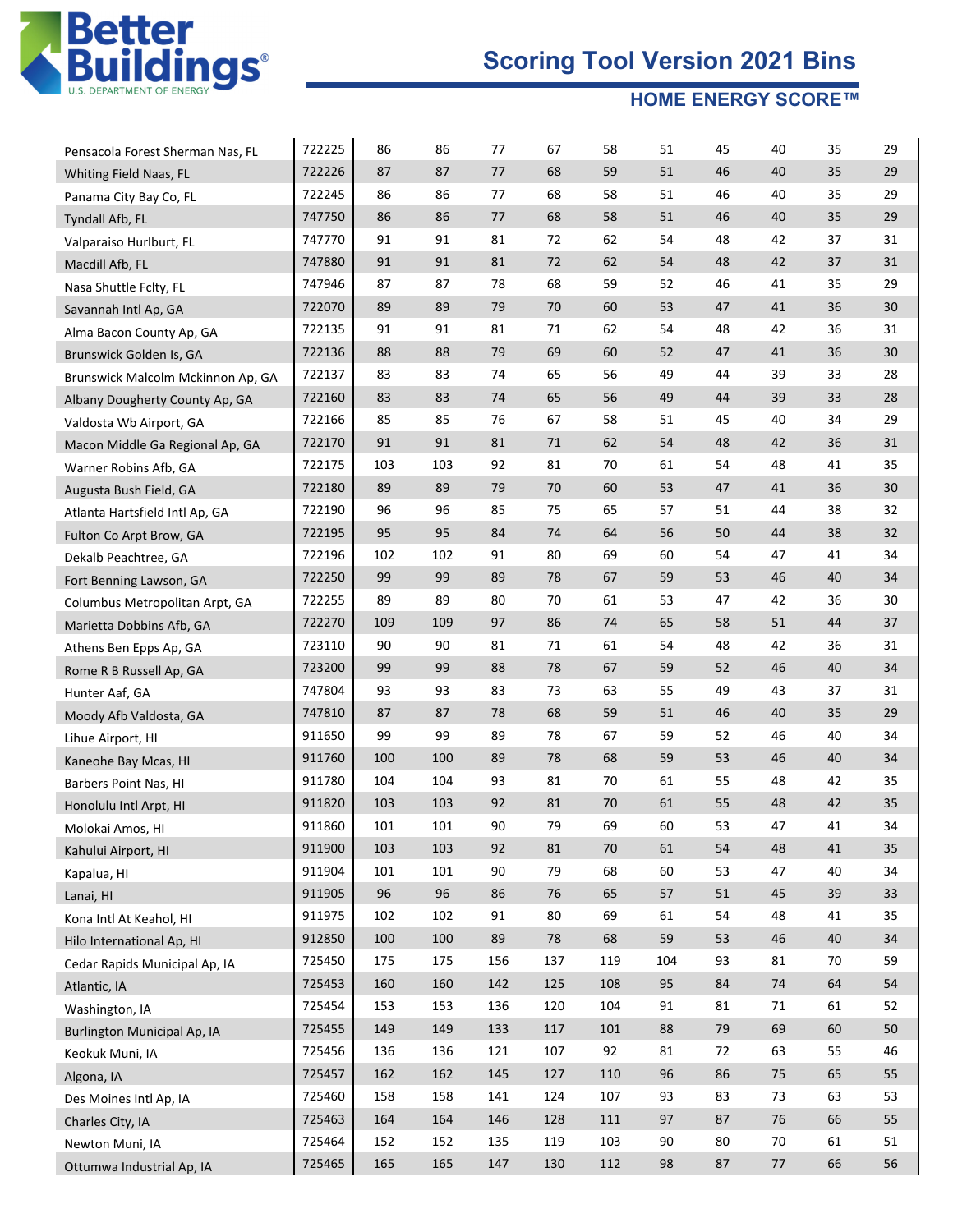

| Shenandoah Muni, IA               | 725467 | 151 | 151 | 135 | 118 | 102 | 89  | 80  | 70     | 61     | 51 |
|-----------------------------------|--------|-----|-----|-----|-----|-----|-----|-----|--------|--------|----|
| Carroll, IA                       | 725468 | 163 | 163 | 146 | 128 | 111 | 97  | 86  | 76     | 66     | 55 |
| Chariton, IA                      | 725469 | 148 | 148 | 132 | 116 | 100 | 88  | 78  | 69     | 59     | 50 |
| Dubuque Regional Ap, IA           | 725470 | 179 | 179 | 160 | 141 | 121 | 106 | 95  | 83     | 72     | 61 |
| Clinton Muni Awos, IA             | 725473 | 173 | 173 | 154 | 136 | 117 | 102 | 91  | 80     | 69     | 58 |
| Creston, IA                       | 725474 | 151 | 151 | 134 | 118 | 102 | 89  | 80  | 70     | 60     | 51 |
| Monticello Muni, IA               | 725475 | 168 | 168 | 150 | 132 | 114 | 100 | 89  | 78     | 68     | 57 |
| Decorah, IA                       | 725476 | 141 | 141 | 126 | 111 | 96  | 84  | 75  | 66     | 57     | 48 |
| Denison, IA                       | 725477 | 161 | 161 | 144 | 127 | 109 | 96  | 85  | 75     | 65     | 55 |
| Webster City, IA                  | 725478 | 153 | 153 | 136 | 120 | 103 | 90  | 81  | $71\,$ | 61     | 52 |
| Clarinda, IA                      | 725479 | 149 | 149 | 133 | 117 | 101 | 88  | 79  | 69     | 60     | 50 |
| Waterloo Municipal Ap, IA         | 725480 | 172 | 172 | 153 | 135 | 116 | 102 | 91  | 80     | 69     | 58 |
| Fort Madison, IA                  | 725483 | 131 | 131 | 117 | 103 | 89  | 77  | 69  | 61     | 53     | 44 |
| Le Mars, IA                       | 725484 | 149 | 149 | 133 | 117 | 101 | 88  | 79  | 69     | 60     | 50 |
| Mason City Municipal Arpt, IA     | 725485 | 186 | 186 | 166 | 146 | 126 | 110 | 98  | 86     | 75     | 63 |
| Boone Muni, IA                    | 725486 | 161 | 161 | 143 | 126 | 109 | 95  | 85  | 75     | 65     | 54 |
| Muscatine, IA                     | 725487 | 151 | 151 | 135 | 119 | 103 | 90  | 80  | 70     | 61     | 51 |
| Oelwen, IA                        | 725488 | 149 | 149 | 133 | 117 | 101 | 89  | 79  | 70     | 60     | 51 |
| Orange City, IA                   | 725489 | 162 | 162 | 144 | 127 | 110 | 96  | 86  | 75     | 65     | 55 |
| Fort Dodge Awos, IA               | 725490 | 167 | 167 | 149 | 131 | 113 | 99  | 88  | 77     | 67     | 56 |
| Knoxville, IA                     | 725493 | 149 | 149 | 133 | 117 | 101 | 88  | 79  | 69     | 60     | 50 |
| Red Oak, IA                       | 725494 | 146 | 146 | 130 | 114 | 99  | 86  | 77  | 68     | 59     | 49 |
| Sheldon, IA                       | 725495 | 161 | 161 | 144 | 127 | 109 | 96  | 85  | 75     | 65     | 55 |
| Storm Lake, IA                    | 725496 | 167 | 167 | 149 | 131 | 113 | 99  | 88  | 78     | 67     | 57 |
| Council Bluffs, IA                | 725497 | 143 | 143 | 128 | 112 | 97  | 85  | 76  | 66     | 57     | 48 |
| Sioux City Sioux Gateway Ap, IA   | 725570 | 166 | 166 | 148 | 130 | 113 | 98  | 88  | 77     | 67     | 56 |
| Fair Field, IA                    | 726498 | 149 | 149 | 133 | 117 | 101 | 89  | 79  | 70     | 60     | 51 |
| Estherville Muni, IA              | 726499 | 207 | 207 | 185 | 163 | 140 | 123 | 110 | 96     | 83     | 70 |
| Spencer, IA                       | 726500 | 198 | 198 | 177 | 156 | 134 | 117 | 105 | 92     | 80     | 67 |
| Pocatello Regional Ap, ID         | 725780 | 147 | 147 | 131 | 115 | 100 | 87  | 78  | 68     | 59     | 50 |
| Idaho Falls Fanning Field, ID     | 725785 | 160 | 160 | 143 | 126 | 108 | 95  | 85  | 74     | 64     | 54 |
| Malad City, ID                    | 725786 | 140 | 140 | 125 | 110 | 95  | 83  | 74  | 65     | 56     | 47 |
| Hailey Friedman Mem, ID           | 725865 | 149 | 149 | 133 | 117 | 101 | 88  | 79  | 69     | 60     | 50 |
| Joslin Fld Magic Va Twin Fall, ID | 725866 | 126 | 126 | 112 | 99  | 85  | 74  | 66  | 58     | $50\,$ | 42 |
| <b>Burley Municipal Arpt, ID</b>  | 725867 | 130 | 130 | 116 | 102 | 88  | 77  | 69  | 61     | 52     | 44 |
| Soda Springs Tigert, ID           | 725868 | 173 | 173 | 155 | 136 | 117 | 103 | 92  | 81     | $70$   | 59 |
| Boise Air Terminal Uo, ID         | 726810 | 118 | 118 | 105 | 93  | 80  | 70  | 62  | 55     | 47     | 40 |
| Caldwell Awos, ID                 | 726813 | 122 | 122 | 108 | 95  | 82  | 72  | 64  | 57     | 49     | 41 |
| Mountain Home Afb, ID             | 726815 | 129 | 129 | 116 | 102 | 88  | 77  | 68  | 60     | 52     | 44 |
| Salmon Lemhi Awos, ID             | 726865 | 142 | 142 | 127 | 112 | 96  | 84  | 75  | 66     | 57     | 48 |
| Lewiston Nez Perce Cnty Ap, ID    | 727830 | 119 | 119 | 106 | 93  | 81  | 70  | 63  | 55     | 48     | 40 |
| Coeur D Alene Awos, ID            | 727834 | 140 | 140 | 125 | 110 | 95  | 83  | 74  | 65     | 56     | 47 |
| Mount Vernon Awos, IL             | 724335 | 131 | 131 | 117 | 103 | 89  | 78  | 69  | 61     | 53     | 44 |
| Southern Illinois, IL             | 724336 | 127 | 127 | 113 | 100 | 86  | 75  | 67  | 59     | 51     | 43 |
| Belleville Scott Afb, IL          | 724338 | 140 | 140 | 125 | 110 | 95  | 83  | 74  | 65     | 56     | 47 |
| Marion Regional, IL               | 724339 | 122 | 122 | 109 | 96  | 82  | 72  | 64  | 57     | 49     | 41 |
|                                   |        |     |     |     |     |     |     |     |        |        |    |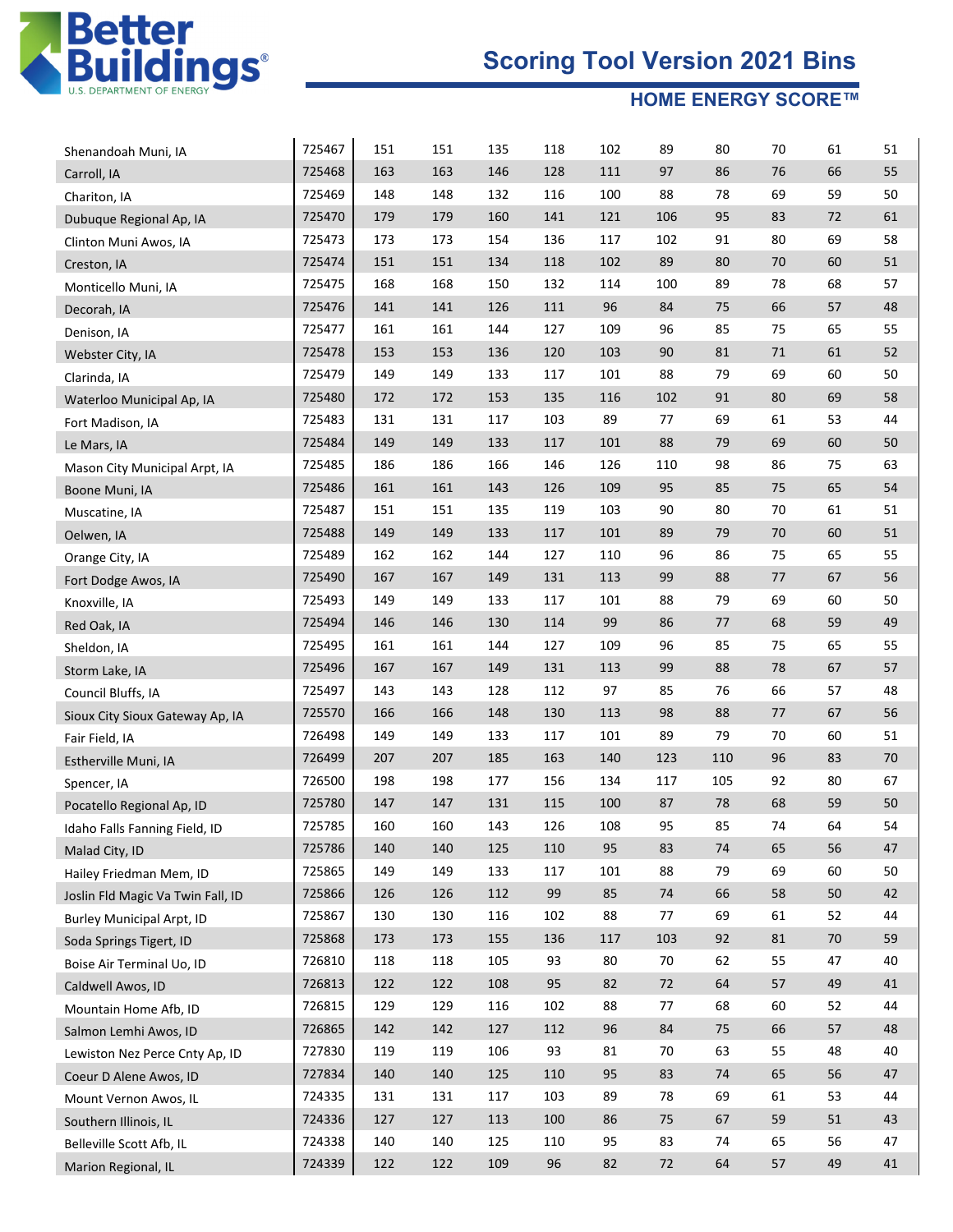

| Springfield Capital Ap, IL        | 724390 | 141 | 141 | 125 | 110 | 95  | 83  | 74 | 65     | 56     | 47 |
|-----------------------------------|--------|-----|-----|-----|-----|-----|-----|----|--------|--------|----|
| Quincy Muni Baldwin Fld, IL       | 724396 | 136 | 136 | 122 | 107 | 92  | 81  | 72 | 63     | 55     | 46 |
| Central Illinois Rg, IL           | 724397 | 154 | 154 | 137 | 121 | 104 | 91  | 81 | 72     | 62     | 52 |
| Chicago Ohare Intl Ap, IL         | 725300 | 152 | 152 | 136 | 119 | 103 | 90  | 80 | $71\,$ | 61     | 51 |
| W Chicago Du Page, IL             | 725305 | 143 | 143 | 128 | 113 | 97  | 85  | 76 | 67     | 58     | 48 |
| Cahokia St Louis, IL              | 725314 | 124 | 124 | 111 | 98  | 84  | 74  | 66 | 58     | 50     | 42 |
| Univ Of Illinois Wi Bondville, IL | 725315 | 145 | 145 | 130 | 114 | 98  | 86  | 77 | 68     | 58     | 49 |
| Decatur, IL                       | 725316 | 138 | 138 | 124 | 109 | 94  | 82  | 73 | 64     | 56     | 47 |
| Peoria Greater Peoria Ap, IL      | 725320 | 152 | 152 | 136 | 119 | 103 | 90  | 80 | 71     | 61     | 51 |
| <b>Sterling Rockfalls, IL</b>     | 725326 | 150 | 150 | 134 | 118 | 102 | 89  | 79 | 70     | 60     | 51 |
| Chicago Midway Ap, IL             | 725340 | 143 | 143 | 128 | 113 | 97  | 85  | 76 | 67     | 58     | 48 |
| Chicago Waukegan, IL              | 725347 | 153 | 153 | 137 | 120 | 104 | 91  | 81 | 71     | 61     | 52 |
| Rockford Greater Rockford Ap, IL  | 725430 | 171 | 171 | 153 | 135 | 116 | 102 | 91 | 80     | 69     | 58 |
| Moline Quad City Intl Ap, IL      | 725440 | 153 | 153 | 137 | 120 | 104 | 91  | 81 | 71     | 62     | 52 |
| Aurora Municipal, IL              | 744655 | 163 | 163 | 146 | 128 | 111 | 97  | 86 | 76     | 66     | 55 |
| Evansville Regional Ap, IN        | 724320 | 126 | 126 | 112 | 99  | 85  | 75  | 67 | 59     | 51     | 43 |
| Huntingburg, IN                   | 724365 | 116 | 116 | 103 | 91  | 78  | 69  | 61 | 54     | 46     | 39 |
| Terre Haute Hulman Regional A, IN | 724373 | 140 | 140 | 125 | 110 | 95  | 83  | 74 | 65     | 56     | 47 |
| Monroe Co, IN                     | 724375 | 141 | 141 | 125 | 110 | 95  | 83  | 74 | 65     | 56     | 47 |
| Indianapolis Intl Ap, IN          | 724380 | 146 | 146 | 131 | 115 | 99  | 87  | 77 | 68     | 59     | 49 |
| Lafayette Purdue Univ Ap, IN      | 724386 | 149 | 149 | 133 | 117 | 101 | 88  | 79 | 69     | 60     | 50 |
| Fort Wayne Intl Ap, IN            | 725330 | 158 | 158 | 141 | 124 | 107 | 94  | 84 | 74     | 64     | 53 |
| Grissom Arb, IN                   | 725335 | 152 | 152 | 136 | 120 | 103 | 90  | 80 | 71     | 61     | 51 |
| Delaware Co Johnson, IN           | 725336 | 143 | 143 | 128 | 113 | 97  | 85  | 76 | 67     | 58     | 48 |
| South Bend Michiana Rgnl Ap, IN   | 725350 | 146 | 146 | 130 | 115 | 99  | 87  | 77 | 68     | 59     | 49 |
| Olathe Johnson Co, KS             | 724468 | 128 | 128 | 114 | 100 | 87  | 76  | 68 | 59     | 51     | 43 |
| Olathe Johnson Co Industrial, KS  | 724475 | 138 | 138 | 123 | 108 | 93  | 82  | 73 | 64     | 55     | 47 |
| Wichita Mid Continent Ap, KS      | 724500 | 122 | 122 | 109 | 96  | 83  | 72  | 64 | 57     | 49     | 41 |
| Wichita Col Jabara, KS            | 724504 | 133 | 133 | 119 | 104 | 90  | 79  | 70 | 62     | 53     | 45 |
| Mcconnell Afb, KS                 | 724505 | 137 | 137 | 122 | 108 | 93  | 81  | 73 | 64     | 55     | 46 |
| Hutchinson Municipal Ap, KS       | 724506 | 121 | 121 | 108 | 95  | 82  | 71  | 64 | 56     | 48     | 41 |
| Chanute Martin Johnson Ap, KS     | 724507 | 137 | 137 | 122 | 108 | 93  | 81  | 72 | 64     | 55     | 46 |
| Newton Awos, KS                   | 724509 | 134 | 134 | 120 | 106 | 91  | 80  | 71 | 63     | 54     | 45 |
| Dodge City Regional Ap, KS        | 724510 | 134 | 134 | 120 | 106 | 91  | 80  | 71 | 62     | 54     | 45 |
| Garden City Municipal Ap, KS      | 724515 | 135 | 135 | 120 | 106 | 91  | 80  | 71 | 63     | 54     | 45 |
| Liberal Muni, KS                  | 724516 | 130 | 130 | 116 | 102 | 88  | 77  | 69 | 60     | 52     | 44 |
| Great Bend Awos, KS               | 724517 | 130 | 130 | 116 | 102 | 88  | 77  | 69 | 61     | 52     | 44 |
| Hays Muni Awos, KS                | 724518 | 125 | 125 | 112 | 98  | 85  | 74  | 66 | 58     | $50\,$ | 42 |
| Fort Riley Marshall Aaf, KS       | 724550 | 123 | 123 | 110 | 97  | 84  | 73  | 65 | 57     | 50     | 42 |
| Manhattan Rgnl, KS                | 724555 | 134 | 134 | 120 | 105 | 91  | 79  | 71 | 62     | 54     | 45 |
| Emporia Municipal Ap, KS          | 724556 | 158 | 158 | 141 | 124 | 107 | 93  | 83 | 73     | 63     | 53 |
| Topeka Municipal Ap, KS           | 724560 | 134 | 134 | 119 | 105 | 90  | 79  | 71 | 62     | 54     | 45 |
| Topeka Forbes Field, KS           | 724565 | 128 | 128 | 115 | 101 | 87  | 76  | 68 | 60     | 52     | 43 |
| Concordia Blosser Muni Ap, KS     | 724580 | 132 | 132 | 117 | 103 | 89  | 78  | 70 | 61     | 53     | 44 |
| Russell Municipal Ap, KS          | 724585 | 137 | 137 | 122 | 108 | 93  | 81  | 72 | 64     | 55     | 46 |
| Salina Municipal Ap, KS           | 724586 | 134 | 134 | 119 | 105 | 91  | 79  | 71 | 62     | 54     | 45 |
|                                   |        |     |     |     |     |     |     |    |        |        |    |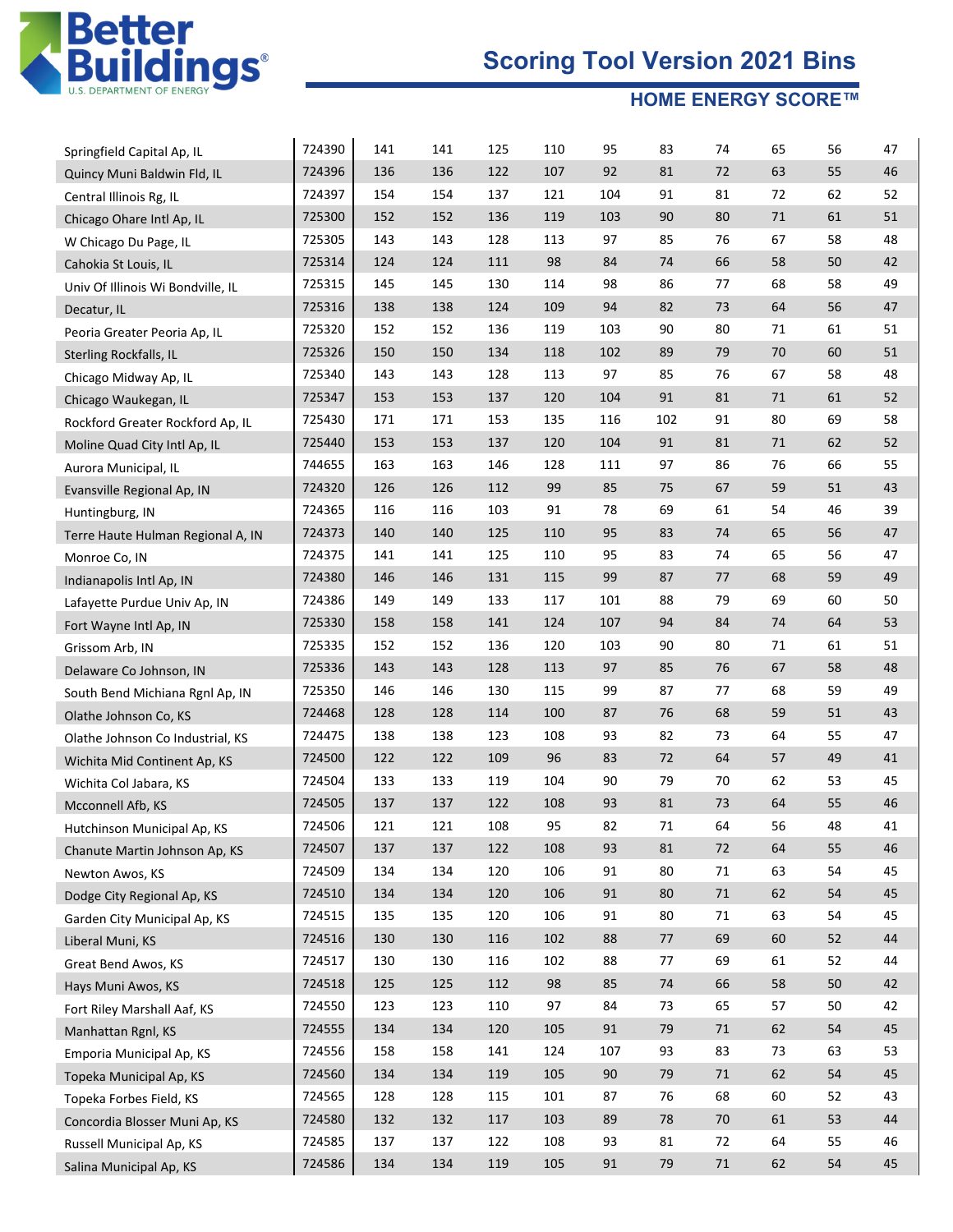

| Goodland Renner Field, KS         | 724650 | 135 | 135 | 121 | 106 | 92  | 80 | 71 | 63     | 54 | 46 |
|-----------------------------------|--------|-----|-----|-----|-----|-----|----|----|--------|----|----|
| Hill City Municipal Ap, KS        | 724655 | 137 | 137 | 122 | 107 | 93  | 81 | 72 | 64     | 55 | 46 |
| Cincinnati Northern Ky Ap, KY     | 724210 | 139 | 139 | 124 | 109 | 94  | 82 | 73 | 65     | 56 | 47 |
| Lexington Bluegrass Ap, KY        | 724220 | 131 | 131 | 117 | 103 | 89  | 78 | 69 | 61     | 53 | 44 |
| Louisville Standiford Field, KY   | 724230 | 128 | 128 | 114 | 100 | 87  | 76 | 68 | 59     | 51 | 43 |
| Louisville Bowman Field, KY       | 724235 | 116 | 116 | 103 | 91  | 79  | 69 | 61 | 54     | 47 | 39 |
| Jackson Julian Carroll Ap, KY     | 724236 | 112 | 112 | 100 | 88  | 76  | 66 | 59 | 52     | 45 | 38 |
| Henderson City, KY                | 724238 | 128 | 128 | 114 | 101 | 87  | 76 | 68 | 60     | 51 | 43 |
| Fort Knox Godman Aaf, KY          | 724240 | 133 | 133 | 119 | 104 | 90  | 79 | 70 | 62     | 53 | 45 |
| London Corbin Ap, KY              | 724243 | 124 | 124 | 111 | 97  | 84  | 73 | 66 | 58     | 50 | 42 |
| Paducah Barkley Regional Ap, KY   | 724350 | 112 | 112 | 100 | 88  | 76  | 66 | 59 | 52     | 45 | 38 |
| Somerset Awos, KY                 | 724354 | 116 | 116 | 104 | 91  | 79  | 69 | 61 | 54     | 47 | 39 |
| Fort Campbell Aaf, KY             | 746710 | 129 | 129 | 115 | 101 | 88  | 77 | 68 | 60     | 52 | 44 |
| Bowling Green Warren Co Ap, KY    | 746716 | 127 | 127 | 113 | 99  | 86  | 75 | 67 | 59     | 51 | 43 |
| New Orleans Intl Arpt, LA         | 722310 | 86  | 86  | 77  | 68  | 58  | 51 | 46 | 40     | 35 | 29 |
| New Iberia Naas, LA               | 722314 | 86  | 86  | 77  | 68  | 58  | 51 | 45 | 40     | 35 | 29 |
| New Orleans Lakefront Ap, LA      | 722315 | 84  | 84  | 75  | 66  | 57  | 50 | 44 | 39     | 34 | 28 |
| New Orleans Alvin Callender F, LA | 722316 | 80  | 80  | 71  | 63  | 54  | 47 | 42 | 37     | 32 | 27 |
| Baton Rouge Ryan Arpt, LA         | 722317 | 90  | 90  | 80  | 70  | 61  | 53 | 47 | 42     | 36 | 30 |
| Patterson Memorial, LA            | 722329 | 78  | 78  | 70  | 62  | 53  | 46 | 41 | 37     | 32 | 27 |
| Fort Polk Aaf, LA                 | 722390 | 99  | 99  | 88  | 78  | 67  | 59 | 52 | 46     | 40 | 33 |
| Lake Charles Regional Arpt, LA    | 722400 | 87  | 87  | 78  | 68  | 59  | 51 | 46 | 40     | 35 | 29 |
| Lake Charles Wb Airp, LA          | 722404 | 96  | 96  | 86  | 76  | 65  | 57 | 51 | 45     | 39 | 33 |
| Lafayette Regional Ap, LA         | 722405 | 88  | 88  | 79  | 69  | 60  | 52 | 47 | 41     | 36 | 30 |
| Houma Terrebonne, LA              | 722406 | 92  | 92  | 82  | 72  | 62  | 55 | 49 | 43     | 37 | 31 |
| Shreveport Regional Arpt, LA      | 722480 | 94  | 94  | 84  | 74  | 64  | 56 | 50 | 44     | 38 | 32 |
| Shreveport Downtown, LA           | 722484 | 99  | 99  | 88  | 77  | 67  | 58 | 52 | 46     | 40 | 33 |
| Barksdale Afb, LA                 | 722485 | 99  | 99  | 88  | 78  | 67  | 58 | 52 | 46     | 40 | 33 |
| Monroe Regional Ap, LA            | 722486 | 90  | 90  | 81  | 71  | 61  | 54 | 48 | 42     | 36 | 31 |
| Alexandria Esler Regional Ap, LA  | 722487 | 89  | 89  | 79  | 70  | 60  | 53 | 47 | 41     | 36 | 30 |
| England Afb, LA                   | 747540 | 90  | 90  | 80  | 71  | 61  | 53 | 48 | 42     | 36 | 30 |
| Otis Angb, MA                     | 725060 | 122 | 122 | 109 | 95  | 82  | 72 | 64 | 57     | 49 | 41 |
| Nantucket Memorial Ap, MA         | 725063 | 118 | 118 | 105 | 93  | 80  | 70 | 62 | 55     | 47 | 40 |
| Plymouth Municipal, MA            | 725064 | 126 | 126 | 113 | 99  | 86  | 75 | 67 | 59     | 51 | 43 |
| New Bedford Rgnl, MA              | 725065 | 125 | 125 | 111 | 98  | 85  | 74 | 66 | 58     | 50 | 42 |
| Marthas Vineyard, MA              | 725066 | 123 | 123 | 110 | 96  | 83  | 73 | 65 | 57     | 49 | 41 |
| Barnstable Muni Boa, MA           | 725067 | 124 | 124 | 111 | 98  | 84  | 74 | 66 | 58     | 50 | 42 |
| Provincetown Awos, MA             | 725073 | 125 | 125 | 112 | 98  | 85  | 74 | 66 | 58     | 50 | 42 |
| North Adams, MA                   | 725075 | 143 | 143 | 128 | 112 | 97  | 85 | 76 | 66     | 57 | 48 |
| Beverly Muni, MA                  | 725088 | 146 | 146 | 131 | 115 | 99  | 87 | 77 | 68     | 59 | 49 |
| Boston Logan IntL Arpt, MA        | 725090 | 133 | 133 | 119 | 104 | 90  | 79 | 70 | 62     | 53 | 45 |
| Worchester Regional Arpt, MA      | 725095 | 156 | 156 | 139 | 122 | 106 | 92 | 82 | 72     | 63 | 53 |
| Norwood Memorial, MA              | 725098 | 135 | 135 | 121 | 106 | 92  | 80 | 72 | 63     | 54 | 46 |
| Lawrence Muni, MA                 | 744904 | 135 | 135 | 120 | 106 | 91  | 80 | 71 | 63     | 54 | 45 |
| Chicopee Falls Westo, MA          | 744910 | 140 | 140 | 125 | 110 | 95  | 83 | 74 | 65     | 56 | 47 |
| Westfield Barnes Muni Ap, MA      | 744915 | 150 | 150 | 134 | 118 | 102 | 89 | 79 | $70\,$ | 60 | 51 |
|                                   |        |     |     |     |     |     |    |    |        |    |    |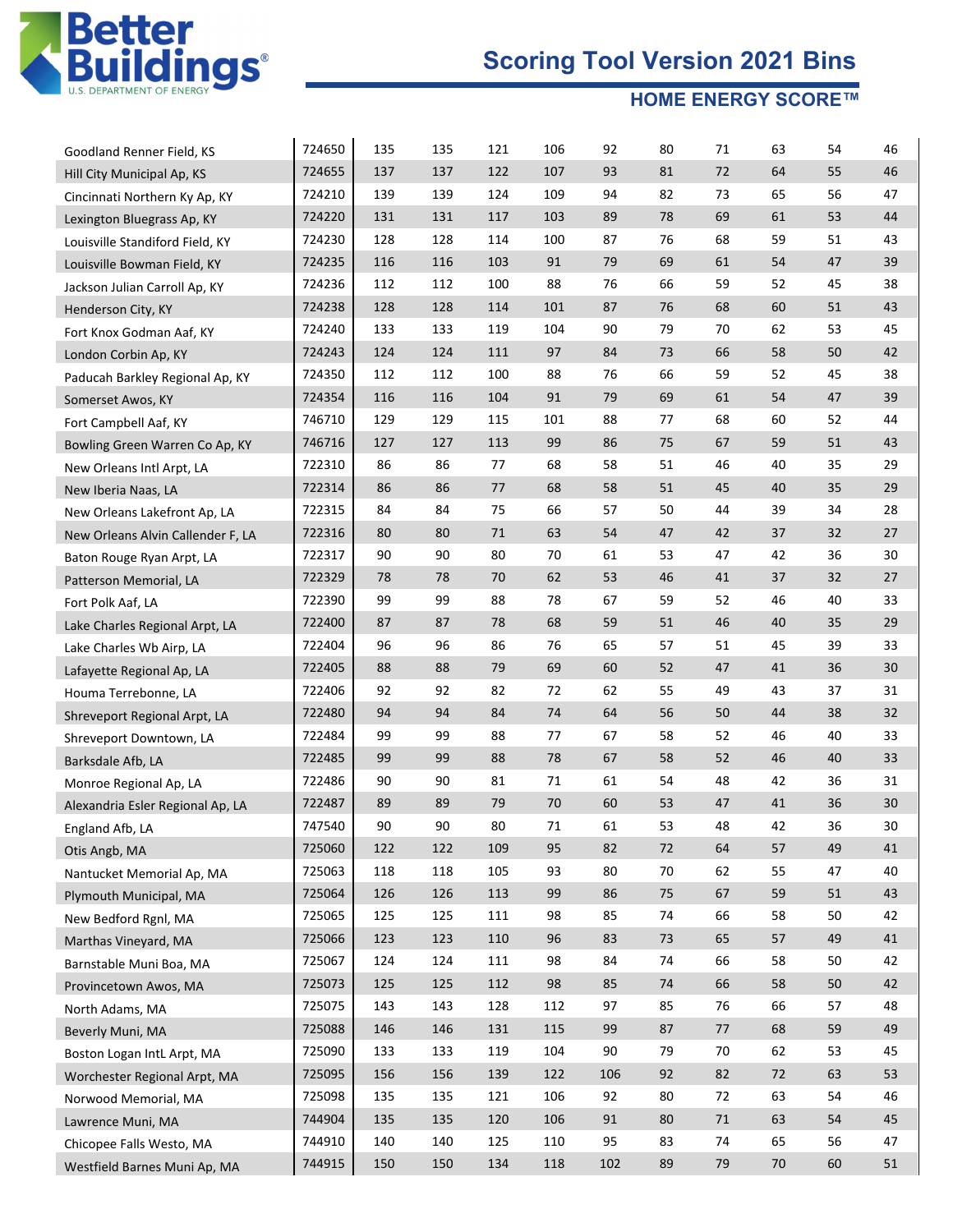

| Patuxent River Nas, MD            | 724040 | 99  | 99  | 88  | 77  | 67  | 58  | 52  | 46 | 40         | 33 |
|-----------------------------------|--------|-----|-----|-----|-----|-----|-----|-----|----|------------|----|
| Salisbury Wicomico Co Ap, MD      | 724045 | 105 | 105 | 94  | 82  | 71  | 62  | 56  | 49 | 42         | 35 |
| Baltimore Blt Washngtn IntL, MD   | 724060 | 121 | 121 | 108 | 95  | 82  | 71  | 64  | 56 | 48         | 41 |
| Hagerstown Rgnl Ric, MD           | 724066 | 125 | 125 | 112 | 98  | 85  | 74  | 66  | 58 | 50         | 42 |
| Andrews Afb, MD                   | 745940 | 121 | 121 | 108 | 95  | 82  | 72  | 64  | 57 | 49         | 41 |
| Portland Intl Jetport, ME         | 726060 | 153 | 153 | 137 | 120 | 104 | 91  | 81  | 71 | 62         | 52 |
| Sanford Muni Awos, ME             | 726064 | 151 | 151 | 135 | 119 | 103 | 90  | 80  | 70 | 61         | 51 |
| Waterville Awos, ME               | 726073 | 168 | 168 | 150 | 132 | 114 | 99  | 89  | 78 | 67         | 57 |
| Bar Harbor Awos, ME               | 726077 | 154 | 154 | 138 | 121 | 104 | 91  | 82  | 72 | 62         | 52 |
| Rockland Knox Awos, ME            | 726079 | 149 | 149 | 133 | 117 | 101 | 88  | 79  | 69 | 60         | 50 |
| Northern Aroostook, ME            | 726083 | 208 | 208 | 186 | 163 | 141 | 123 | 110 | 97 | 83         | 70 |
| Bangor International Ap, ME       | 726088 | 166 | 166 | 148 | 130 | 113 | 98  | 88  | 77 | 67         | 56 |
| Auburn Lewiston, ME               | 726184 | 154 | 154 | 138 | 121 | 105 | 91  | 82  | 72 | 62         | 52 |
| Augusta Airport, ME               | 726185 | 169 | 169 | 151 | 133 | 115 | 100 | 90  | 79 | 68         | 57 |
| Millinocket Municipal Ap, ME      | 726196 | 173 | 173 | 155 | 136 | 117 | 103 | 92  | 81 | 70         | 59 |
| Houlton Intl Arpt, ME             | 727033 | 201 | 201 | 179 | 157 | 136 | 119 | 106 | 93 | 81         | 68 |
| Caribou Municipal Arpt, ME        | 727120 | 212 | 212 | 189 | 166 | 143 | 125 | 112 | 98 | 85         | 72 |
| Presque Isle Municip, ME          | 727130 | 190 | 190 | 169 | 149 | 129 | 112 | 100 | 88 | 76         | 64 |
| Wiscasset, ME                     | 727135 | 141 | 141 | 126 | 111 | 96  | 84  | 75  | 66 | 57         | 48 |
| Naval Air Station, ME             | 743920 | 158 | 158 | 141 | 124 | 107 | 94  | 84  | 74 | 63         | 53 |
| Detroit Metropolitan Arpt, MI     | 725370 | 158 | 158 | 141 | 124 | 107 | 94  | 84  | 74 | 64         | 54 |
| Ann Arbor Municipal, MI           | 725374 | 145 | 145 | 130 | 114 | 99  | 86  | 77  | 68 | 58         | 49 |
| Detroit City Airport, MI          | 725375 | 150 | 150 | 134 | 118 | 102 | 89  | 79  | 70 | 60         | 51 |
| Detroit Willow Run Ap, MI         | 725376 | 160 | 160 | 143 | 126 | 108 | 95  | 85  | 74 | 64         | 54 |
| Mount Clemens Selfridge Fld, MI   | 725377 | 133 | 133 | 119 | 104 | 90  | 79  | 70  | 62 | 53         | 45 |
| Howell, MI                        | 725378 | 147 | 147 | 131 | 115 | 100 | 87  | 78  | 68 | 59         | 50 |
| St Clair County Int, MI           | 725384 | 148 | 148 | 132 | 116 | 100 | 87  | 78  | 69 | 59         | 50 |
| Lansing Capital City Arpt, MI     | 725390 | 165 | 165 | 147 | 129 | 112 | 98  | 87  | 77 | 66         | 56 |
| Jackson Reynolds Field, MI        | 725395 | 153 | 153 | 137 | 120 | 104 | 91  | 81  | 71 | 62         | 52 |
| Battle Creek Kellogg Ap, MI       | 725396 | 150 | 150 | 134 | 118 | 102 | 89  | 79  | 70 | 60         | 51 |
| Grand Rapids Kent County Int, MI  | 726350 | 164 | 164 | 146 | 129 | 111 | 97  | 87  | 76 | 66         | 55 |
| Benton Harbor Ross, MI            | 726355 | 154 | 154 | 137 | 121 | 104 | 91  | 81  | 72 | 62         | 52 |
| Kalamazoo Battle Cr, MI           | 726357 | 147 | 147 | 131 | 116 | 100 | 87  | 78  | 68 | 59         | 50 |
| Muskegon County Arpt, MI          | 726360 | 163 | 163 | 145 | 128 | 110 | 96  | 86  | 76 | 65         | 55 |
| Flint Bishop Intl Arpt, MI        | 726370 | 162 | 162 | 145 | 127 | 110 | 96  | 86  | 75 | 65         | 55 |
| Oakland Co Intl, MI               | 726375 | 148 | 148 | 132 | 116 | 100 | 87  | 78  | 69 | 59         | 50 |
| Saginaw Tri City Intl Ap, MI      | 726379 | 160 | 160 | 143 | 126 | 109 | 95  | 85  | 75 | 64         | 54 |
| Houghton Lake Roscommon Co Ar, MI | 726380 | 179 | 179 | 159 | 140 | 121 | 106 | 94  | 83 | 72         | 60 |
| Cadillac Wexford Co Ap, MI        | 726384 | 164 | 164 | 147 | 129 | 111 | 97  | 87  | 76 | 66         | 56 |
| Manistee Awos, MI                 | 726385 | 163 | 163 | 145 | 128 | 110 | 96  | 86  | 76 | 65         | 55 |
| Traverse City Cherry Capital, MI  | 726387 | 168 | 168 | 150 | 132 | 114 | 100 | 89  | 78 | 68         | 57 |
| Alpena County Regional Ap, MI     | 726390 | 177 | 177 | 158 | 139 | 120 | 105 | 93  | 82 | 71         | 60 |
| Oscoda Wurtsmith Afb, MI          | 726395 | 154 | 154 | 137 | 121 | 104 | 91  | 81  | 71 | 62         | 52 |
| Escanaba Awos, MI                 | 726480 | 181 | 181 | 162 | 142 | 123 | 107 | 96  | 84 | 73         | 61 |
| Menominee Awos, MI                | 726487 | 169 | 169 | 151 | 133 | 115 | 100 | 89  | 79 | 68         | 57 |
| Sault Ste Marie Sanderson Fie, MI | 727340 | 195 | 195 | 174 | 153 | 132 | 116 | 103 | 91 | ${\bf 78}$ | 66 |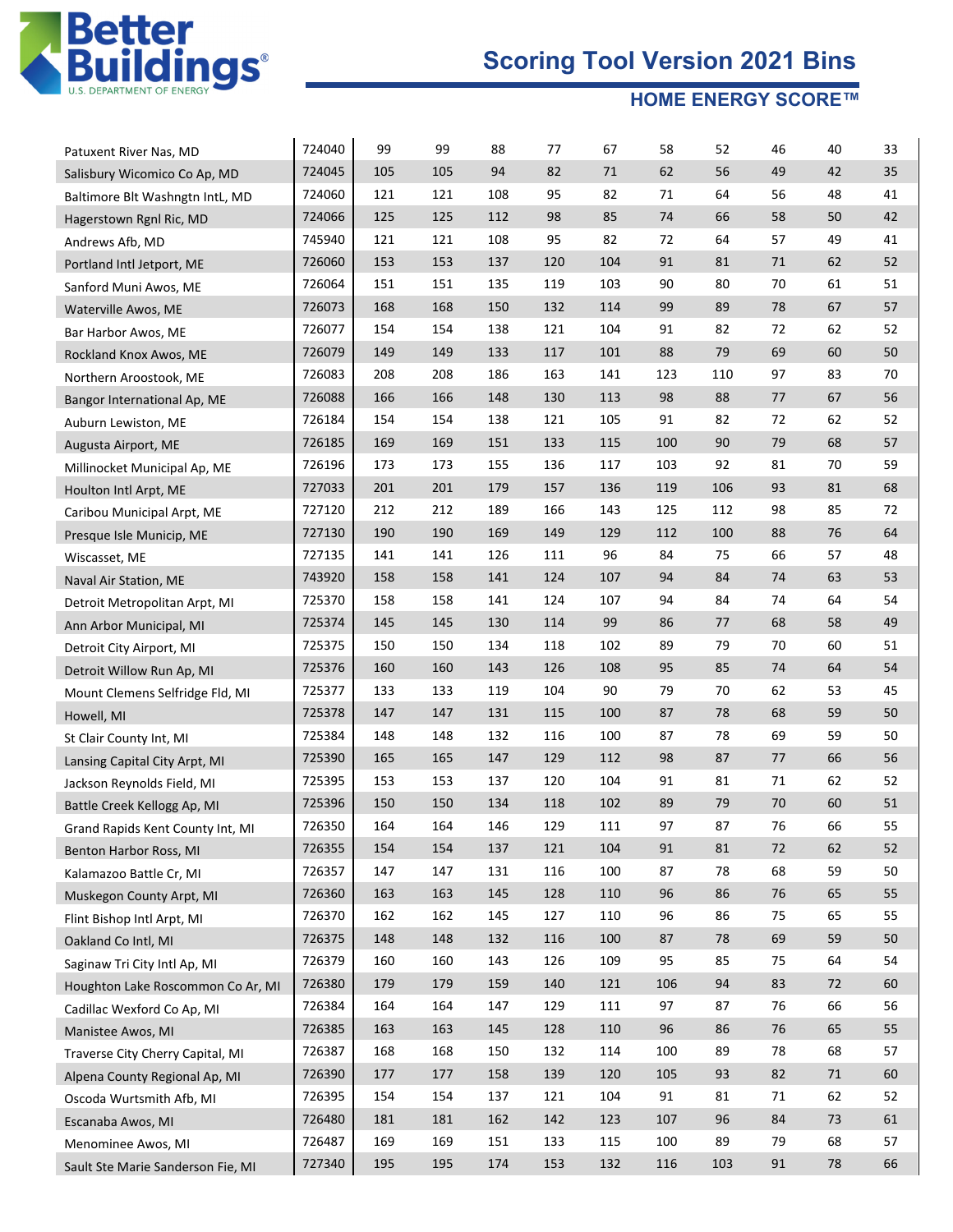

| Chippewa Co Intl, MI             | 727344 | 195 | 195 | 174 | 153 | 132 | 115 | 103 | 90  | 78 | 66 |
|----------------------------------|--------|-----|-----|-----|-----|-----|-----|-----|-----|----|----|
| Pellston Emmet County Ap, MI     | 727347 | 169 | 169 | 151 | 132 | 114 | 100 | 89  | 78  | 68 | 57 |
| Iron Mountain Ford, MI           | 727437 | 189 | 189 | 169 | 148 | 128 | 112 | 100 | 88  | 76 | 64 |
| Hancock Houghton Co Ap, MI       | 727440 | 206 | 206 | 184 | 162 | 139 | 122 | 109 | 96  | 83 | 70 |
| Ironwood Awos, MI                | 727445 | 197 | 197 | 176 | 154 | 133 | 117 | 104 | 91  | 79 | 66 |
| Rochester International Arpt, MN | 726440 | 196 | 196 | 175 | 154 | 133 | 116 | 103 | 91  | 79 | 66 |
| Orr, MN                          | 726544 | 222 | 222 | 199 | 175 | 151 | 132 | 118 | 103 | 89 | 75 |
| Glenwood Asos, MN                | 726547 | 194 | 194 | 173 | 152 | 132 | 115 | 103 | 90  | 78 | 66 |
| St Cloud Regional Arpt, MN       | 726550 | 199 | 199 | 178 | 157 | 135 | 118 | 105 | 93  | 80 | 67 |
| Brainerd Wieland, MN             | 726555 | 194 | 194 | 173 | 153 | 132 | 115 | 103 | 90  | 78 | 66 |
| Redwood Falls Muni, MN           | 726556 | 194 | 194 | 173 | 152 | 131 | 115 | 102 | 90  | 78 | 65 |
| Alexandria Municipal Ap, MN      | 726557 | 213 | 213 | 190 | 167 | 145 | 126 | 113 | 99  | 86 | 72 |
| Cloquet Awos, MN                 | 726558 | 198 | 198 | 177 | 155 | 134 | 117 | 105 | 92  | 79 | 67 |
| Marshall Ryan Awos, MN           | 726559 | 181 | 181 | 161 | 142 | 123 | 107 | 96  | 84  | 73 | 61 |
| Fergus Falls Awos, MN            | 726560 | 185 | 185 | 165 | 145 | 125 | 110 | 98  | 86  | 74 | 63 |
| Faribault Muni Awos, MN          | 726563 | 174 | 174 | 155 | 136 | 118 | 103 | 92  | 81  | 70 | 59 |
| Red Wing, MN                     | 726564 | 180 | 180 | 160 | 141 | 122 | 106 | 95  | 84  | 72 | 61 |
| Morris Muni Awos, MN             | 726565 | 202 | 202 | 180 | 158 | 137 | 119 | 107 | 94  | 81 | 68 |
| Pipestone Awos, MN               | 726566 | 208 | 208 | 186 | 163 | 141 | 123 | 110 | 97  | 83 | 70 |
| New Ulm Muni Awos, MN            | 726567 | 181 | 181 | 161 | 142 | 122 | 107 | 96  | 84  | 73 | 61 |
| Owatonna Awos, MN                | 726568 | 182 | 182 | 163 | 143 | 124 | 108 | 96  | 85  | 73 | 62 |
| Hutchinson Awos, MN              | 726569 | 191 | 191 | 171 | 150 | 130 | 113 | 101 | 89  | 77 | 65 |
| Minneapolis Crystal, MN          | 726575 | 192 | 192 | 171 | 151 | 130 | 114 | 101 | 89  | 77 | 65 |
| Willmar, MN                      | 726576 | 178 | 178 | 159 | 140 | 120 | 105 | 94  | 83  | 71 | 60 |
| Little Falls Awos, MN            | 726578 | 203 | 203 | 181 | 159 | 137 | 120 | 107 | 94  | 81 | 69 |
| Flying Cloud, MN                 | 726579 | 189 | 189 | 169 | 148 | 128 | 112 | 100 | 88  | 76 | 64 |
| Minneapolis St Paul IntL Arp, MN | 726580 | 180 | 180 | 160 | 141 | 122 | 106 | 95  | 84  | 72 | 61 |
| Litchfield Muni, MN              | 726583 | 183 | 183 | 164 | 144 | 124 | 109 | 97  | 85  | 74 | 62 |
| St Paul Downtown Ap, MN          | 726584 | 186 | 186 | 166 | 146 | 126 | 110 | 98  | 87  | 75 | 63 |
| Mankato Awos, MN                 | 726585 | 182 | 182 | 163 | 143 | 123 | 108 | 96  | 85  | 73 | 62 |
| Fairmont Muni Awos, MN           | 726586 | 176 | 176 | 157 | 138 | 119 | 104 | 93  | 82  | 71 | 59 |
| Worthington Awos, MN             | 726587 | 191 | 191 | 170 | 150 | 129 | 113 | 101 | 89  | 76 | 64 |
| Winona Muni Awos, MN             | 726588 | 179 | 179 | 159 | 140 | 121 | 106 | 94  | 83  | 72 | 60 |
| Albert Lea AWOS, MN              | 726589 | 169 | 169 | 151 | 133 | 115 | 100 | 89  | 79  | 68 | 57 |
| South St Paul Muni, MN           | 726603 | 188 | 188 | 167 | 147 | 127 | 111 | 99  | 87  | 75 | 63 |
| Two Harbors, MN                  | 727444 | 194 | 194 | 173 | 153 | 132 | 115 | 103 | 90  | 78 | 66 |
| Duluth International Arpt, MN    | 727450 | 209 | 209 | 186 | 164 | 142 | 124 | 110 | 97  | 84 | 71 |
| Crookston Muni Fld, MN           | 727452 | 208 | 208 | 186 | 163 | 141 | 123 | 110 | 97  | 83 | 70 |
| Park Rapids Municipal Ap, MN     | 727453 | 209 | 209 | 187 | 164 | 142 | 124 | 110 | 97  | 84 | 71 |
| Hibbing Chisholm Hibbing Ap, MN  | 727455 | 218 | 218 | 195 | 171 | 148 | 129 | 115 | 102 | 88 | 74 |
| Detroit Lakes Awos, MN           | 727457 | 198 | 198 | 177 | 155 | 134 | 117 | 105 | 92  | 80 | 67 |
| Grand Rapids Awos, MN            | 727458 | 201 | 201 | 179 | 158 | 136 | 119 | 106 | 93  | 81 | 68 |
| Ely Muni, MN                     | 727459 | 204 | 204 | 182 | 160 | 138 | 121 | 108 | 95  | 82 | 69 |
| International Falls Intl Ap, MN  | 727470 | 230 | 230 | 206 | 181 | 156 | 136 | 122 | 107 | 92 | 78 |
| Crane Lake Awos, MN              | 727473 | 210 | 210 | 188 | 165 | 143 | 125 | 111 | 98  | 84 | 71 |
| Eveleth Muni Awos, MN            | 727474 | 214 | 214 | 191 | 168 | 145 | 127 | 113 | 100 | 86 | 72 |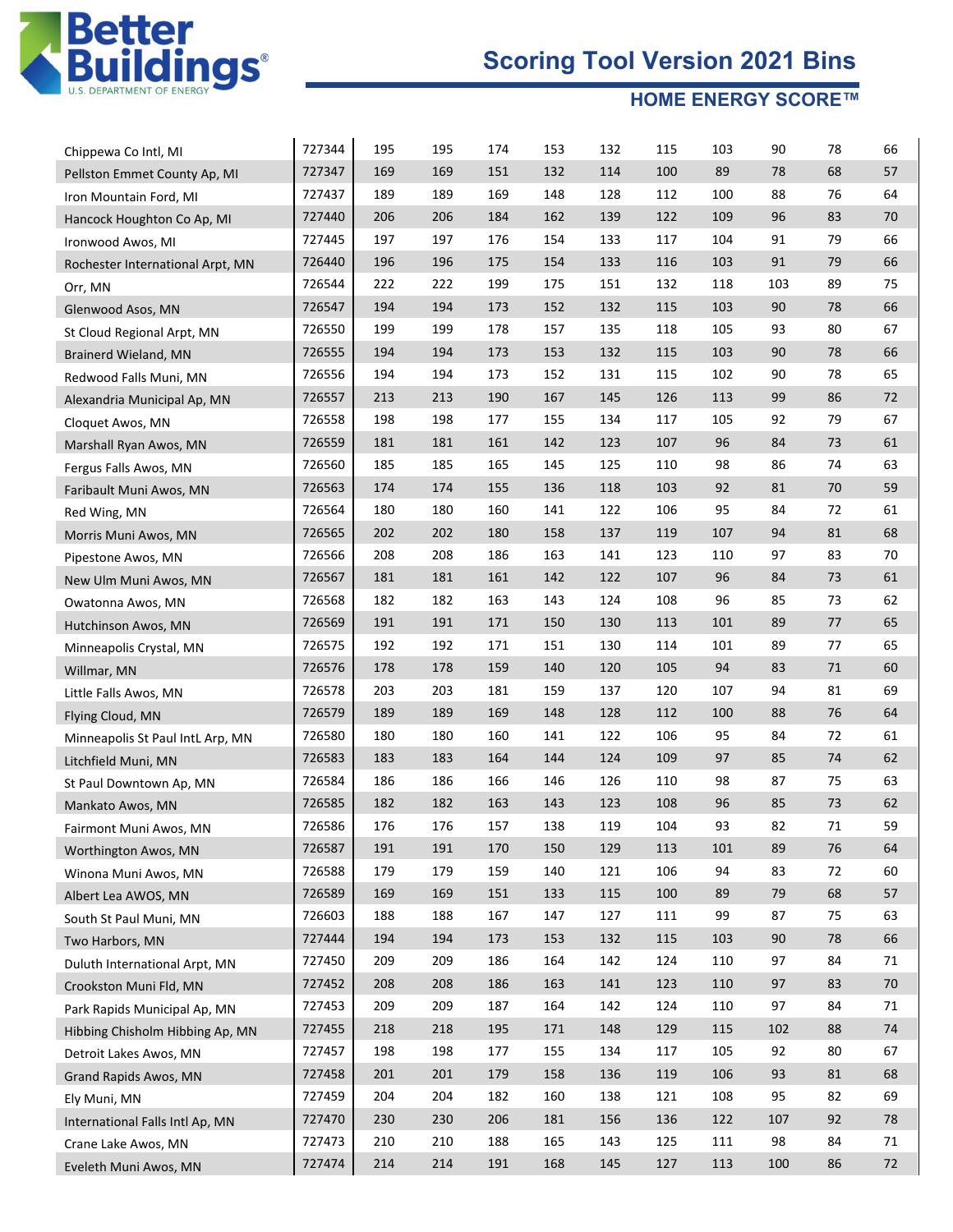

| Mora Muni Awos, MN                | 727475 | 192 | 192 | 171 | 151    | 130 | 114 | 101 | 89  | 77 | 65 |
|-----------------------------------|--------|-----|-----|-----|--------|-----|-----|-----|-----|----|----|
| Baudette International Ap, MN     | 727476 | 197 | 197 | 176 | 155    | 133 | 117 | 104 | 92  | 79 | 67 |
| Roseau Muni Awos, MN              | 727477 | 216 | 216 | 193 | 169    | 146 | 128 | 114 | 100 | 87 | 73 |
| Hallock, MN                       | 727478 | 228 | 228 | 203 | 179    | 154 | 135 | 120 | 106 | 91 | 77 |
| Cambridge Muni, MN                | 727503 | 193 | 193 | 173 | 152    | 131 | 115 | 102 | 90  | 78 | 65 |
| Aitkin Ndb Awos, MN               | 727504 | 194 | 194 | 173 | 152    | 132 | 115 | 103 | 90  | 78 | 66 |
| Fosston Awos, MN                  | 727505 | 219 | 219 | 196 | 172    | 149 | 130 | 116 | 102 | 88 | 74 |
| Benson Muni, MN                   | 727507 | 199 | 199 | 178 | 156    | 135 | 118 | 105 | 93  | 80 | 67 |
| Wheaton Ndb Awos, MN              | 727533 | 206 | 206 | 184 | 162    | 139 | 122 | 109 | 96  | 83 | 70 |
| Bemidji Municipal, MN             | 727550 | 205 | 205 | 183 | 161    | 139 | 121 | 108 | 95  | 82 | 69 |
| Thief River Awos, MN              | 727555 | 212 | 212 | 189 | 167    | 144 | 126 | 112 | 99  | 85 | 72 |
| Silver Bay, MN                    | 727556 | 203 | 203 | 181 | 160    | 138 | 120 | 107 | 95  | 82 | 69 |
| Austin Muni, MN                   | 727566 | 185 | 185 | 165 | 145    | 125 | 110 | 98  | 86  | 74 | 63 |
| Poplar Bluff Amos, MO             | 723300 | 116 | 116 | 104 | 91     | 79  | 69  | 62  | 54  | 47 | 39 |
| Cape Girardeau Municipal Ap, MO   | 723489 | 124 | 124 | 111 | 97     | 84  | 74  | 66  | 58  | 50 | 42 |
| Joplin Municipal Ap, MO           | 723495 | 117 | 117 | 105 | 92     | 80  | 70  | 62  | 55  | 47 | 40 |
| St Louis Lambert IntL Arpt, MO    | 724340 | 134 | 134 | 120 | 105    | 91  | 79  | 71  | 62  | 54 | 45 |
| St Louis Spirit Of St Louis A, MO | 724345 | 123 | 123 | 110 | 97     | 84  | 73  | 65  | 57  | 49 | 42 |
| Springfield Regional Arpt, MO     | 724400 | 127 | 127 | 113 | 100    | 86  | 75  | 67  | 59  | 51 | 43 |
| Columbia Regional Airport, MO     | 724450 | 140 | 140 | 125 | 110    | 95  | 83  | 74  | 65  | 56 | 47 |
| Farmington, MO                    | 724454 | 122 | 122 | 109 | 95     | 82  | 72  | 64  | 57  | 49 | 41 |
| Kirksville Regional Ap, MO        | 724455 | 162 | 162 | 144 | 127    | 109 | 96  | 85  | 75  | 65 | 55 |
| Vichy Rolla Natl Arpt, MO         | 724456 | 125 | 125 | 112 | 98     | 85  | 74  | 66  | 58  | 50 | 42 |
| Ft Lnrd Wd Aaf, MO                | 724457 | 134 | 134 | 120 | 105    | 91  | 80  | 71  | 62  | 54 | 45 |
| Jefferson City Mem, MO            | 724458 | 126 | 126 | 112 | 99     | 85  | 75  | 67  | 59  | 51 | 43 |
| Kaiser Mem Awos, MO               | 724459 | 127 | 127 | 114 | 100    | 86  | 75  | 67  | 59  | 51 | 43 |
| Kansas City IntL Arpt, MO         | 724460 | 143 | 143 | 128 | 113    | 97  | 85  | 76  | 67  | 58 | 48 |
| Kansas City Downtown Ap, MO       | 724463 | 122 | 122 | 109 | 96     | 83  | 72  | 64  | 57  | 49 | 41 |
| Whiteman Afb, MO                  | 724467 | 137 | 137 | 122 | 108    | 93  | 81  | 73  | 64  | 55 | 46 |
| St Joseph Rosecrans Memorial, MO  | 724490 | 140 | 140 | 125 | 110    | 95  | 83  | 74  | 65  | 56 | 47 |
| Meridian Key Field, MS            | 722340 | 90  | 90  | 80  | 71     | 61  | 53  | 47  | 42  | 36 | 30 |
| Meridian Naas, MS                 | 722345 | 88  | 88  | 78  | 69     | 59  | 52  | 46  | 41  | 35 | 30 |
| Hattiesburg Laurel, MS            | 722348 | 88  | 88  | 78  | 69     | 59  | 52  | 46  | 41  | 35 | 30 |
| Jackson International Ap, MS      | 722350 | 92  | 92  | 82  | $72\,$ | 63  | 55  | 49  | 43  | 37 | 31 |
| Greenville Municipal, MS          | 722356 | 96  | 96  | 86  | 75     | 65  | 57  | 51  | 45  | 39 | 32 |
| Natchez Hardy Awos, MS            | 722357 | 87  | 87  | 77  | 68     | 59  | 51  | 46  | 40  | 35 | 29 |
| Mccomb Pike County Ap, MS         | 722358 | 87  | 87  | 77  | 68     | 59  | 51  | 46  | 40  | 35 | 29 |
| Greenwood Leflore Arpt, MS        | 722359 | 94  | 94  | 84  | 74     | 64  | 56  | 50  | 44  | 38 | 32 |
| Columbus Afb, MS                  | 723306 | 109 | 109 | 97  | 85     | 74  | 64  | 57  | 51  | 44 | 37 |
| Golden Tri Awos, MS               | 723307 | 108 | 108 | 96  | 85     | 73  | 64  | 57  | 50  | 43 | 37 |
| Tupelo C D Lemons Arpt, MS        | 723320 | 102 | 102 | 91  | 80     | 69  | 60  | 54  | 47  | 41 | 34 |
| Gulfport Biloxi Int, MS           | 747685 | 84  | 84  | 75  | 66     | 57  | 50  | 44  | 39  | 34 | 28 |
| Keesler Afb, MS                   | 747686 | 90  | 90  | 80  | 70     | 61  | 53  | 47  | 42  | 36 | 30 |
| Glendive Awos, MT                 | 726676 | 196 | 196 | 175 | 154    | 133 | 116 | 103 | 91  | 79 | 66 |
| Billings Logan IntL Arpt, MT      | 726770 | 148 | 148 | 132 | 116    | 101 | 88  | 78  | 69  | 60 | 50 |
| Lewistown Municipal Arpt, MT      | 726776 | 157 | 157 | 140 | 123    | 107 | 93  | 83  | 73  | 63 | 53 |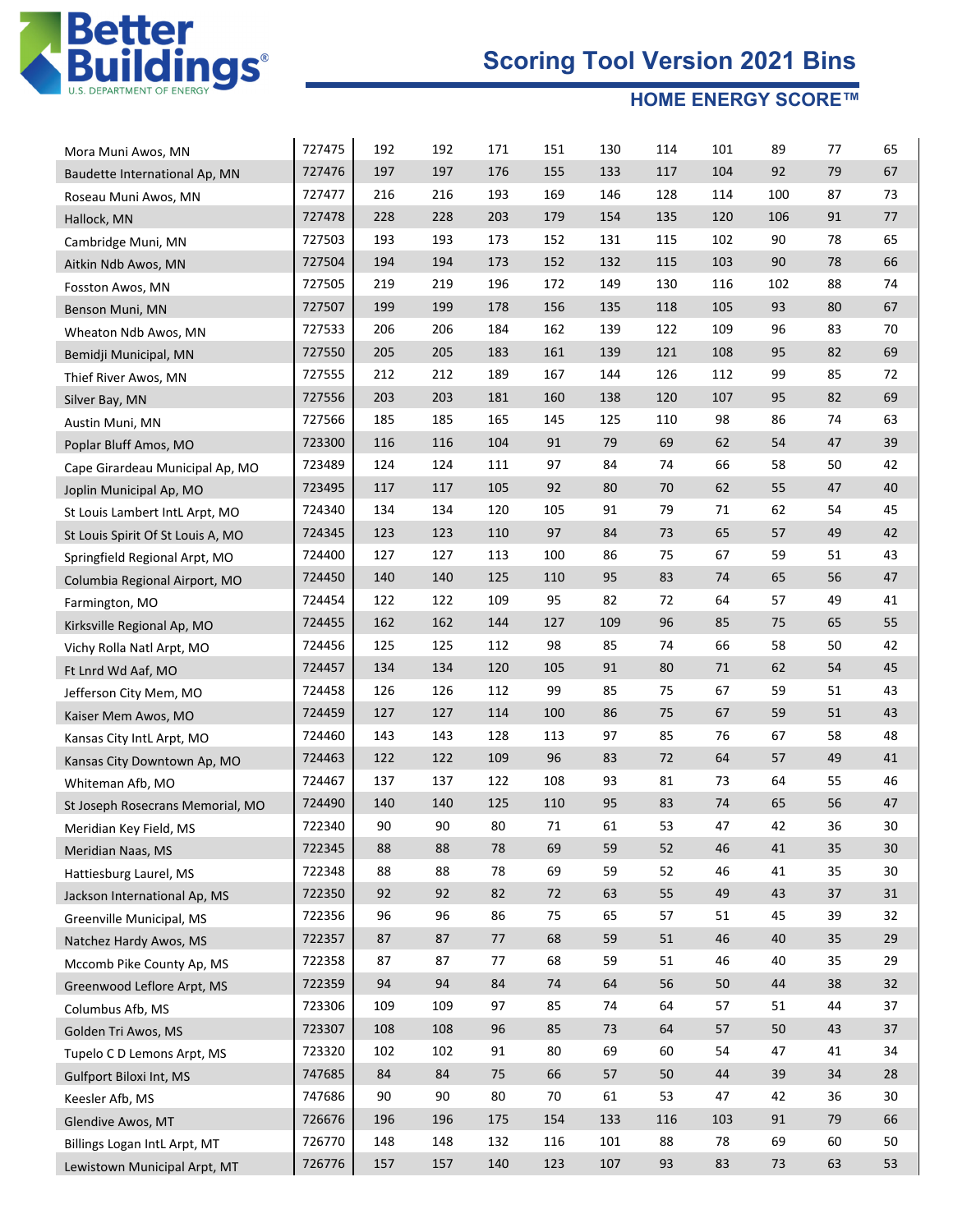

| Butte Bert Mooney Arpt, MT              | 726785 | 165 | 165 | 148 | 130 | 112 | 98  | 87  | 77  | 66 | 56 |
|-----------------------------------------|--------|-----|-----|-----|-----|-----|-----|-----|-----|----|----|
| Bozeman Gallatin Field, MT              | 726797 | 164 | 164 | 147 | 129 | 111 | 97  | 87  | 76  | 66 | 56 |
| Livingston Mission Field, MT            | 726798 | 147 | 147 | 131 | 115 | 100 | 87  | 78  | 68  | 59 | 50 |
| Glasgow Intl Arpt, MT                   | 727680 | 184 | 184 | 164 | 144 | 124 | 109 | 97  | 85  | 74 | 62 |
| Wolf Point Intl Fort Peck S, MT         | 727686 | 194 | 194 | 173 | 152 | 131 | 115 | 102 | 90  | 78 | 65 |
| Sidney Richland, MT                     | 727687 | 220 | 220 | 196 | 172 | 149 | 130 | 116 | 102 | 88 | 74 |
| Helena Regional Airport, MT             | 727720 | 153 | 153 | 137 | 120 | 104 | 91  | 81  | 71  | 62 | 52 |
| Missoula International Ap, MT           | 727730 | 150 | 150 | 134 | 117 | 101 | 89  | 79  | 70  | 60 | 51 |
| Great Falls Intl Arpt, MT               | 727750 | 167 | 167 | 149 | 131 | 113 | 99  | 88  | 77  | 67 | 56 |
| Havre City County Ap, MT                | 727770 | 177 | 177 | 158 | 139 | 120 | 105 | 94  | 82  | 71 | 60 |
| Kalispell Glacier Pk IntL Ar, MT        | 727790 | 160 | 160 | 143 | 126 | 108 | 95  | 85  | 74  | 64 | 54 |
| Cut Bank Muni Ap, MT                    | 727796 | 163 | 163 | 145 | 128 | 110 | 96  | 86  | 76  | 65 | 55 |
| Miles City Municipal Arpt, MT           | 742300 | 169 | 169 | 151 | 132 | 114 | 100 | 89  | 78  | 68 | 57 |
| Wilmington International Arpt, NC       | 723013 | 86  | 86  | 77  | 68  | 58  | 51  | 45  | 40  | 35 | 29 |
| Fayetteville Pope Afb, NC               | 723030 | 105 | 105 | 93  | 82  | 71  | 62  | 55  | 49  | 42 | 35 |
| Fayetteville Rgnl G, NC                 | 723035 | 107 | 107 | 96  | 84  | 73  | 63  | 57  | 50  | 43 | 36 |
| Cape Hatteras Nws Bldg, NC              | 723040 | 88  | 88  | 78  | 69  | 60  | 52  | 46  | 41  | 35 | 30 |
| Dare Co Rgnl, NC                        | 723046 | 97  | 97  | 86  | 76  | 65  | 57  | 51  | 45  | 39 | 33 |
| Raleigh Durham International, NC        | 723060 | 104 | 104 | 93  | 82  | 70  | 61  | 55  | 48  | 42 | 35 |
| Pitt Greenville Arp, NC                 | 723065 | 100 | 100 | 89  | 78  | 68  | 59  | 53  | 46  | 40 | 34 |
| Goldsboro Seymour Johnson Afb, NC       | 723066 | 109 | 109 | 98  | 86  | 74  | 65  | 58  | 51  | 44 | 37 |
| Kinston Stallings Afb, NC               | 723067 | 103 | 103 | 92  | 81  | 70  | 61  | 55  | 48  | 42 | 35 |
| Rocky Mount Wilson, NC                  | 723068 | 91  | 91  | 82  | 72  | 62  | 54  | 48  | 42  | 37 | 31 |
| Jacksonville Awos, NC                   | 723069 | 104 | 104 | 93  | 82  | 71  | 62  | 55  | 48  | 42 | 35 |
| Cherry Point Mcas, NC                   | 723090 | 101 | 101 | 91  | 80  | 69  | 60  | 54  | 47  | 41 | 34 |
| New Bern Craven Co Regl Ap, NC          | 723095 | 83  | 83  | 74  | 65  | 56  | 49  | 44  | 38  | 33 | 28 |
| New River Mcaf, NC                      | 723096 | 98  | 98  | 88  | 77  | 67  | 58  | 52  | 46  | 39 | 33 |
| Charlotte Douglas Intl Arpt, NC         | 723140 | 95  | 95  | 84  | 74  | 64  | 56  | 50  | 44  | 38 | 32 |
| Southern Pines Awos, NC                 | 723143 | 97  | 97  | 87  | 76  | 66  | 58  | 51  | 45  | 39 | 33 |
| Hickory Regional Ap, NC                 | 723145 | 99  | 99  | 89  | 78  | 67  | 59  | 53  | 46  | 40 | 34 |
| Asheville Regional Arpt, NC             | 723150 | 110 | 110 | 98  | 86  | 74  | 65  | 58  | 51  | 44 | 37 |
| Greensboro Piedmont Triad Int, NC       | 723170 | 111 | 111 | 99  | 87  | 75  | 66  | 59  | 51  | 44 | 37 |
| Winston Salem Reynolds Ap, NC           | 723193 | 92  | 92  | 82  | 73  | 63  | 55  | 49  | 43  | 37 | 31 |
| Fort Bragg Simmons Aaf, NC              | 746930 | 100 | 100 | 90  | 79  | 68  | 60  | 53  | 47  | 40 | 34 |
| Elizabeth City Coast Guard Ai, NC       | 746943 | 89  | 89  | 79  | 70  | 60  | 53  | 47  | 41  | 36 | 30 |
| Fargo Hector International Ap, ND       | 727530 | 214 | 214 | 191 | 168 | 145 | 127 | 113 | 99  | 86 | 72 |
| Jamestown Municipal Arpt, ND            | 727535 | 229 | 229 | 204 | 180 | 155 | 135 | 121 | 106 | 92 | 77 |
| Devils Lake Awos, ND                    | 727573 | 219 | 219 | 195 | 172 | 148 | 129 | 116 | 102 | 88 | 74 |
| Grand Forks Af, ND                      | 727575 | 202 | 202 | 180 | 158 | 137 | 119 | 107 | 94  | 81 | 68 |
| Grand Forks International Ap, ND        | 727576 | 233 | 233 | 208 | 183 | 158 | 138 | 123 | 108 | 94 | 79 |
| <b>Bismarck Municipal Arpt Isis, ND</b> | 727640 | 192 | 192 | 172 | 151 | 130 | 114 | 102 | 90  | 77 | 65 |
| Dickinson Municipal Ap, ND              | 727645 | 211 | 211 | 188 | 166 | 143 | 125 | 112 | 98  | 85 | 71 |
| Williston Sloulin Intl Ap, ND           | 727670 | 191 | 191 | 170 | 150 | 129 | 113 | 101 | 89  | 77 | 65 |
| Minot Afb, ND                           | 727675 | 195 | 195 | 174 | 153 | 132 | 116 | 103 | 91  | 78 | 66 |
| Minot Faa Ap, ND                        | 727676 | 205 | 205 | 183 | 161 | 139 | 122 | 109 | 96  | 82 | 69 |
| Omaha Eppley Airfield, NE               | 725500 | 151 | 151 | 135 | 119 | 102 | 89  | 80  | 70  | 61 | 51 |
|                                         |        |     |     |     |     |     |     |     |     |    |    |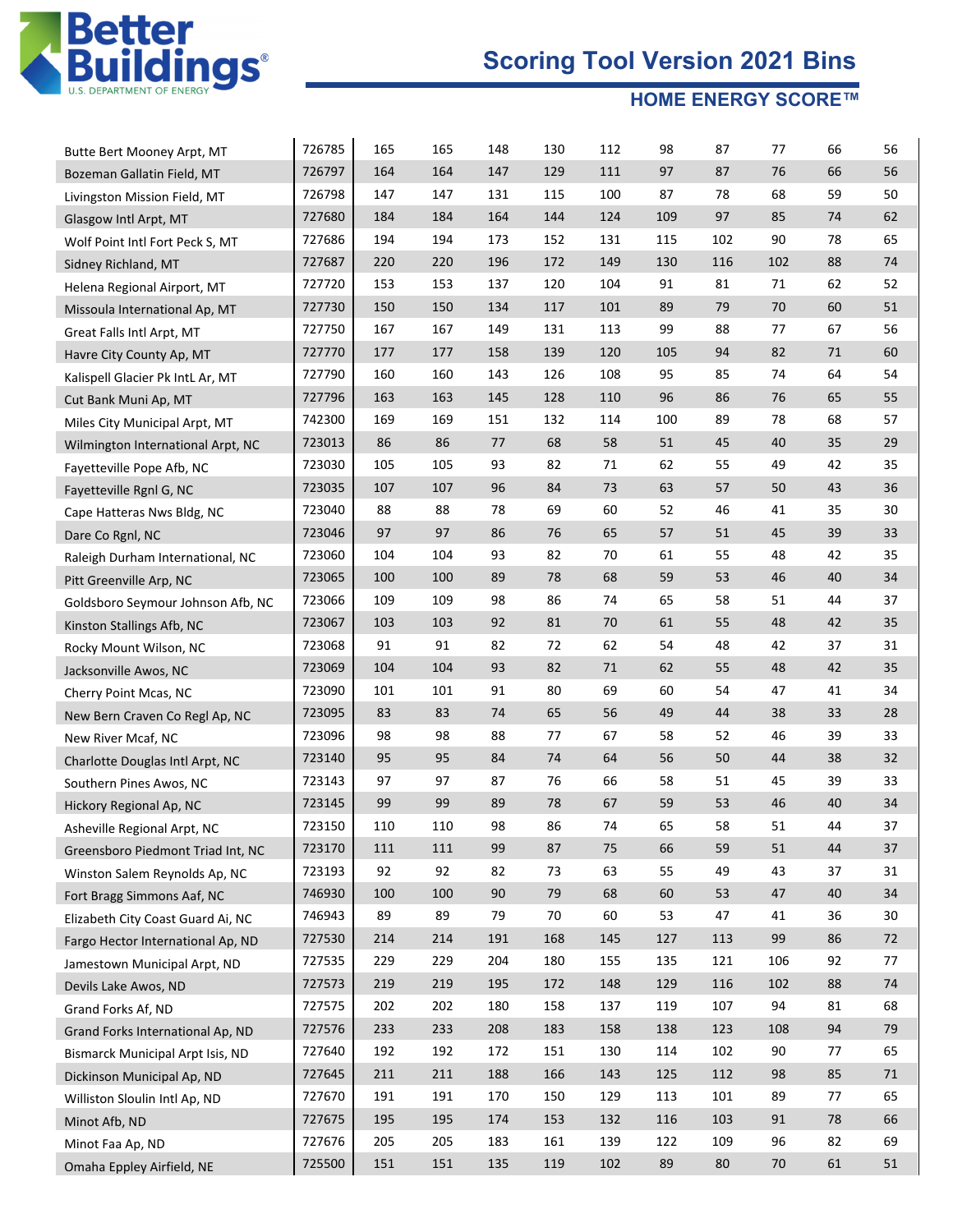

| Lincoln Municipal Arpt, NE        | 725510 | 145 | 145 | 130 | 114 | 98  | 86  | 77  | 68  | 58  | 49  |
|-----------------------------------|--------|-----|-----|-----|-----|-----|-----|-----|-----|-----|-----|
| <b>Beatrice Municipal, NE</b>     | 725515 | 135 | 135 | 120 | 106 | 91  | 80  | 71  | 63  | 54  | 46  |
| Grand Island Central Ne Regio, NE | 725520 | 161 | 161 | 144 | 126 | 109 | 95  | 85  | 75  | 65  | 54  |
| Ord Sharp Field, NE               | 725524 | 147 | 147 | 132 | 116 | 100 | 87  | 78  | 69  | 59  | 50  |
| Hastings Municipal, NE            | 725525 | 150 | 150 | 133 | 117 | 101 | 89  | 79  | 70  | 60  | 51  |
| Kearney Muni Awos, NE             | 725526 | 146 | 146 | 130 | 114 | 99  | 86  | 77  | 68  | 59  | 49  |
| Tekamah Asos, NE                  | 725527 | 163 | 163 | 146 | 128 | 111 | 97  | 86  | 76  | 66  | 55  |
| Omaha Wsfo, NE                    | 725530 | 154 | 154 | 137 | 121 | 104 | 91  | 81  | 72  | 62  | 52  |
| Falls City Brenner, NE            | 725533 | 148 | 148 | 132 | 116 | 100 | 87  | 78  | 69  | 59  | 50  |
| Bellevue Offutt Afb, NE           | 725540 | 157 | 157 | 140 | 123 | 106 | 93  | 83  | 73  | 63  | 53  |
| Broken Bow Muni, NE               | 725555 | 162 | 162 | 144 | 127 | 110 | 96  | 86  | 75  | 65  | 55  |
| Ainsworth Muni AP, NE             | 725556 | 140 | 140 | 125 | 110 | 95  | 83  | 74  | 65  | 56  | 47  |
| Norfolk Karl Stefan Mem Arpt, NE  | 725560 | 171 | 171 | 152 | 134 | 116 | 101 | 90  | 79  | 69  | 58  |
| Fremont Muni Arpt, NE             | 725564 | 170 | 170 | 152 | 133 | 115 | 101 | 90  | 79  | 68  | 57  |
| Columbus Muni, NE                 | 725565 | 161 | 161 | 143 | 126 | 109 | 95  | 85  | 75  | 64  | 54  |
| O Neill Baker Field, NE           | 725566 | 189 | 189 | 169 | 149 | 128 | 112 | 100 | 88  | 76  | 64  |
| Sidney Municipal Ap, NE           | 725610 | 149 | 149 | 133 | 117 | 101 | 88  | 79  | 69  | 60  | 50  |
| North Platte Regional Ap, NE      | 725620 | 147 | 147 | 131 | 115 | 100 | 87  | 78  | 68  | 59  | 50  |
| Mccook Municipal, NE              | 725625 | 140 | 140 | 125 | 110 | 95  | 83  | 74  | 65  | 56  | 47  |
| Imperial Faa Ap, NE               | 725626 | 132 | 132 | 118 | 104 | 90  | 78  | 70  | 62  | 53  | 45  |
| Brewster Field Arpt, NE           | 725628 | 151 | 151 | 135 | 119 | 102 | 90  | 80  | 70  | 61  | 51  |
| Alliance Municipal, NE            | 725635 | 150 | 150 | 134 | 118 | 102 | 89  | 79  | 70  | 60  | 51  |
| Chadron Municipal Ap, NE          | 725636 | 146 | 146 | 130 | 114 | 99  | 86  | 77  | 68  | 59  | 49  |
| Scottsbluff W B Heilig Field, NE  | 725660 | 147 | 147 | 132 | 116 | 100 | 87  | 78  | 69  | 59  | 50  |
| Valentine Miller Field, NE        | 725670 | 148 | 148 | 132 | 116 | 100 | 87  | 78  | 69  | 59  | 50  |
| Concord Municipal Arpt, NH        | 726050 | 157 | 157 | 140 | 123 | 106 | 93  | 83  | 73  | 63  | 53  |
| Pease Intl Tradepor, NH           | 726055 | 150 | 150 | 134 | 118 | 102 | 89  | 79  | 70  | 60  | 51  |
| Lebanon Municipal, NH             | 726116 | 160 | 160 | 143 | 126 | 109 | 95  | 85  | 75  | 64  | 54  |
| Mount Washington, NH              | 726130 | 326 | 326 | 291 | 256 | 221 | 193 | 172 | 152 | 131 | 110 |
| Laconia Muni Awos, NH             | 726155 | 155 | 155 | 138 | 122 | 105 | 92  | 82  | 72  | 62  | 52  |
| Berlin Municipal, NH              | 726160 | 179 | 179 | 160 | 140 | 121 | 106 | 95  | 83  | 72  | 60  |
| Dillant Hopkins, NH               | 726165 | 157 | 157 | 140 | 123 | 107 | 93  | 83  | 73  | 63  | 53  |
| Manchester Airport, NH            | 743945 | 137 | 137 | 122 | 108 | 93  | 81  | 72  | 64  | 55  | 46  |
| Atlantic City Intl Ap, NJ         | 724070 | 125 | 125 | 111 | 98  | 84  | 74  | 66  | 58  | 50  | 42  |
| Millville Municipal Ap, NJ        | 724075 | 117 | 117 | 104 | 92  | 79  | 69  | 62  | 54  | 47  | 40  |
| Belmar Asc, NJ                    | 724084 | 125 | 125 | 112 | 98  | 85  | 74  | 66  | 58  | 50  | 42  |
| Caldwell Essex Co, NJ             | 724094 | 121 | 121 | 108 | 95  | 82  | 71  | 64  | 56  | 48  | 41  |
| Trenton Mercer County Ap, NJ      | 724095 | 125 | 125 | 112 | 98  | 85  | 74  | 66  | 58  | 50  | 42  |
| Mcguire Afb, NJ                   | 724096 | 130 | 130 | 116 | 102 | 88  | 77  | 69  | 61  | 52  | 44  |
| Newark International Arpt, NJ     | 725020 | 131 | 131 | 117 | 103 | 89  | 77  | 69  | 61  | 52  | 44  |
| Teterboro Airport, NJ             | 725025 | 112 | 112 | 100 | 88  | 76  | 67  | 59  | 52  | 45  | 38  |
| Cape May Co, NJ                   | 745966 | 105 | 105 | 94  | 82  | 71  | 62  | 55  | 49  | 42  | 35  |
| Roswell Industrial Air Park, NM   | 722680 | 87  | 87  | 78  | 68  | 59  | 52  | 46  | 40  | 35  | 29  |
| Sierra Blanca Rgnl, NM            | 722683 | 83  | 83  | 74  | 65  | 56  | 49  | 44  | 38  | 33  | 28  |
| Clovis Cannon Afb, NM             | 722686 | 115 | 115 | 103 | 91  | 78  | 68  | 61  | 54  | 46  | 39  |
| Carlsbad Cavern City Air Term, NM | 722687 | 93  | 93  | 83  | 73  | 63  | 55  | 49  | 43  | 37  | 31  |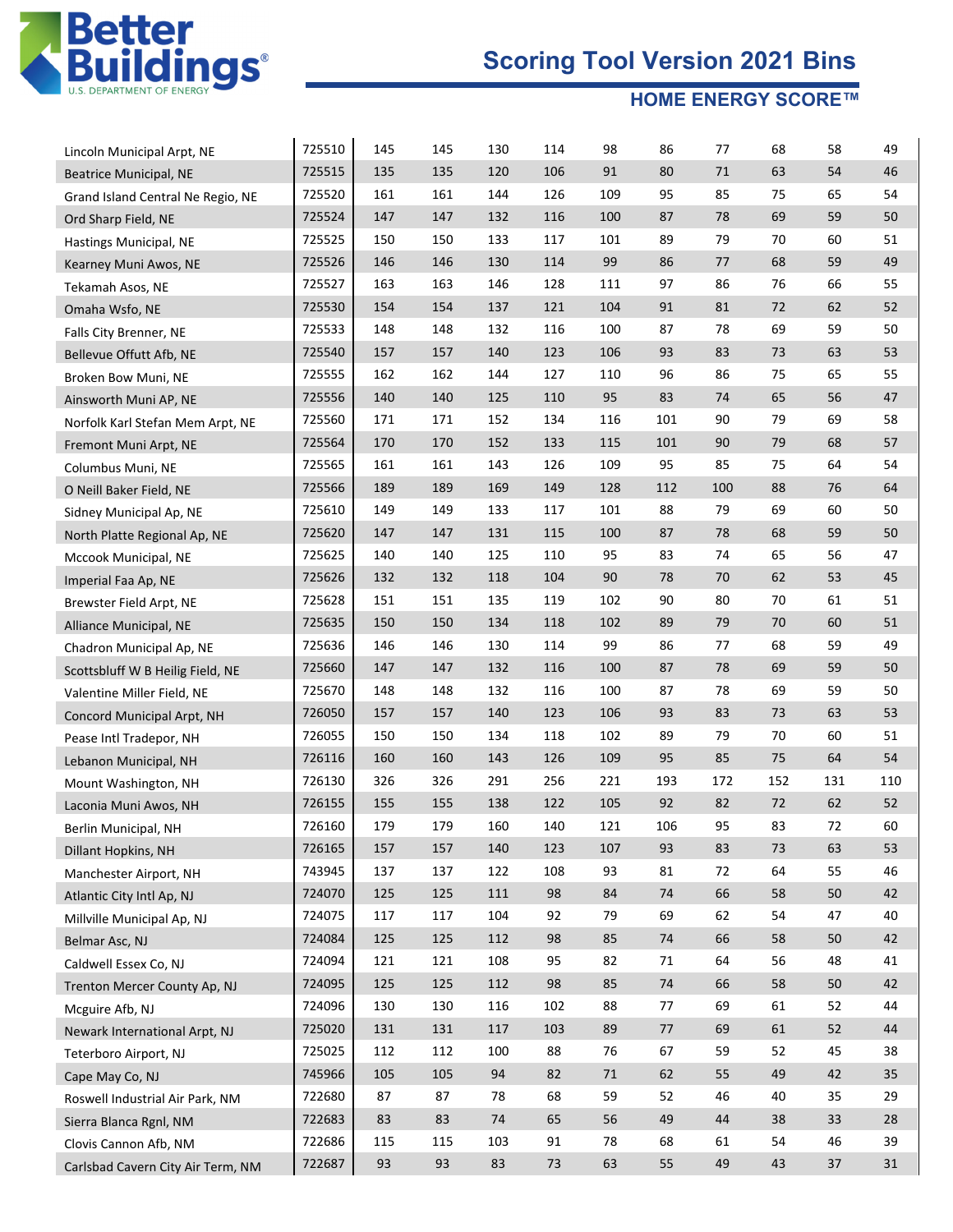

| Clovis Muni Awos, NM                | 722689 | 111 | 111 | 99  | 87  | 75  | 65  | 58 | 51 | 44     | 37 |
|-------------------------------------|--------|-----|-----|-----|-----|-----|-----|----|----|--------|----|
| Las Cruces Intl, NM                 | 722695 | 84  | 84  | 75  | 66  | 57  | 50  | 45 | 39 | 34     | 28 |
| Truth Or Consequences Muni Ap, NM   | 722710 | 82  | 82  | 73  | 65  | 56  | 49  | 44 | 38 | 33     | 28 |
| Deming Muni, NM                     | 722725 | 84  | 84  | 75  | 66  | 57  | 49  | 44 | 39 | 34     | 28 |
| Clayton Municipal Airpark, NM       | 723600 | 109 | 109 | 97  | 85  | 74  | 64  | 58 | 51 | 44     | 37 |
| Gallup Sen Clarke Fld, NM           | 723627 | 113 | 113 | 101 | 89  | 77  | 67  | 60 | 53 | 46     | 38 |
| Albuquerque Intl Arpt Isis, NM      | 723650 | 96  | 96  | 85  | 75  | 65  | 57  | 51 | 44 | 38     | 32 |
| Sata Fe County Municipal Ap, NM     | 723656 | 108 | 108 | 96  | 85  | 73  | 64  | 57 | 50 | 43     | 37 |
| Farmington Four Corners Regl, NM    | 723658 | 111 | 111 | 99  | 87  | 75  | 66  | 59 | 52 | 45     | 38 |
| Taos Muni Apt Awos, NM              | 723663 | 119 | 119 | 106 | 93  | 80  | 70  | 63 | 55 | 48     | 40 |
| Tucumcari Faa Ap, NM                | 723676 | 106 | 106 | 94  | 83  | 72  | 63  | 56 | 49 | 42     | 36 |
| Las Vegas Municipal Arpt, NM        | 723677 | 102 | 102 | 91  | 80  | 69  | 60  | 54 | 47 | 41     | 34 |
| Holloman Afb, NM                    | 747320 | 89  | 89  | 80  | 70  | 61  | 53  | 47 | 42 | 36     | 30 |
| Las Vegas Mccarran Intl Ap, NV      | 723860 | 82  | 82  | 74  | 65  | 56  | 49  | 44 | 38 | 33     | 28 |
| Nellis Afb, NV                      | 723865 | 88  | 88  | 78  | 69  | 60  | 52  | 46 | 41 | 35     | 30 |
| Mercury Desert Rock Ap Surfra, NV   | 723870 | 82  | 82  | 74  | 65  | 56  | 49  | 44 | 38 | 33     | 28 |
| Tonopah Airport, NV                 | 724855 | 111 | 111 | 99  | 87  | 75  | 66  | 59 | 52 | 45     | 38 |
| Ely Yelland Field, NV               | 724860 | 135 | 135 | 120 | 106 | 91  | 80  | 71 | 63 | 54     | 45 |
| Reno Tahoe International Ap, NV     | 724880 | 112 | 112 | 100 | 88  | 76  | 66  | 59 | 52 | 45     | 38 |
| Fallon Naas, NV                     | 724885 | 110 | 110 | 98  | 86  | 75  | 65  | 58 | 51 | 44     | 37 |
| Lovelock Derby Field, NV            | 725805 | 114 | 114 | 102 | 89  | 77  | 67  | 60 | 53 | 46     | 38 |
| Elko Municipal Arpt, NV             | 725825 | 136 | 136 | 121 | 107 | 92  | 80  | 72 | 63 | 55     | 46 |
| Winnemucca Municipal Arpt, NV       | 725830 | 122 | 122 | 109 | 96  | 83  | 72  | 65 | 57 | 49     | 41 |
| New York Laguardia Arpt, NY         | 725030 | 120 | 120 | 107 | 95  | 82  | 71  | 64 | 56 | 48     | 41 |
| New York Central Prk Obs Belv, NY   | 725033 | 130 | 130 | 116 | 102 | 88  | 77  | 69 | 60 | 52     | 44 |
| Islip Long Isl Macarthur Ap, NY     | 725035 | 126 | 126 | 112 | 99  | 85  | 74  | 66 | 58 | 50     | 42 |
| Poughkeepsie Dutchess Co Ap, NY     | 725036 | 133 | 133 | 118 | 104 | 90  | 79  | 70 | 62 | 53     | 45 |
| White Plains Westchester Co A, NY   | 725037 | 128 | 128 | 114 | 101 | 87  | 76  | 68 | 60 | 51     | 43 |
| Stewart Field, NY                   | 725038 | 139 | 139 | 124 | 109 | 94  | 82  | 73 | 64 | 56     | 47 |
| Monticello Awos, NY                 | 725145 | 155 | 155 | 139 | 122 | 105 | 92  | 82 | 72 | 62     | 52 |
| Binghamton Edwin A Link Field, NY   | 725150 | 153 | 153 | 136 | 120 | 103 | 90  | 81 | 71 | 61     | 52 |
| Elmira Corning Regional Ap, NY      | 725156 | 137 | 137 | 122 | 107 | 93  | 81  | 72 | 64 | 55     | 46 |
| Albany, NY                          | 725180 | 153 | 153 | 137 | 120 | 104 | 91  | 81 | 71 | 62     | 52 |
| Glens Falls Ap, NY                  | 725185 | 158 | 158 | 141 | 124 | 107 | 94  | 84 | 74 | 64     | 54 |
| Syracuse Hancock IntL Arpt, NY      | 725190 | 150 | 150 | 134 | 118 | 102 | 89  | 80 | 70 | 60     | 51 |
| Utica Oneida County Ap, NY          | 725197 | 157 | 157 | 140 | 123 | 106 | 93  | 83 | 73 | 63     | 53 |
| Jamestown Awos, NY                  | 725235 | 158 | 158 | 141 | 124 | 107 | 94  | 84 | 73 | 63     | 53 |
| Buffalo Niagara Intl Ap, NY         | 725280 | 154 | 154 | 138 | 121 | 105 | 91  | 82 | 72 | 62     | 52 |
| Niagara Falls Af, NY                | 725287 | 155 | 155 | 138 | 122 | 105 | 92  | 82 | 72 | 62     | 52 |
| Rochester Greater Rochester I, NY   | 725290 | 156 | 156 | 139 | 123 | 106 | 92  | 83 | 73 | 63     | 53 |
| Massena Ap, NY                      | 726223 | 176 | 176 | 157 | 138 | 119 | 104 | 93 | 82 | 70     | 59 |
| Watertown Ap, NY                    | 726227 | 167 | 167 | 149 | 131 | 113 | 99  | 88 | 77 | 67     | 56 |
| Saranac Lake-Adirondack Rgnl AP, NY | 726228 | 183 | 183 | 164 | 144 | 124 | 109 | 97 | 85 | 74     | 62 |
| Fort Drum Wheeler S, NY             | 743700 | 165 | 165 | 148 | 130 | 112 | 98  | 87 | 77 | 66     | 56 |
| New York J F Kennedy IntL Ar, NY    | 744860 | 127 | 127 | 113 | 100 | 86  | 75  | 67 | 59 | 51     | 43 |
| Republic, NY                        | 744864 | 114 | 114 | 102 | 90  | 77  | 68  | 60 | 53 | $46\,$ | 39 |
|                                     |        |     |     |     |     |     |     |    |    |        |    |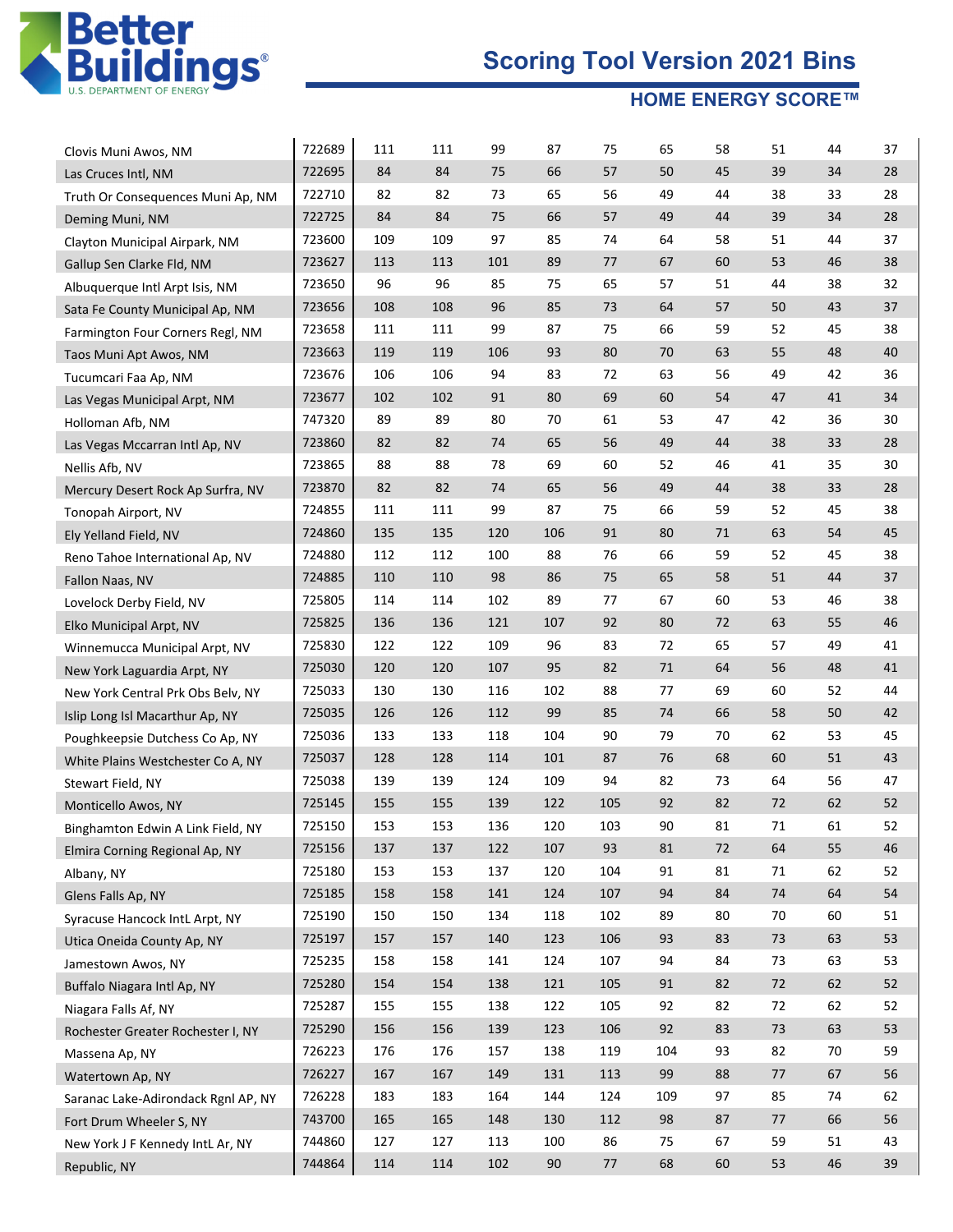

| Westhampton Gabreski Ap, NY       | 744865 | 124 | 124 | 111    | 97  | 84     | 73 | 65 | 58 | 50     | 42 |
|-----------------------------------|--------|-----|-----|--------|-----|--------|----|----|----|--------|----|
| Columbus Port Columbus Intl A, OH | 724280 | 135 | 135 | 120    | 106 | 91     | 80 | 71 | 63 | 54     | 46 |
| Zanesville Municipal Ap, OH       | 724286 | 124 | 124 | 111    | 97  | 84     | 74 | 66 | 58 | 50     | 42 |
| Ohio State Universi, OH           | 724288 | 132 | 132 | 118    | 104 | 90     | 78 | 70 | 62 | 53     | 45 |
| Dayton International Airport, OH  | 724290 | 144 | 144 | 128    | 113 | 98     | 85 | 76 | 67 | 58     | 49 |
| Cincinnati Municipal Ap Lunki, OH | 724297 | 127 | 127 | 113    | 100 | 86     | 75 | 67 | 59 | 51     | 43 |
| Akron, OH                         | 725210 | 150 | 150 | 134    | 118 | 102    | 89 | 79 | 70 | 60     | 51 |
| Cleveland Hopkins Intl Ap, OH     | 725240 | 149 | 149 | 133    | 117 | 101    | 88 | 79 | 69 | 60     | 50 |
| Burke Lakefront, OH               | 725245 | 148 | 148 | 132    | 116 | 100    | 87 | 78 | 69 | 59     | 50 |
| Mansfield Lahm Municipal Arpt, OH | 725246 | 155 | 155 | 139    | 122 | 105    | 92 | 82 | 72 | 62     | 52 |
| Youngstown Regional Airport, OH   | 725250 | 154 | 154 | 137    | 121 | 104    | 91 | 81 | 71 | 62     | 52 |
| Toledo Express Airport, OH        | 725360 | 154 | 154 | 137    | 121 | 104    | 91 | 81 | 72 | 62     | 52 |
| Findlay Airport, OH               | 725366 | 133 | 133 | 118    | 104 | 90     | 79 | 70 | 62 | 53     | 45 |
| Dayton Wright Patterson Afb, OH   | 745700 | 138 | 138 | 123    | 109 | 94     | 82 | 73 | 64 | 56     | 47 |
| Altus Afb, OK                     | 723520 | 114 | 114 | 101    | 89  | 77     | 67 | 60 | 53 | 46     | 38 |
| Hobart Municipal Ap, OK           | 723525 | 116 | 116 | 103    | 91  | 79     | 69 | 61 | 54 | 47     | 39 |
| Clinton Sherman, OK               | 723526 | 124 | 124 | 111    | 97  | 84     | 73 | 66 | 58 | 50     | 42 |
| Gage Airport, OK                  | 723527 | 118 | 118 | 105    | 93  | 80     | 70 | 62 | 55 | 47     | 40 |
| Oklahoma City Will Rogers Wor, OK | 723530 | 113 | 113 | 101    | 89  | 77     | 67 | 60 | 53 | 45     | 38 |
| Vance Afb, OK                     | 723535 | 126 | 126 | 112    | 99  | 85     | 74 | 66 | 58 | 50     | 42 |
| Oklahoma City Tinker Afb, OK      | 723540 | 120 | 120 | 107    | 94  | 81     | 71 | 63 | 56 | 48     | 41 |
| Oklahoma City Wiley, OK           | 723544 | 120 | 120 | 107    | 95  | 82     | 71 | 64 | 56 | 48     | 41 |
| Stillwater Rgnl, OK               | 723545 | 120 | 120 | 107    | 94  | 81     | 71 | 63 | 56 | 48     | 40 |
| Ponca City Municipal Ap Sgp, OK   | 723546 | 118 | 118 | 105    | 93  | 80     | 70 | 62 | 55 | 47     | 40 |
| Fort Sill Post Field Af, OK       | 723550 | 112 | 112 | 100    | 88  | 76     | 66 | 59 | 52 | 45     | 38 |
| Tulsa International Airport, OK   | 723560 | 117 | 117 | 105    | 92  | 80     | 70 | 62 | 55 | 47     | 40 |
| Bartlesville Philli, OK           | 723565 | 115 | 115 | 103    | 90  | 78     | 68 | 61 | 54 | 46     | 39 |
| Mcalester Municipal Ap, OK        | 723566 | 103 | 103 | 92     | 81  | 70     | 61 | 55 | 48 | 42     | 35 |
| Lawton Municipal, OK              | 723575 | 100 | 100 | 89     | 78  | 68     | 59 | 53 | 46 | 40     | 34 |
| Klamath Falls Intl Ap Uo, OR      | 725895 | 127 | 127 | 114    | 100 | 86     | 75 | 67 | 59 | 51     | 43 |
| Medford Rogue Valley Intl Ap, OR  | 725970 | 105 | 105 | 94     | 83  | 71     | 62 | 56 | 49 | 42     | 36 |
| Sexton Summit, OR                 | 725975 | 109 | 109 | 97     | 86  | 74     | 65 | 58 | 51 | 44     | 37 |
| Lakeview Awos, OR                 | 725976 | 132 | 132 | 117    | 103 | 89     | 78 | 70 | 61 | 53     | 44 |
| Burns Municipal Arpt Uo, OR       | 726830 | 137 | 137 | 122    | 108 | 93     | 81 | 72 | 64 | 55     | 46 |
| Redmond Roberts Field, OR         | 726835 | 122 | 122 | 109    | 96  | 83     | 72 | 64 | 57 | 49     | 41 |
| Pendleton E Or Regional Ap, OR    | 726880 | 112 | 112 | 100    | 88  | 76     | 66 | 59 | 52 | 45     | 38 |
| La Grande Muni Ap, OR             | 726884 | 123 | 123 | 109    | 96  | 83     | 73 | 65 | 57 | 49     | 41 |
| Baker Municipal Ap, OR            | 726886 | 138 | 138 | 123    | 108 | 94     | 82 | 73 | 64 | 55     | 47 |
| Roseburg Regional Ap, OR          | 726904 | 88  | 88  | 79     | 69  | 60     | 52 | 47 | 41 | 35     | 30 |
| North Bend Muni Airport, OR       | 726917 | 75  | 75  | 67     | 59  | $51\,$ | 44 | 40 | 35 | $30\,$ | 25 |
| Eugene Mahlon Sweet Arpt Uo, OR   | 726930 | 106 | 106 | 95     | 84  | 72     | 63 | 56 | 50 | 43     | 36 |
| Salem Mcnary Field, OR            | 726940 | 103 | 103 | 92     | 81  | 70     | 61 | 55 | 48 | 41     | 35 |
| Corvallis Muni, OR                | 726945 | 96  | 96  | 86     | 76  | 65     | 57 | 51 | 45 | 39     | 33 |
| Aurora State, OR                  | 726959 | 95  | 95  | 85     | 75  | 65     | 56 | 50 | 44 | 38     | 32 |
| Portland International Ap, OR     | 726980 | 99  | 99  | 88     | 78  | 67     | 59 | 52 | 46 | 40     | 33 |
| Portland Troutdale, OR            | 726985 | 101 | 101 | $90\,$ | 80  | 69     | 60 | 54 | 47 | $41\,$ | 34 |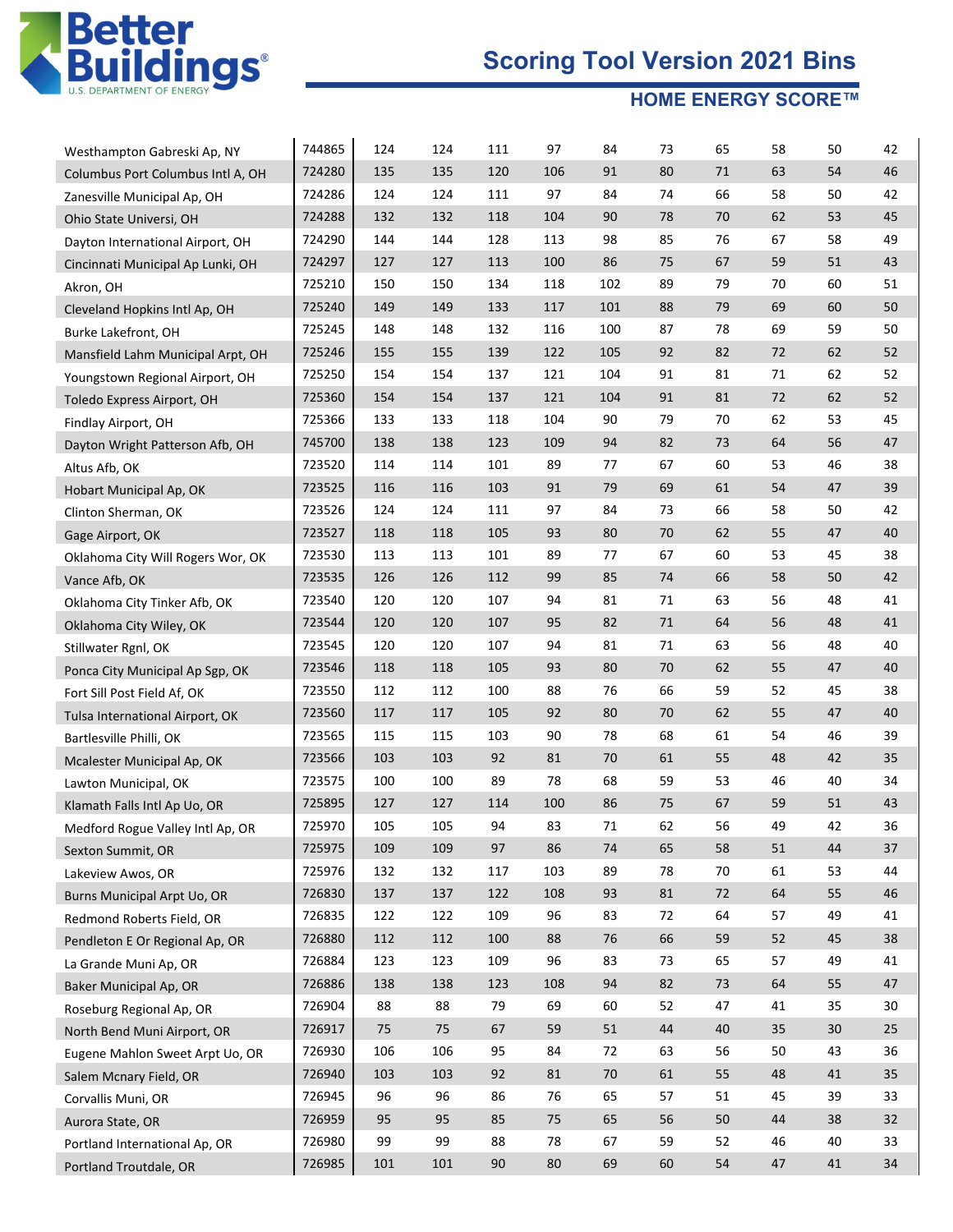

| Portland Hillsboro, OR            | 726986           | 99<br>91 | 99<br>91 | 89<br>81 | 78<br>71 | 67<br>62 | 59<br>54 | 53<br>48 | 46<br>42 | 40<br>36 | 34<br>31 |
|-----------------------------------|------------------|----------|----------|----------|----------|----------|----------|----------|----------|----------|----------|
| Astoria Regional Airport, OR      | 727910<br>724080 | 126      | 126      | 112      | 99       | 85       | 75       | 67       | 59       | 51       | 43       |
| Philadelphia International Ap, PA |                  |          |          |          | 97       |          | 73       |          |          |          |          |
| Philadelphia Ne Philadelphia, PA  | 724085           | 123      | 123      | 110      |          | 84       | 67       | 65       | 57       | 50<br>46 | 42       |
| Willow Grove Nas, PA              | 724086           | 114      | 114      | 102      | 89       | 77       |          | 60       | 53       |          | 38       |
| Reading Spaatz Field, PA          | 725103           | 129      | 129      | 115      | 101      | 88       | 76       | 68       | 60       | 52       | 44       |
| Middletown Harrisburg Intl Ap, PA | 725115           | 147      | 147      | 131      | 116      | 100      | 87       | 78       | 68       | 59       | 50       |
| Lancaster, PA                     | 725116           | 117      | 117      | 105      | 92       | 79       | 69       | 62       | 54       | 47       | 40       |
| Washington Awos, PA               | 725117           | 128      | 128      | 114      | 101      | 87       | 76       | 68       | 60       | 51       | 43       |
| Harrisburg Capital City Arpt, PA  | 725118           | 131      | 131      | 117      | 103      | 89       | 77       | 69       | 61       | 52       | 44       |
| Butler Co Awos, PA                | 725124           | 141      | 141      | 126      | 111      | 96       | 84       | 75       | 66       | 57       | 48       |
| Dubois Faa Ap, PA                 | 725125           | 161      | 161      | 144      | 127      | 109      | 96       | 85       | 75       | 65       | 54       |
| Altoona Blair Co Arpt, PA         | 725126           | 133      | 133      | 119      | 105      | 90       | 79       | 71       | 62       | 54       | 45       |
| Johnstown Cambria County Ap, PA   | 725127           | 153      | 153      | 136      | 120      | 103      | 90       | 81       | 71       | 61       | 52       |
| State College Penn State Su, PA   | 725128           | 136      | 136      | 121      | 107      | 92       | 80       | 72       | 63       | 55       | 46       |
| Wilkes Barre Scranton Intl Ap, PA | 725130           | 140      | 140      | 125      | 110      | 95       | 83       | 74       | 65       | 56       | 47       |
| Williamsport Regional Ap, PA      | 725140           | 137      | 137      | 122      | 108      | 93       | 81       | 72       | 64       | 55       | 46       |
| Allentown Lehigh Valley Intl, PA  | 725170           | 135      | 135      | 121      | 106      | 92       | 80       | 71       | 63       | 54       | 46       |
| Pittsburgh International Ap, PA   | 725200           | 139      | 139      | 124      | 109      | 94       | 82       | 73       | 65       | 56       | 47       |
| Pittsburgh Allegheny Co Ap, PA    | 725205           | 125      | 125      | 111      | 98       | 85       | 74       | 66       | 58       | 50       | 42       |
| Erie International Ap, PA         | 725260           | 152      | 152      | 136      | 120      | 103      | 90       | 81       | 71       | 61       | 51       |
| Bradford Regional Ap, PA          | 725266           | 171      | 171      | 153      | 135      | 116      | 102      | 91       | 80       | 69       | 58       |
| Franklin, PA                      | 725267           | 147      | 147      | 131      | 116      | 100      | 87       | 78       | 68       | 59       | 50       |
| Pawtucket Awos, RI                | 725054           | 138      | 138      | 123      | 108      | 94       | 82       | 73       | 64       | 55       | 47       |
| Block Island State Arpt, RI       | 725058           | 116      | 116      | 104      | 91       | 79       | 69       | 62       | 54       | 47       | 39       |
| Providence T F Green State Ar, RI | 725070           | 132      | 132      | 118      | 104      | 90       | 78       | 70       | 62       | 53       | 45       |
| Charleston Intl Arpt, SC          | 722080           | 87       | 87       | 78       | 69       | 59       | 52       | 46       | 41       | 35       | 30       |
| <b>Beaufort Mcas, SC</b>          | 722085           | 84       | 84       | 75       | 66       | 57       | 50       | 45       | 39       | 34       | 28       |
| Columbia Metro Arpt, SC           | 723100           | 94       | 94       | 84       | 74       | 64       | 56       | 50       | 44       | 38       | 32       |
| Florence Regional Ap, SC          | 723106           | 88       | 88       | 79       | 69       | 60       | 52       | 47       | 41       | 35       | 30       |
| Greenville Downtown Ap, SC        | 723119           | 103      | 103      | 92       | 81       | 70       | 61       | 54       | 48       | 41       | 35       |
| Greer GreenvL Spartanbrg Ap, SC   | 723120           | 96       | 96       | 86       | 76       | 65       | 57       | 51       | 45       | 39       | 33       |
| Anderson County Ap, SC            | 723125           | 99       | 99       | 89       | 78       | 67       | 59       | 52       | 46       | 40       | 34       |
| Sumter Shaw Afb, SC               | 747900           | 98       | 98       | 88       | $77\,$   | 67       | 58       | 52       | 46       | 39       | 33       |
| Myrtle Beach Afb, SC              | 747910           | 86       | 86       | 77       | 68       | 58       | 51       | 46       | 40       | 35       | 29       |
| North Myrtle Beach Grand Stra, SC | 747915           | 85       | 85       | 76       | 67       | 58       | 50       | 45       | 39       | 34       | 29       |
| Sioux Falls Foss Field, SD        | 726510           | 178      | 178      | 159      | 140      | 121      | 106      | 94       | 83       | 72       | 60       |
| <b>Brookings Awos, SD</b>         | 726515           | 181      | 181      | 162      | 142      | 123      | 107      | 96       | 84       | 73       | 61       |
| Chan Gurney Muni, SD              | 726525           | 178      | 178      | 159      | 140      | 121      | 105      | 94       | 83       | 71       | 60       |
| Huron Regional Arpt, SD           | 726540           | 186      | 186      | 166      | 146      | 126      | 110      | 99       | 87       | 75       | 63       |
| Mitchell Awos, SD                 | 726545           | 189      | 189      | 169      | 149      | 128      | 112      | 100      | 88       | 76       | 64       |
| Watertown Municipal Ap, SD        | 726546           | 210      | 210      | 188      | 165      | 142      | 124      | 111      | 98       | 84       | 71       |
| Aberdeen Regional Arpt, SD        | 726590           | 186      | 186      | 166      | 146      | 126      | 110      | 98       | 87       | 75       | 63       |
| Rapid City Regional Arpt, SD      | 726620           | 157      | 157      | 141      | 124      | 107      | 93       | 83       | 73       | 63       | 53       |
| Ellsworth Afb, SD                 | 726625           | 174      | 174      | 155      | 137      | 118      | 103      | 92       | 81       | 70       | 59       |
| Mobridge, SD                      | 726685           | 201      | 201      | 180      | 158      | 136      | 119      | 106      | 94       | $81\,$   | 68       |
|                                   |                  |          |          |          |          |          |          |          |          |          |          |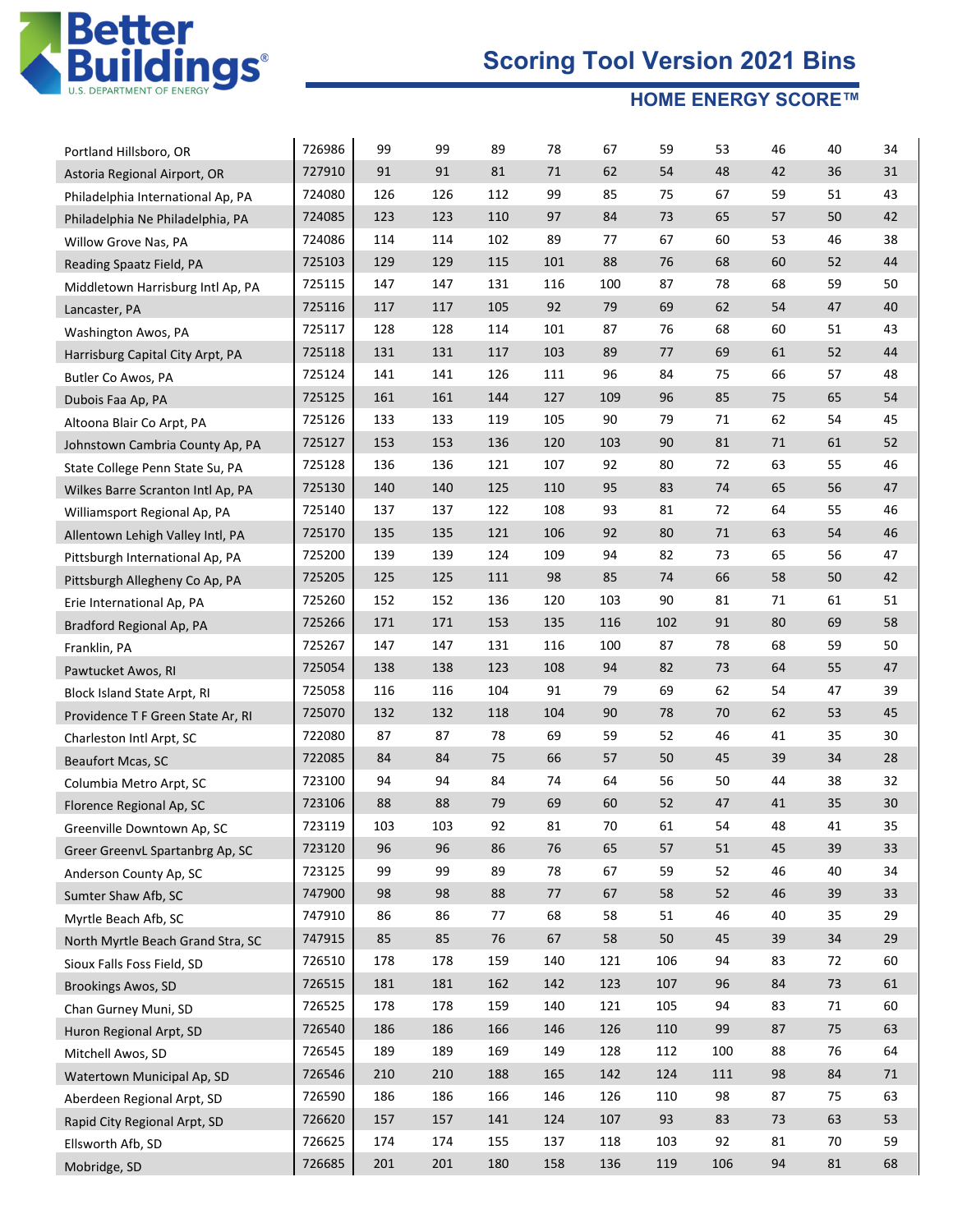

| Pierre Municipal Ap, SD                                           | 726686<br>723183 | 169<br>116 | 169<br>116 | 151<br>104 | 133<br>91 | 114<br>79 | 100<br>69 | 89<br>62 | 79<br>54 | 68<br>47 | 57<br>39 |
|-------------------------------------------------------------------|------------------|------------|------------|------------|-----------|-----------|-----------|----------|----------|----------|----------|
| Bristol Tri City Airport, TN<br>Chattanooga Lovell Field Ap, TN   | 723240           | 100        | 100        | 89         | 78        | 67        | 59        | 53       | 46       | 40       | 34       |
| Knoxville Mcghee Tyson Ap, TN                                     | 723260           | 113        | 113        | 101        | 88        | 76        | 67        | 60       | 52       | 45       | 38       |
| Crossville Memorial Ap, TN                                        | 723265           | 109        | 109        | 97         | 85        | 74        | 64        | 57       | 50       | 44       | 37       |
|                                                                   | 723270           | 113        | 113        | 100        | 88        | 76        | 67        | 60       | 52       | 45       | 38       |
| Nashville International Ap, TN                                    | 723340           | 101        | 101        | 90         | 79        | 68        | 60        | 53       | 47       | 40       | 34       |
| Memphis International Ap, TN<br>Jackson Mckellar Sipes Regl A, TN | 723346           | 106        | 106        | 95         | 83        | 72        | 63        | 56       | 49       | 43       | 36       |
|                                                                   | 723347           | 110        | 110        | 98         | 86        | 74        | 65        | 58       | 51       | 44       | 37       |
| Dyersburg Municipal Ap, TN                                        | 690190           | 101        | 101        | 90         | 79        | 68        | 60        | 53       | 47       | 41       | 34       |
| Abilene Dyess Afb, TX                                             | 722410           | 86         | 86         | 77         | 67        | 58        | 51        | 45       | 40       | 34       | 29       |
| Port Arthur Jefferson County, TX                                  | 722420           | 85         | 85         | 76         | 67        | 58        | 50        | 45       | 40       | 34       | 29       |
| Galveston Scholes, TX                                             | 722429           | 89         | 89         | 79         | 70        | 60        | 53        | 47       | 41       | 36       | 30       |
| Houston D W Hooks, TX                                             | 722430           | 87         | 87         | 78         | 69        | 59        | 52        | 46       | 41       | 35       | 29       |
| Houston Bush Intercontinental, TX                                 | 722435           | 83         | 83         | 74         | 65        | 56        | 49        | 44       | 39       | 33       | 28       |
| Houston William P Hobby Ap, TX                                    | 722436           | 90         | 90         | 80         | 70        | 61        | 53        | 47       | 42       | 36       | 30       |
| Houston Ellington Afb Clear L, TX                                 | 722445           | 84         | 84         | 75         | 66        | 57        | 50        | 45       | 39       | 34       | 28       |
| College Station Easterwood Fl, TX                                 |                  |            |            |            |           |           | 55        |          | 43       |          |          |
| Lufkin Angelina Co, TX                                            | 722446           | 93<br>90   | 93<br>90   | 83         | 73<br>71  | 63        | 53        | 49<br>48 | 42       | 37       | 31       |
| Tyler Pounds Fld, TX                                              | 722448<br>722470 | 88         | 88         | 80<br>79   | 69        | 61<br>60  | 52        | 47       | 41       | 36<br>35 | 30<br>30 |
| Longview Gregg County Ap Over, TX                                 |                  |            |            |            | 74        |           | 56        |          |          |          |          |
| Nacogdoches Awos, TX                                              | 722499           | 95         | 95         | 85         |           | 64        |           | 50       | 44       | 38       | 32       |
| Brownsville S Padre Isl Intl, TX                                  | 722500           | 91         | 91         | 81         | 72        | 62        | 54        | 48       | 42       | 37       | 31       |
| Harlingen Rio Grande Valley I, TX                                 | 722505           | 95         | 95         | 85         | 74        | 64        | 56        | 50       | 44       | 38       | 32       |
| Mcallen Miller Intl Ap Edinbu, TX                                 | 722506           | 96         | 96         | 86         | 76        | 65        | 57        | 51       | 45       | 39       | 33       |
| Corpus Christi Intl Arpt Ut, TX                                   | 722510           | 91         | 91         | 81         | 71        | 62        | 54        | 48       | 42       | 37       | 31       |
| Corpus Christi Nas, TX                                            | 722515           | 96         | 96         | 85         | 75        | 65        | 57        | 51       | 45       | 38       | 32       |
| Kingsville, TX                                                    | 722516           | 93         | 93         | 83         | 73        | 63        | 55        | 49       | 43       | 38       | 32       |
| Alice Intl Ap, TX                                                 | 722517           | 97         | 97         | 87         | 76        | 66        | 57        | 51       | 45       | 39       | 33       |
| Laredo Intl Ap Ut, TX                                             | 722520           | 92         | 92         | 82         | 72        | 62        | 54        | 48       | 43       | 37       | 31       |
| San Antonio Stinson, TX                                           | 722523           | 86         | 86         | 77         | 68        | 59        | 51        | 46       | 40       | 35       | 29       |
| Rockport Aransas Co, TX                                           | 722524           | 91         | 91         | 81         | 71        | 61        | 54        | 48       | 42       | 36       | 31       |
| Cotulla Faa Ap, TX                                                | 722526           | 90         | 90         | 80         | 70        | 61        | 53        | 47       | 42       | 36       | $30\,$   |
| San Antonio Intl Ap, TX                                           | 722530           | 92         | 92         | 82         | $72\,$    | 63        | 55        | 49       | 43       | 37       | 31       |
| Hondo Municipal Ap, TX                                            | 722533           | 85         | 85         | $76\,$     | 67        | 57        | 50        | 45       | 39       | 34       | 29       |
| San Antonio Kelly Field Afb, TX                                   | 722535           | 97         | 97         | 87         | 76        | 66        | 57        | 51       | 45       | 39       | 33       |
| Randolph Afb, TX                                                  | 722536           | 95         | 95         | 84         | 74        | 64        | 56        | $50\,$   | 44       | 38       | 32       |
| Austin Mueller Municipal Ap U, TX                                 | 722540           | 89         | 89         | 80         | 70        | 60        | 53        | 47       | 41       | 36       | 30       |
| Camp Mabry, TX                                                    | 722544           | 93         | 93         | 83         | 73        | 63        | 55        | 49       | 43       | $37\,$   | 31       |
| Georgetown Awos, TX                                               | 722547           | 95         | 95         | 85         | 74        | 64        | 56        | 50       | 44       | 38       | 32       |
| Victoria Regional Ap, TX                                          | 722550           | 91         | 91         | 81         | 71        | 62        | 54        | 48       | 42       | 36       | 31       |
| Palacios Municipal Ap, TX                                         | 722555           | 95         | 95         | 85         | 75        | 65        | 56        | 50       | 44       | 38       | 32       |
| Waco Regional Ap, TX                                              | 722560           | 97         | 97         | 87         | 76        | 66        | 58        | 52       | 45       | 39       | 33       |
| Mc Gregor Awos, TX                                                | 722563           | 100        | 100        | 89         | 79        | 68        | 59        | 53       | 47       | 40       | 34       |
| Fort Hood, TX                                                     | 722570           | 100        | 100        | 90         | 79        | 68        | 59        | 53       | 47       | 40       | 34       |
| Killeen Muni Awos, TX                                             | 722575           | 96         | 96         | 86         | 75        | 65        | 57        | 51       | 45       | 39       | 32       |
| Robert Gray Aaf, TX                                               | 722576           | 97         | 97         | 87         | 76        | 66        | 57        | 51       | $45\,$   | 39       | 33       |
|                                                                   |                  |            |            |            |           |           |           |          |          |          |          |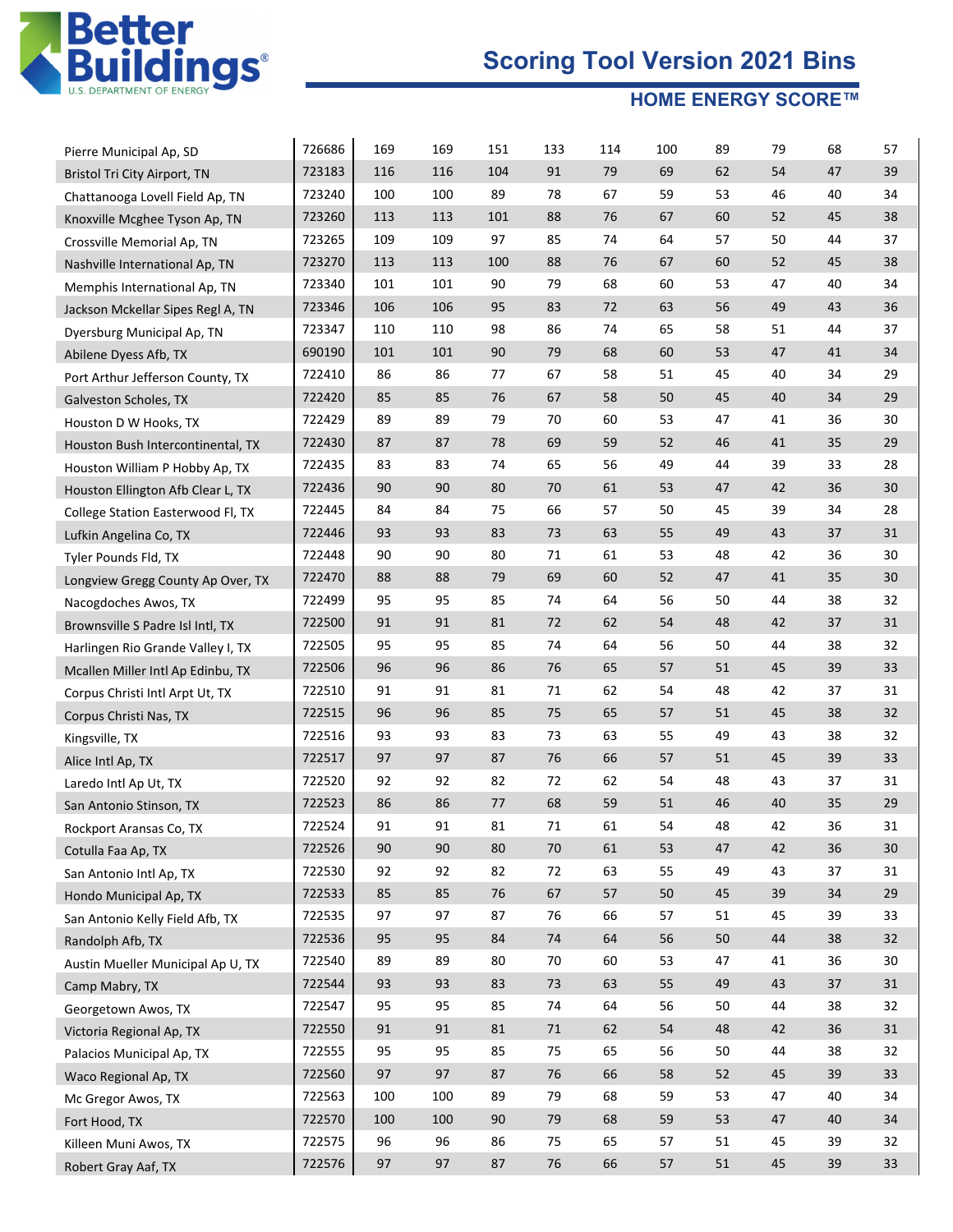

| Draughon Miller Cen, TX           | 722577 | 101 | 101 | 90  | 79  | 69  | 60 | 53 | 47 | 41 | 34 |
|-----------------------------------|--------|-----|-----|-----|-----|-----|----|----|----|----|----|
| Dallas Love Field, TX             | 722583 | 99  | 99  | 89  | 78  | 67  | 59 | 52 | 46 | 40 | 34 |
| Cox Fld, TX                       | 722587 | 104 | 104 | 93  | 82  | 70  | 62 | 55 | 48 | 42 | 35 |
| Greenville Majors, TX             | 722588 | 104 | 104 | 93  | 82  | 70  | 62 | 55 | 48 | 42 | 35 |
| Dallas Fort Worth Intl Ap, TX     | 722590 | 97  | 97  | 87  | 77  | 66  | 58 | 52 | 45 | 39 | 33 |
| Fort Worth Alliance, TX           | 722594 | 98  | 98  | 87  | 77  | 66  | 58 | 52 | 45 | 39 | 33 |
| Fort Worth Nas, TX                | 722595 | 90  | 90  | 80  | 71  | 61  | 53 | 48 | 42 | 36 | 30 |
| Fort Worth Meacham, TX            | 722596 | 98  | 98  | 87  | 77  | 66  | 58 | 52 | 45 | 39 | 33 |
| Mineral Wells Municipal Ap, TX    | 722597 | 93  | 93  | 83  | 73  | 63  | 55 | 49 | 43 | 38 | 32 |
| Dallas Addison Arpt, TX           | 722598 | 105 | 105 | 94  | 83  | 71  | 62 | 56 | 49 | 42 | 36 |
| Dallas Redbird Arpt, TX           | 722599 | 92  | 92  | 82  | 72  | 62  | 54 | 49 | 43 | 37 | 31 |
| Del Rio Ut, TX                    | 722610 | 81  | 81  | 72  | 63  | 55  | 48 | 43 | 38 | 32 | 27 |
| Del Rio Laughlin Afb, TX          | 722615 | 88  | 88  | 79  | 69  | 60  | 52 | 47 | 41 | 35 | 30 |
| San Angelo Mathis Field, TX       | 722630 | 93  | 93  | 83  | 73  | 63  | 55 | 49 | 43 | 37 | 31 |
| Dalhart Municipal Ap, TX          | 722636 | 121 | 121 | 108 | 95  | 82  | 72 | 64 | 56 | 49 | 41 |
| Marfa Ap, TX                      | 722640 | 86  | 86  | 77  | 68  | 58  | 51 | 46 | 40 | 35 | 29 |
| Midland International Ap, TX      | 722650 | 86  | 86  | 77  | 68  | 59  | 51 | 46 | 40 | 35 | 29 |
| Wink Winkler County Ap, TX        | 722656 | 92  | 92  | 82  | 72  | 62  | 54 | 49 | 43 | 37 | 31 |
| Abilene Regional Ap Ut, TX        | 722660 | 101 | 101 | 90  | 80  | 69  | 60 | 54 | 47 | 41 | 34 |
| Lubbock International Ap, TX      | 722670 | 102 | 102 | 91  | 80  | 69  | 61 | 54 | 48 | 41 | 35 |
| El Paso International Ap Ut, TX   | 722700 | 80  | 80  | 72  | 63  | 54  | 48 | 42 | 37 | 32 | 27 |
| Wichita Falls Municipal Arpt, TX  | 723510 | 101 | 101 | 90  | 79  | 68  | 60 | 53 | 47 | 40 | 34 |
| Childress Municipal Ap, TX        | 723604 | 101 | 101 | 90  | 80  | 69  | 60 | 54 | 47 | 41 | 34 |
| Amarillo International Ap Can, TX | 723630 | 107 | 107 | 95  | 84  | 72  | 63 | 56 | 50 | 43 | 36 |
| Blanding, UT                      | 724723 | 115 | 115 | 103 | 91  | 78  | 68 | 61 | 54 | 46 | 39 |
| Hanksville, UT                    | 724735 | 120 | 120 | 107 | 94  | 81  | 71 | 64 | 56 | 48 | 41 |
| Saint George Awos, UT             | 724754 | 87  | 87  | 77  | 68  | 59  | 51 | 46 | 40 | 35 | 29 |
| Cedar City Municipal Ap, UT       | 724755 | 113 | 113 | 101 | 89  | 76  | 67 | 60 | 52 | 45 | 38 |
| Bryce Cnyn Faa Ap, UT             | 724756 | 163 | 163 | 145 | 128 | 110 | 96 | 86 | 76 | 65 | 55 |
| Moab Canyonlands Uo, UT           | 724776 | 109 | 109 | 97  | 86  | 74  | 65 | 58 | 51 | 44 | 37 |
| Delta, UT                         | 724795 | 124 | 124 | 111 | 97  | 84  | 74 | 66 | 58 | 50 | 42 |
| Vernal, UT                        | 725705 | 126 | 126 | 112 | 99  | 85  | 75 | 67 | 59 | 51 | 43 |
| Salt Lake City IntL Arpt Isis, UT | 725720 | 118 | 118 | 105 | 93  | 80  | 70 | 62 | 55 | 47 | 40 |
| Provo Muni Awos, UT               | 725724 | 118 | 118 | 105 | 92  | 80  | 70 | 62 | 55 | 47 | 40 |
| Ogden Hinkley Airport, UT         | 725750 | 119 | 119 | 106 | 93  | 81  | 70 | 63 | 55 | 48 | 40 |
| Ogden Hill Afb, UT                | 725755 | 136 | 136 | 121 | 106 | 92  | 80 | 72 | 63 | 54 | 46 |
| Wendover Usaf Auxiliary Field, UT | 725810 | 119 | 119 | 106 | 93  | 80  | 70 | 63 | 55 | 48 | 40 |
| Oceana Nas, VA                    | 723075 | 98  | 98  | 87  | 77  | 66  | 58 | 52 | 45 | 39 | 33 |
| Norfolk International Ap, VA      | 723080 | 101 | 101 | 90  | 79  | 68  | 60 | 53 | 47 | 41 | 34 |
| Franklin Naas, VA                 | 723083 | 92  | 92  | 82  | 72  | 62  | 54 | 49 | 43 | 37 | 31 |
| Norfolk Nas, VA                   | 723085 | 94  | 94  | 84  | 74  | 64  | 56 | 50 | 44 | 38 | 32 |
| Newport News, VA                  | 723086 | 103 | 103 | 92  | 81  | 70  | 61 | 55 | 48 | 42 | 35 |
| Richmond International Ap, VA     | 724010 | 110 | 110 | 98  | 86  | 74  | 65 | 58 | 51 | 44 | 37 |
| Dinwiddie Co, VA                  | 724014 | 100 | 100 | 90  | 79  | 68  | 59 | 53 | 47 | 40 | 34 |
| Charlottesville Faa, VA           | 724016 | 102 | 102 | 91  | 80  | 69  | 60 | 54 | 47 | 41 | 34 |
| Farmville, VA                     | 724017 | 113 | 113 | 101 | 89  | 77  | 67 | 60 | 53 | 45 | 38 |
|                                   |        |     |     |     |     |     |    |    |    |    |    |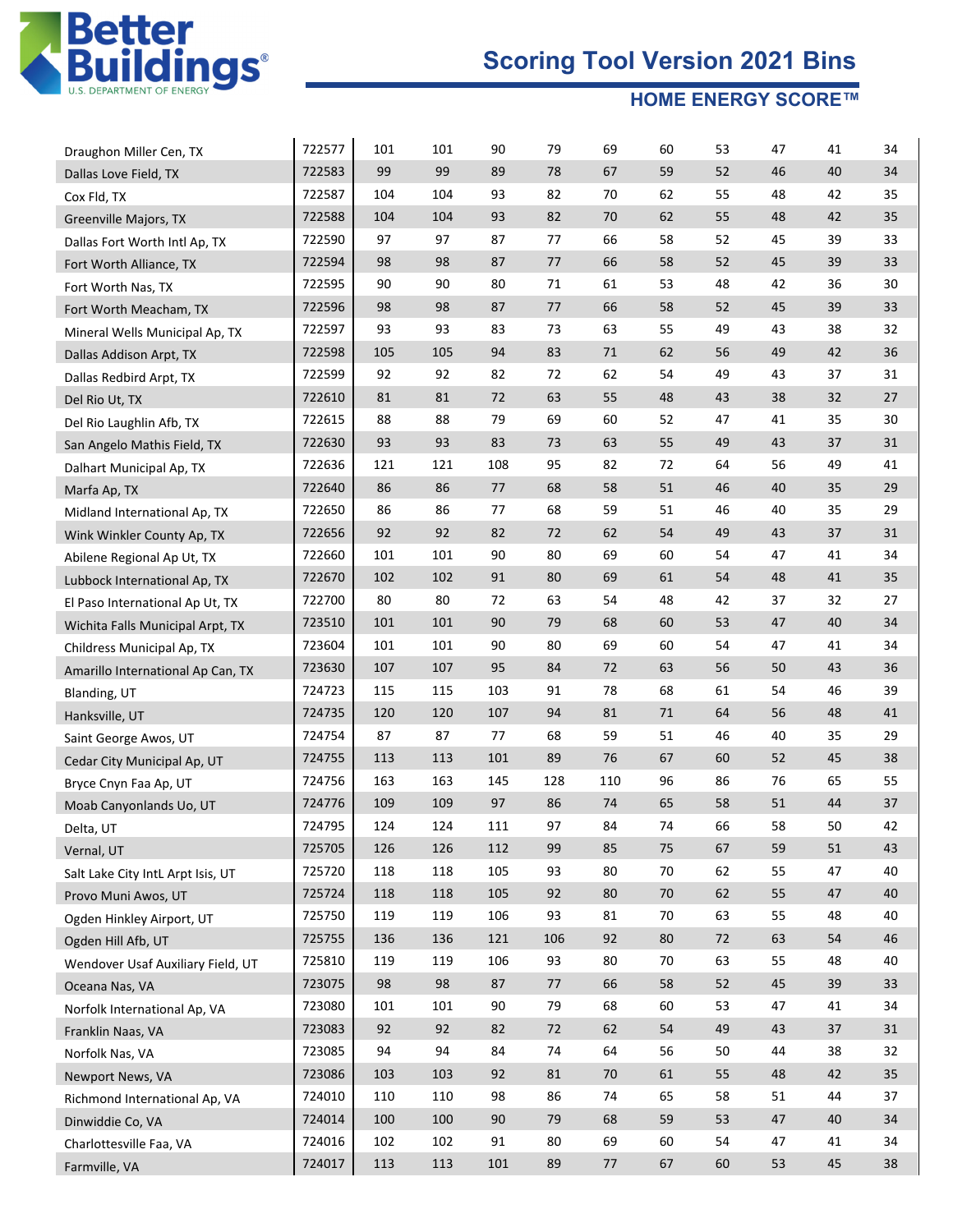

| Melfa Accomack Arpt, VA           | 724026 | 103 | 103 | 92  | 81  | 70  | 61  | 55 | 48     | 41 | 35 |
|-----------------------------------|--------|-----|-----|-----|-----|-----|-----|----|--------|----|----|
| Washington Dc Dulles IntL Ar, VA  | 724030 | 124 | 124 | 111 | 98  | 84  | 74  | 66 | 58     | 50 | 42 |
| Shannon Arpt, VA                  | 724033 | 121 | 121 | 108 | 95  | 82  | 71  | 64 | 56     | 48 | 41 |
| Quantico Mcas, VA                 | 724035 | 111 | 111 | 99  | 87  | 75  | 66  | 59 | 52     | 45 | 37 |
| Manassas Muni Awos, VA            | 724036 | 122 | 122 | 109 | 96  | 83  | 72  | 65 | 57     | 49 | 41 |
| Davison Aaf, VA                   | 724037 | 121 | 121 | 108 | 95  | 82  | 72  | 64 | 56     | 49 | 41 |
| Washington Dc Reagan Ap, VA       | 724050 | 116 | 116 | 104 | 91  | 79  | 69  | 61 | 54     | 47 | 39 |
| Winchester Rgnl, VA               | 724053 | 131 | 131 | 117 | 103 | 89  | 77  | 69 | 61     | 52 | 44 |
| Leesburg Godfrey, VA              | 724055 | 128 | 128 | 114 | 100 | 87  | 76  | 68 | 60     | 51 | 43 |
| Marion Wytheville, VA             | 724056 | 128 | 128 | 114 | 101 | 87  | 76  | 68 | 60     | 51 | 43 |
| Abington, VA                      | 724058 | 122 | 122 | 109 | 96  | 83  | 72  | 65 | 57     | 49 | 41 |
| Lynchburg Regional Arpt, VA       | 724100 | 113 | 113 | 101 | 89  | 76  | 67  | 60 | 52     | 45 | 38 |
| Staunton Shenandoah, VA           | 724105 | 120 | 120 | 107 | 94  | 82  | 71  | 64 | 56     | 48 | 41 |
| Danville Faa Ap, VA               | 724106 | 110 | 110 | 98  | 86  | 75  | 65  | 58 | 51     | 44 | 37 |
| Hillsville, VA                    | 724107 | 129 | 129 | 115 | 101 | 87  | 76  | 68 | 60     | 52 | 44 |
| Roanoke Regional Ap, VA           | 724110 | 112 | 112 | 100 | 88  | 76  | 66  | 59 | 52     | 45 | 38 |
| Virginia Tech Arpt, VA            | 724113 | 130 | 130 | 116 | 102 | 88  | 77  | 69 | 60     | 52 | 44 |
| Hot Springs Ingalls, VA           | 724115 | 147 | 147 | 131 | 115 | 100 | 87  | 78 | 68     | 59 | 50 |
| Pulaski, VA                       | 724116 | 126 | 126 | 112 | 99  | 85  | 74  | 66 | 58     | 50 | 42 |
| Wise Lonesome Pine, VA            | 724117 | 122 | 122 | 109 | 96  | 83  | 72  | 65 | 57     | 49 | 41 |
| Langley Afb, VA                   | 745980 | 114 | 114 | 102 | 90  | 77  | 68  | 60 | 53     | 46 | 39 |
| Martinsville, VA                  | 745985 | 116 | 116 | 104 | 91  | 79  | 69  | 62 | 54     | 47 | 39 |
| Rutland State, VT                 | 725165 | 170 | 170 | 152 | 134 | 115 | 101 | 90 | 79     | 68 | 58 |
| Springfield Hartnes, VT           | 726115 | 158 | 158 | 141 | 124 | 107 | 93  | 83 | 73     | 63 | 53 |
| Montpelier Ap, VT                 | 726145 | 163 | 163 | 145 | 128 | 110 | 96  | 86 | 76     | 65 | 55 |
| Burlington International Ap, VT   | 726170 | 163 | 163 | 146 | 128 | 111 | 97  | 86 | 76     | 66 | 55 |
| Whidbey Island Nas, WA            | 690230 | 99  | 99  | 89  | 78  | 67  | 59  | 53 | 46     | 40 | 34 |
| The Dalles Municipal Arpt, WA     | 726988 | 106 | 106 | 94  | 83  | 72  | 63  | 56 | 49     | 42 | 36 |
| Yakima Air Terminal, WA           | 727810 | 126 | 126 | 112 | 99  | 85  | 74  | 66 | 58     | 51 | 43 |
| Stampede Pass, WA                 | 727815 | 166 | 166 | 148 | 130 | 113 | 98  | 88 | 77     | 67 | 56 |
| Wenatchee Pangborn, WA            | 727825 | 126 | 126 | 113 | 99  | 85  | 75  | 67 | 59     | 51 | 43 |
| Ephrata Ap Fcwos, WA              | 727826 | 128 | 128 | 114 | 100 | 87  | 76  | 68 | 60     | 51 | 43 |
| Moses Lake Grant County Ap, WA    | 727827 | 121 | 121 | 108 | 95  | 82  | 71  | 64 | 56     | 48 | 41 |
| Hanford, WA                       | 727840 | 130 | 130 | 116 | 102 | 88  | 77  | 69 | 60     | 52 | 44 |
| Pasco, WA                         | 727845 | 115 | 115 | 102 | 90  | 78  | 68  | 61 | 53     | 46 | 39 |
| Walla Walla City County Ap, WA    | 727846 | 112 | 112 | 100 | 88  | 76  | 67  | 59 | 52     | 45 | 38 |
| Spokane International Ap Chen, WA | 727850 | 139 | 139 | 124 | 109 | 94  | 82  | 73 | 65     | 56 | 47 |
| Fairchild Afb, WA                 | 727855 | 152 | 152 | 136 | 120 | 103 | 90  | 81 | $71\,$ | 61 | 51 |
| Felts Fld, WA                     | 727856 | 129 | 129 | 116 | 102 | 88  | 77  | 68 | 60     | 52 | 44 |
| Pullman Moscow Rgnl, WA           | 727857 | 128 | 128 | 114 | 101 | 87  | 76  | 68 | 60     | 51 | 43 |
| William R Fairchild, WA           | 727885 | 104 | 104 | 93  | 81  | 70  | 61  | 55 | 48     | 42 | 35 |
| Olympia Airport, WA               | 727920 | 109 | 109 | 97  | 86  | 74  | 65  | 58 | 51     | 44 | 37 |
| Hoquiam Ap, WA                    | 727923 | 95  | 95  | 85  | 75  | 64  | 56  | 50 | 44     | 38 | 32 |
| Kelso Wb Ap, WA                   | 727924 | 95  | 95  | 85  | 75  | 64  | 56  | 50 | 44     | 38 | 32 |
| Toledo Winlock Mem, WA            | 727926 | 119 | 119 | 106 | 93  | 80  | 70  | 63 | 55     | 48 | 40 |
| Bremerton National, WA            | 727928 | 106 | 106 | 94  | 83  | 72  | 63  | 56 | 49     | 42 | 36 |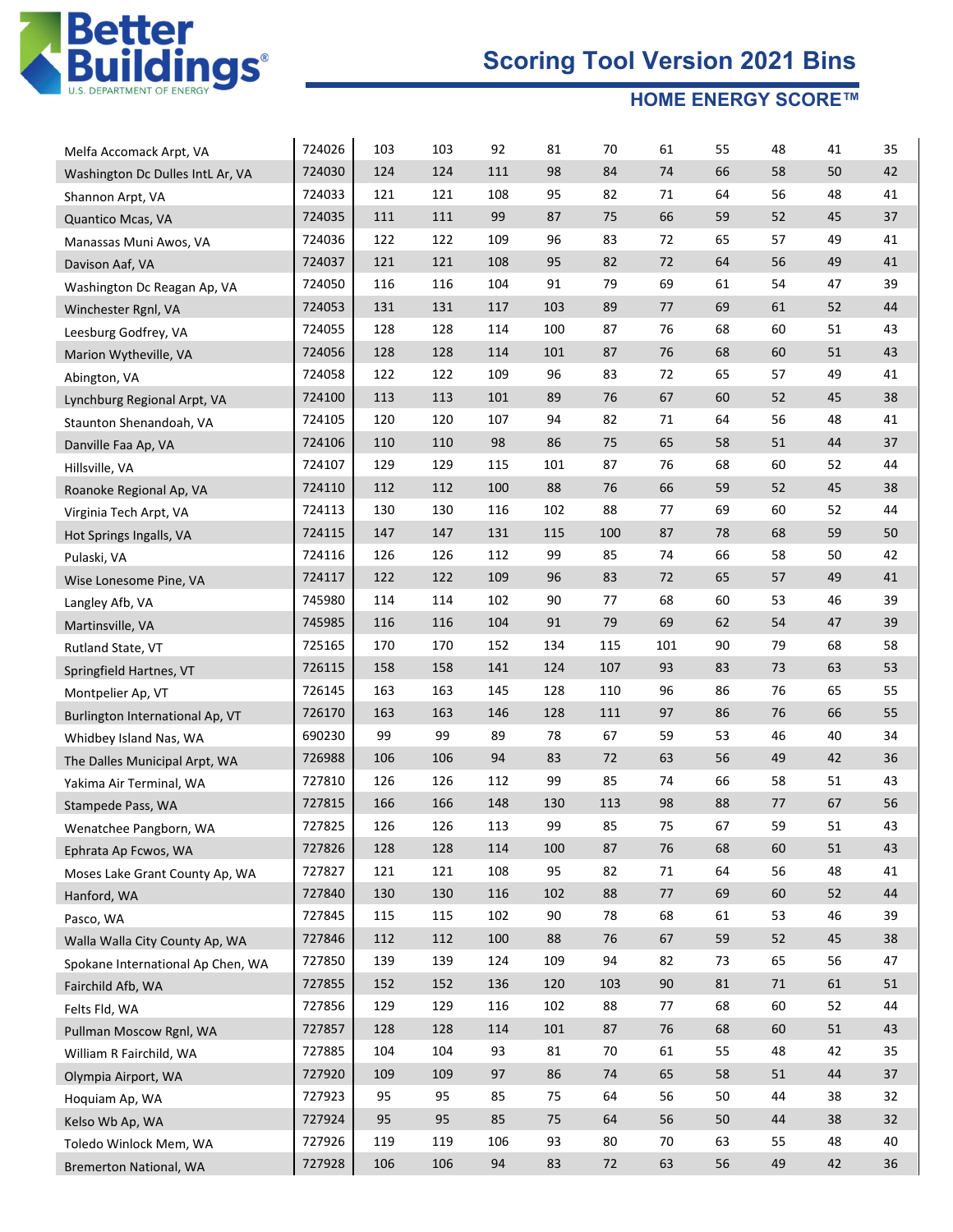

| Seattle Seattle Tacoma Intl A, WA | 727930 | 99  | 99  | 88  | 78  | 67  | 59  | 52  | 46 | 40 | 33 |
|-----------------------------------|--------|-----|-----|-----|-----|-----|-----|-----|----|----|----|
| Renton Muni, WA                   | 727934 | 96  | 96  | 85  | 75  | 65  | 57  | 51  | 44 | 38 | 32 |
| Seattle Boeing Field Isis, WA     | 727935 | 92  | 92  | 83  | 73  | 63  | 55  | 49  | 43 | 37 | 31 |
| Snohomish Co, WA                  | 727937 | 100 | 100 | 89  | 78  | 68  | 59  | 53  | 46 | 40 | 34 |
| Tacoma Narrows, WA                | 727938 | 98  | 98  | 87  | 77  | 66  | 58  | 52  | 45 | 39 | 33 |
| Quillayute State Airport, WA      | 727970 | 102 | 102 | 91  | 80  | 69  | 61  | 54  | 48 | 41 | 35 |
| Bellingham Intl Ap, WA            | 727976 | 113 | 113 | 101 | 89  | 77  | 67  | 60  | 53 | 45 | 38 |
| Tacoma Mcchord Afb, WA            | 742060 | 117 | 117 | 105 | 92  | 79  | 69  | 62  | 54 | 47 | 40 |
| Gray Aaf, WA                      | 742070 | 117 | 117 | 104 | 92  | 79  | 69  | 62  | 54 | 47 | 39 |
| Milwaukee Mitchell Intl Ap, WI    | 726400 | 164 | 164 | 147 | 129 | 111 | 97  | 87  | 76 | 66 | 56 |
| Minocqua Woodruff, WI             | 726404 | 194 | 194 | 173 | 152 | 131 | 115 | 102 | 90 | 78 | 65 |
| Madison Dane Co Regional Arpt, WI | 726410 | 176 | 176 | 157 | 138 | 119 | 104 | 93  | 82 | 71 | 60 |
| Janesville Rock Co, WI            | 726415 | 140 | 140 | 125 | 110 | 95  | 83  | 74  | 65 | 56 | 47 |
| Lone Rock Faa Ap, WI              | 726416 | 146 | 146 | 130 | 114 | 99  | 86  | 77  | 68 | 59 | 49 |
| La Crosse Municipal Arpt, WI      | 726430 | 170 | 170 | 152 | 134 | 115 | 101 | 90  | 79 | 68 | 57 |
| Eau Claire County Ap, WI          | 726435 | 189 | 189 | 169 | 148 | 128 | 112 | 100 | 88 | 76 | 64 |
| Green Bay Austin Straubel Int, WI | 726450 | 176 | 176 | 157 | 138 | 119 | 104 | 93  | 82 | 71 | 59 |
| Manitowac Muni Awos, WI           | 726455 | 155 | 155 | 138 | 122 | 105 | 92  | 82  | 72 | 62 | 52 |
| Wittman Rgnl, WI                  | 726456 | 182 | 182 | 162 | 143 | 123 | 108 | 96  | 85 | 73 | 61 |
| Appleton Outagamie, WI            | 726457 | 154 | 154 | 138 | 121 | 104 | 91  | 82  | 72 | 62 | 52 |
| Sturgeon Bay, WI                  | 726458 | 161 | 161 | 144 | 126 | 109 | 95  | 85  | 75 | 65 | 54 |
| Wausau Municipal Arpt, WI         | 726463 | 184 | 184 | 165 | 145 | 125 | 109 | 98  | 86 | 74 | 62 |
| Watertown, WI                     | 726464 | 154 | 154 | 137 | 121 | 104 | 91  | 81  | 71 | 62 | 52 |
| Mosinee Central Wi, WI            | 726465 | 201 | 201 | 179 | 158 | 136 | 119 | 106 | 93 | 81 | 68 |
| Rice Lake Municipal, WI           | 726467 | 195 | 195 | 174 | 153 | 132 | 116 | 103 | 91 | 78 | 66 |
| Phillips Price Co, WI             | 726468 | 184 | 184 | 164 | 145 | 125 | 109 | 97  | 86 | 74 | 62 |
| Marshfield Muni, WI               | 726574 | 169 | 169 | 151 | 133 | 115 | 100 | 89  | 79 | 68 | 57 |
| Antigo Lang Awos, WI              | 726626 | 197 | 197 | 176 | 155 | 134 | 117 | 104 | 92 | 79 | 67 |
| Rhinelander Oneida, WI            | 727415 | 200 | 200 | 178 | 157 | 135 | 118 | 106 | 93 | 80 | 68 |
| Beckley Raleigh Co Mem Ap, WV     | 724120 | 129 | 129 | 116 | 102 | 88  | 77  | 68  | 60 | 52 | 44 |
| Bluefield Mercer Co Nrel, WV      | 724125 | 114 | 114 | 101 | 89  | 77  | 67  | 60  | 53 | 46 | 38 |
| Lewisburg Greenbrie, WV           | 724127 | 138 | 138 | 124 | 109 | 94  | 82  | 73  | 64 | 56 | 47 |
| Charleston Yeager Arpt, WV        | 724140 | 128 | 128 | 114 | 100 | 87  | 76  | 68  | 59 | 51 | 43 |
| Elkins Elkins Randolph Co Arp, WV | 724170 | 133 | 133 | 118 | 104 | 90  | 79  | 70  | 62 | 53 | 45 |
| Harrison Marion Rgn, WV           | 724175 | 128 | 128 | 114 | 101 | 87  | 76  | 68  | 60 | 51 | 43 |
| Morgantown Hart Field, WV         | 724176 | 128 | 128 | 114 | 101 | 87  | 76  | 68  | 60 | 51 | 43 |
| Martinsburg Eastern Wv Reg Ap, WV | 724177 | 110 | 110 | 98  | 86  | 75  | 65  | 58  | 51 | 44 | 37 |
| Huntington Tri State Arpt, WV     | 724250 | 126 | 126 | 113 | 99  | 86  | 75  | 67  | 59 | 51 | 43 |
| Parkersburg Wood County Ap, WV    | 724273 | 134 | 134 | 120 | 106 | 91  | 80  | 71  | 63 | 54 | 45 |
| Wheeling Ohio County Ap, WV       | 724275 | 135 | 135 | 120 | 106 | 91  | 80  | 71  | 63 | 54 | 45 |
| Cheyenne Municipal Arpt, WY       | 725640 | 146 | 146 | 130 | 115 | 99  | 86  | 77  | 68 | 59 | 49 |
| Laramie General Brees Field, WY   | 725645 | 150 | 150 | 134 | 118 | 101 | 89  | 79  | 70 | 60 | 51 |
| Casper Natrona Co Intl Ap, WY     | 725690 | 155 | 155 | 139 | 122 | 105 | 92  | 82  | 72 | 62 | 52 |
| Rock Springs Arpt Green River, WY | 725744 | 159 | 159 | 142 | 125 | 108 | 94  | 84  | 74 | 64 | 54 |
| Rawlins Municipal Ap, WY          | 725745 | 143 | 143 | 128 | 112 | 97  | 85  | 76  | 67 | 57 | 48 |
| Lander Hunt Field, WY             | 725760 | 146 | 146 | 131 | 115 | 99  | 87  | 77  | 68 | 59 | 49 |
|                                   |        |     |     |     |     |     |     |     |    |    |    |